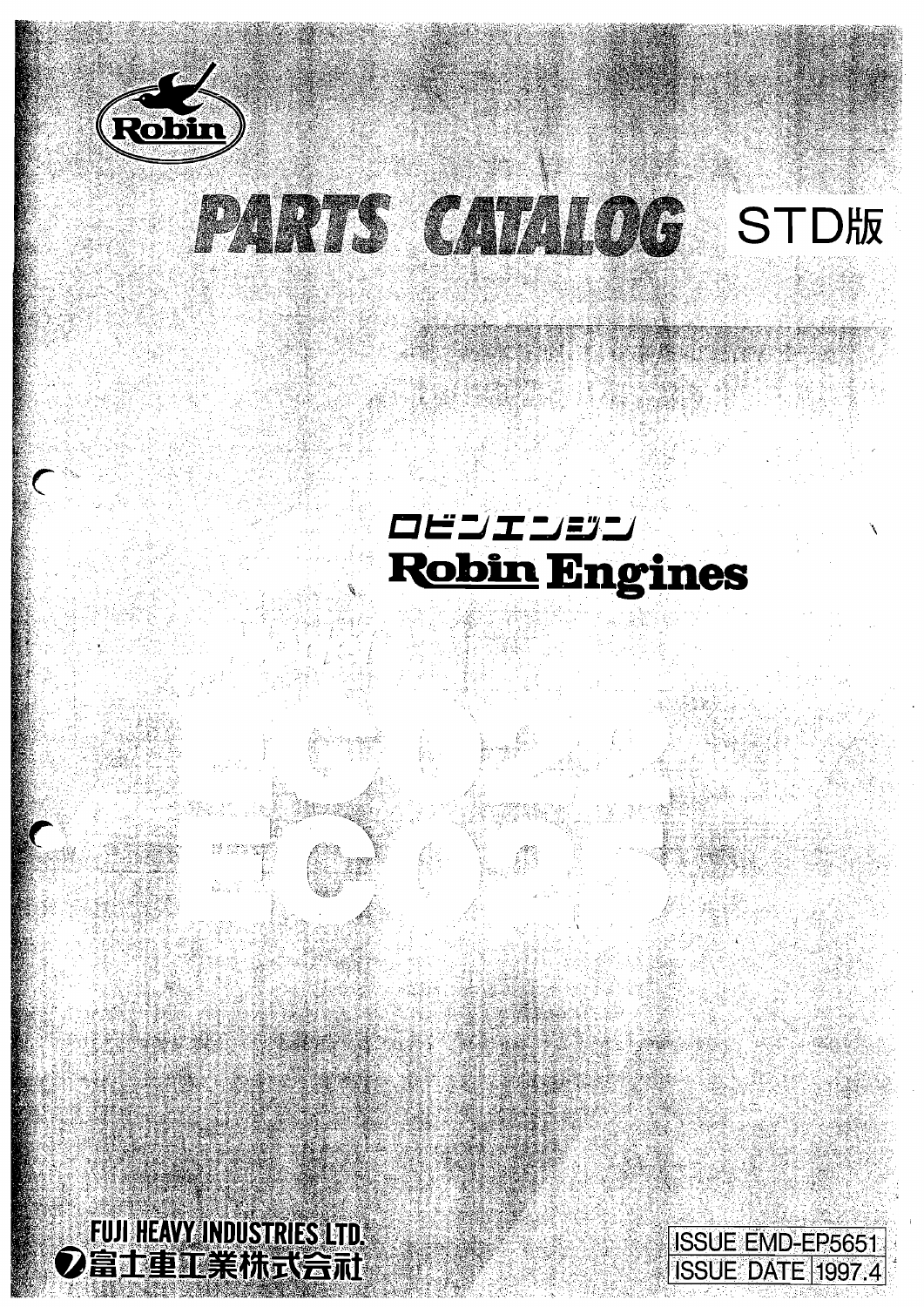### 収 録 内 容 **CONTENTS**

このパーツカタログは、下記に示す、製品に使用している補修用部品を収録した ものです。

This part catalog contains repair parts employed in the products shown below.

| 製品番号<br>SPEC No.      | 表示形式          | REMARKS.                       |
|-----------------------|---------------|--------------------------------|
| EC022                 |               |                                |
| EC0220G6001           | $GR - STD$    | $GR - STD$                     |
| EC0220G7001           | $G A - S T D$ | $G A - ST D$<br>$\sim 10^{-1}$ |
| <b>EC025</b>          |               |                                |
| E C 0 2 5 0 G 5 0 0 1 | GR, ポンプ       | GR, PUMP                       |
| EC0250G5003           | G, ポンプ 台湾     | G, PUMP TAIWAN                 |
| EC0250G5004           | GR, ポンプ A     | GR, PUMP<br>A                  |
| EC0250G5005           | GR, ポンプ A 輸出  | GR, PUMP A EXP.                |
| EC0250G5008           | GR, ポンプ フランス  | GR, PUMP FRENCH                |
| E C 0 2 5 0 G 6 0 0 1 | $GR - STD$    | $GR - STD$                     |
| EC0250G7001           | $G A - S T D$ | $G A - S T D$                  |
| EC0250G7002           | GA, ホフコ       | GA, HOFFCO                     |
| EC0250G7005           | GA, 台湾        | GA, TAIWAN                     |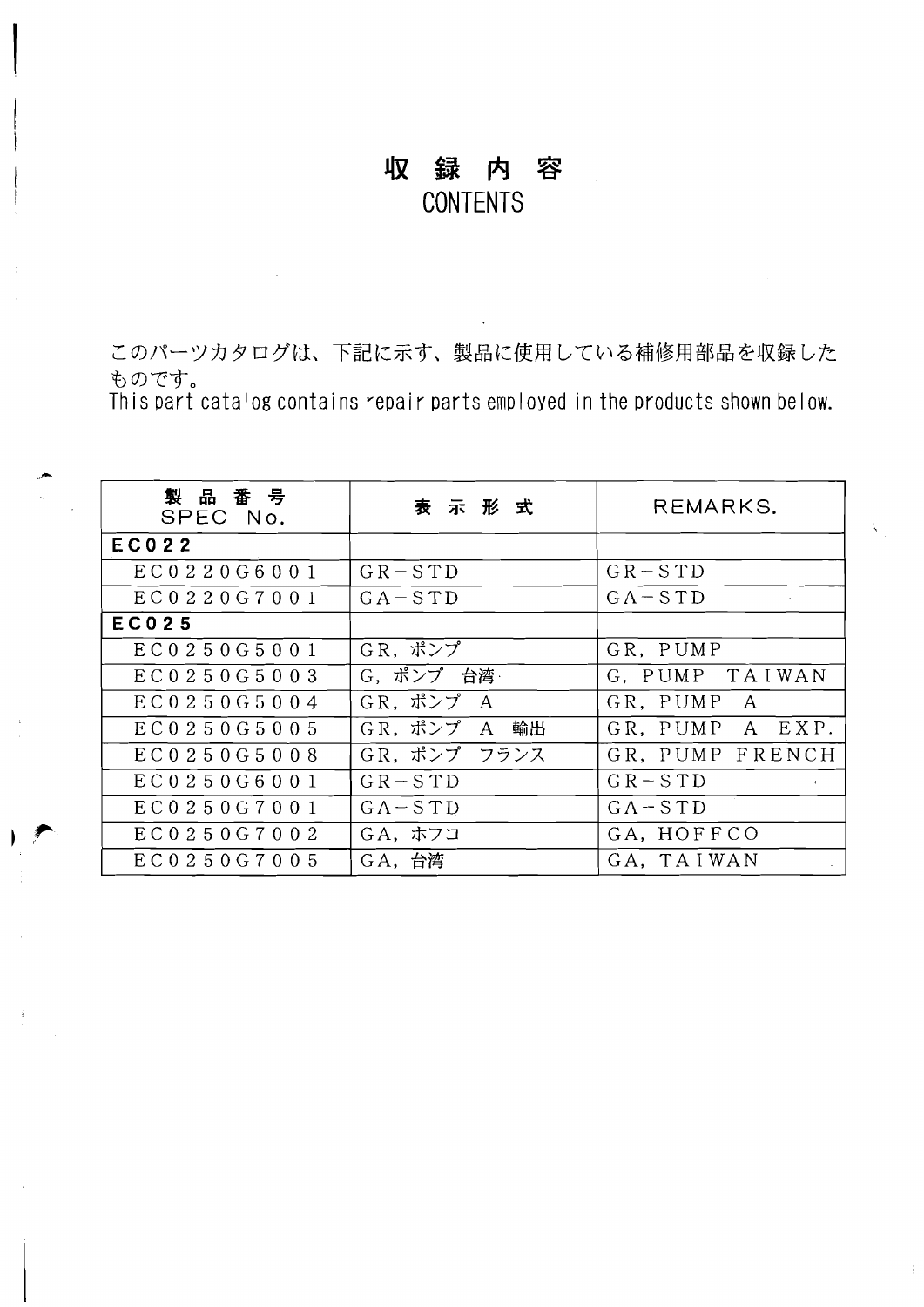## セクション インデックス (目次) SECTION INDEX

 $\mathbf{N}$ 

| セクションネーム<br>SECTION NAME                                   | Fig. No. PAGE |    |
|------------------------------------------------------------|---------------|----|
| 1. クランクケース & シリンダ ……………………… 100<br>CRANKCASE & CYLINDER    |               | 2  |
| 2. クランクシャフト & ピストン ………………… 200<br>CRANKSHAFT & PISTON      |               | 6  |
| 3. マフラー & エア クリーナ ……………… 300, 310<br>MUFFLER, AIR CLEANER  |               | 10 |
| 5. リコイル スタータ AY ………………… 500, 510<br>RECOIL STARTER AY      |               | 18 |
| 6. フューエル タンク & キャブレータ ……… 600~610<br>FUEL TANK. CARBURETOR |               | 24 |
| 7. マグネト ………………………………………… 700<br><b>MAGNETO</b>             |               | 38 |
| 8. クラッチ ………………………………………… 800<br><b>CLUTCH</b>              |               | 40 |
| 9. アクセサリーズ ………………………………… 900<br><b>ACCESSORIES</b>         |               | 44 |
| 10. ソノタ ………………………………………… 1000<br>OTHER PARTS               |               | 46 |

 $\parallel$ 

 $\mathcal{L}^{\text{max}}_{\text{max}}$  and  $\mathcal{L}^{\text{max}}_{\text{max}}$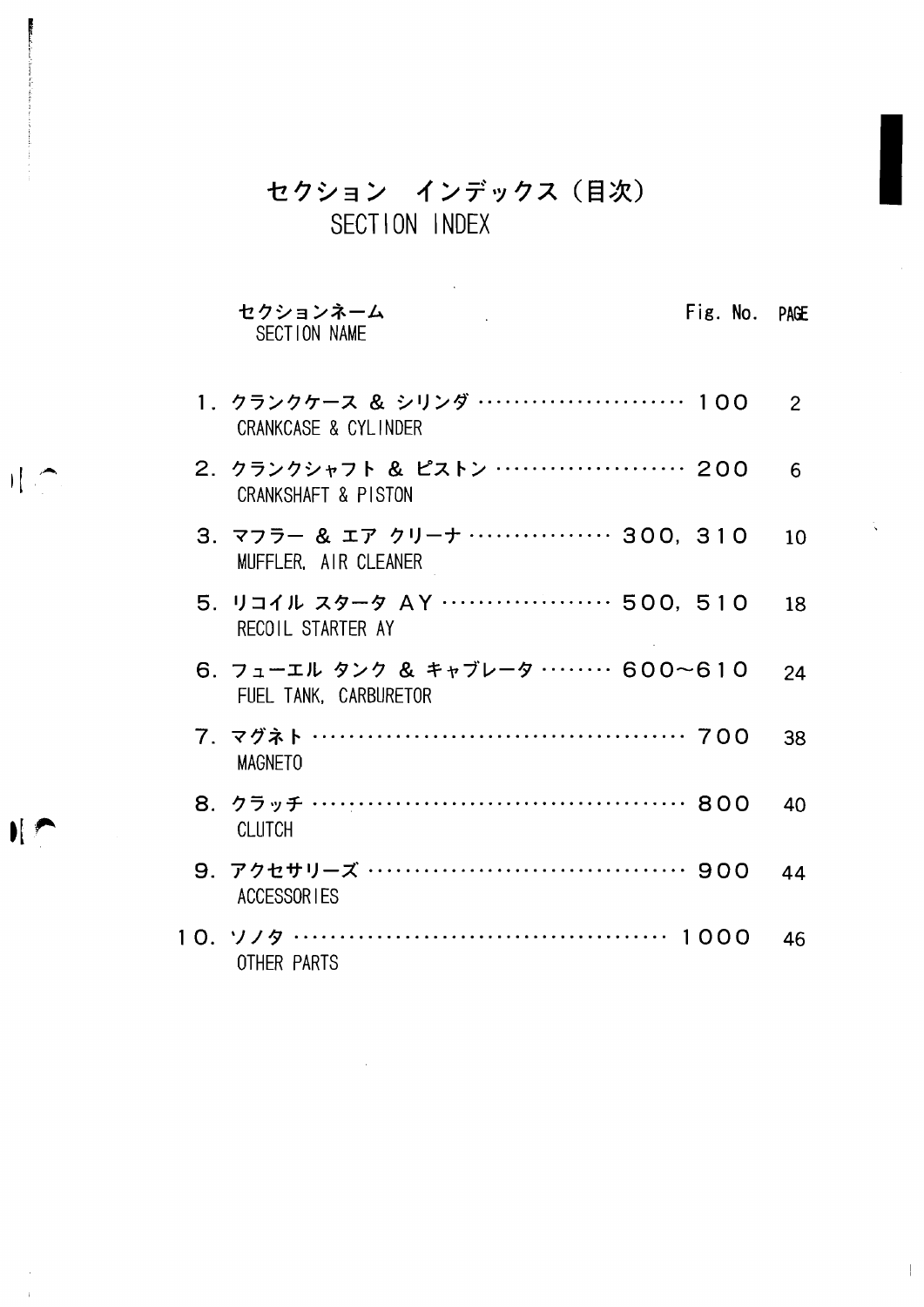

 $-2-$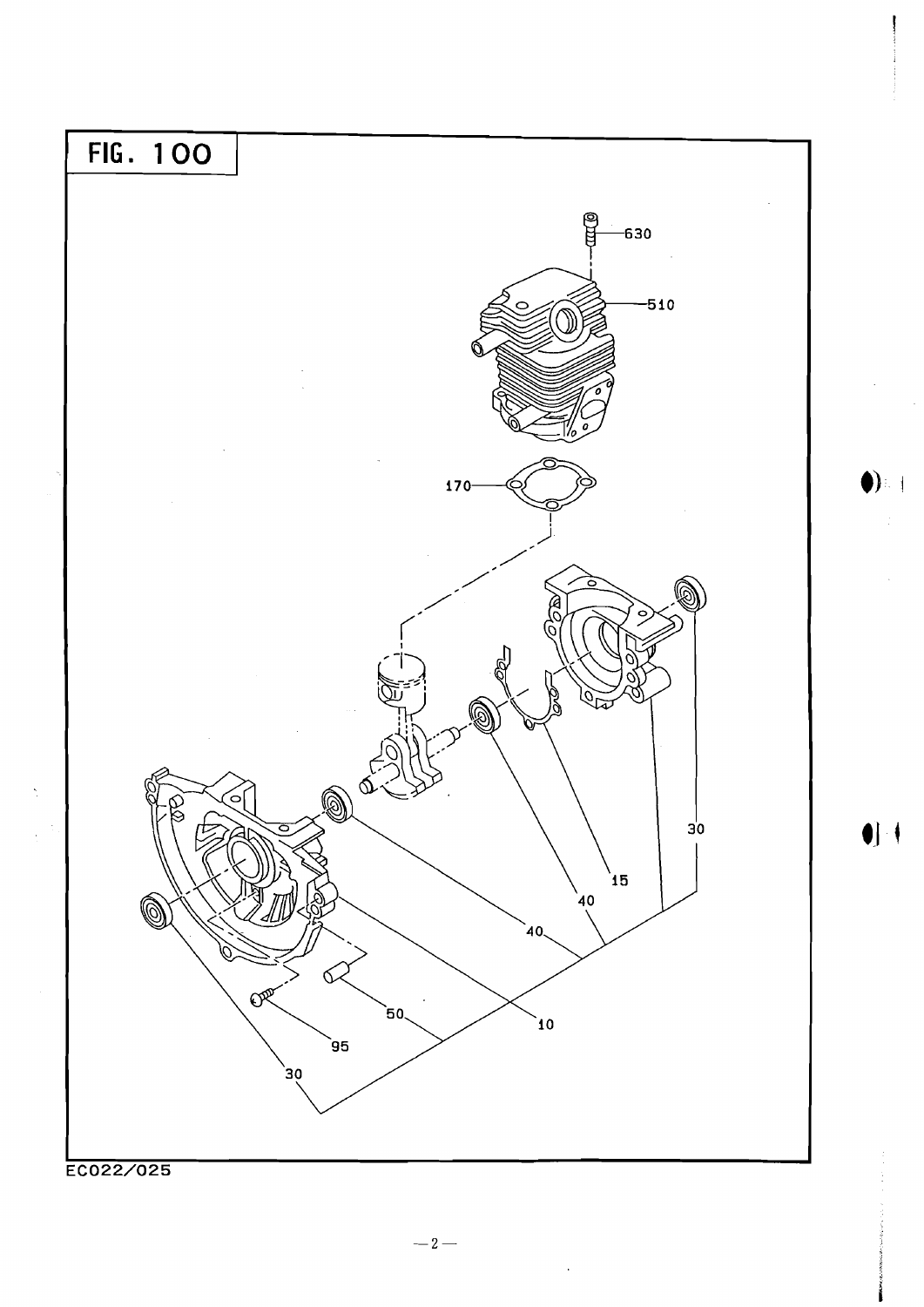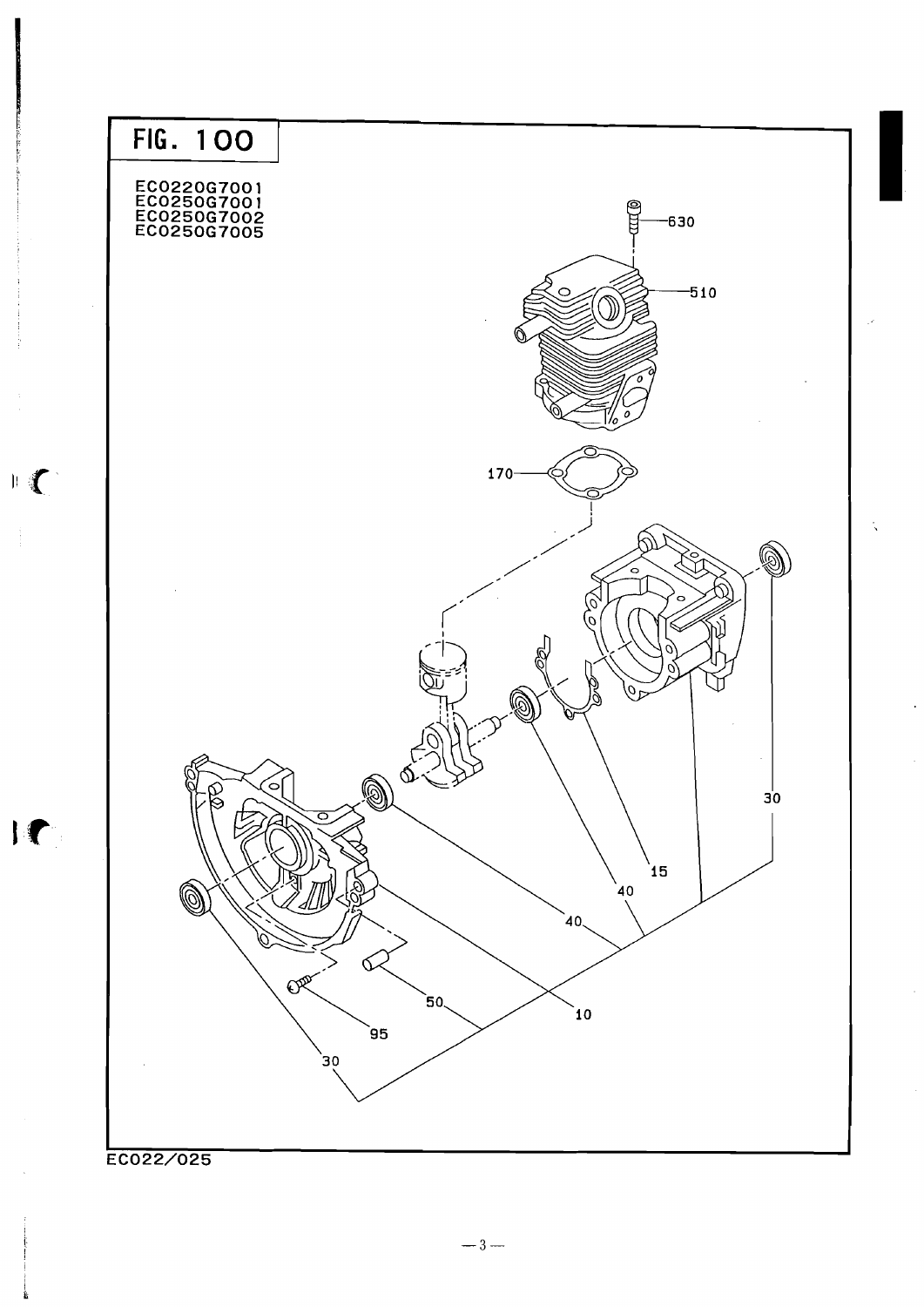| $\mathbf{1}$ | クランクケース & シリンダ                       |                                   | CRANKCASE                       |                  |                          | & CYLINDER                                             |             |  |
|--------------|--------------------------------------|-----------------------------------|---------------------------------|------------------|--------------------------|--------------------------------------------------------|-------------|--|
| REF.<br>NO.  | 品<br>部<br>番 号<br>PART NUMBER<br>部品番号 | 部 品<br>名 称<br>PART NAME<br>製品番号   | 管理番号<br>CODE NO.<br>$FROM - TO$ | 個数<br>QTY        | 摘<br>要<br><b>REMARKS</b> | 互换部品番号<br><b>INTERCHANGEABLE</b><br><b>PART NUMBER</b> | FIG.<br>NO. |  |
|              | PART NUMBER                          | SPEC. NO.<br>クランクケース CP           |                                 |                  |                          |                                                        |             |  |
| 10           | 525-10030-00                         | <b>CRANKCASE CP</b>               | $\overline{\phantom{a}}$        | $\mathbf{1}$     |                          |                                                        | 100         |  |
|              | $525 - 10040 - 00$                   | EC0220G7001                       | $\overline{\phantom{0}}$        | $\mathbf{1}$     |                          |                                                        | 100         |  |
|              |                                      | EC0250G7001                       | $\qquad \qquad -$               | $\mathbf{1}$     |                          |                                                        | 100         |  |
|              |                                      | EC0250G7002                       | $\qquad \qquad$                 | $\mathbf{1}$     |                          |                                                        | 100         |  |
| $\sim$       |                                      | EC0250G7005                       | $\overline{\phantom{0}}$        | $\mathbf{1}$     |                          |                                                        | 100         |  |
| 15           | 523-15022-02                         | <b>が スケツト</b><br>GASKET           | -                               | $\mathbf{1}$     | v.                       |                                                        | 100         |  |
| 30           | 044-01299-70                         | 机沙<br>OIL SEAL                    | $\equiv$                        | $\sqrt{2}$       |                          |                                                        | 100         |  |
| 40           | 060-01299-20                         | ボールヘアリング<br><b>BALL BEARING</b>   | $\qquad \qquad -$               | $\sqrt{2}$       |                          |                                                        | 100         |  |
| 50           | 031-00599-70                         | バクピン<br>KNOCK PIN                 |                                 | $\sqrt{2}$       |                          |                                                        | 100         |  |
|              |                                      | 72/17                             |                                 |                  |                          |                                                        |             |  |
| 95           | $014 - 00595 - 20$                   | <b>SCREW</b><br><b>ガスケツト</b>      | ÷                               | $\mathbf{3}$     |                          |                                                        | 100         |  |
| 170          | 523-15023-04                         | GASKET<br>シリンダ                    | -                               | $\mathbf{1}$     |                          |                                                        | 100         |  |
| 510          | 525-15002-00                         | <b>CYLINDER</b>                   | $\overline{\phantom{0}}$        | $\mathbf{1}$     |                          |                                                        | 100         |  |
|              | $525 - 15003 - 00$                   | EC0220G6001                       | $\overline{\phantom{0}}$        | $\mathbf{1}$     |                          |                                                        | 100         |  |
| k,           |                                      | EC0220G7001                       | $\qquad \qquad -$               | 1                |                          |                                                        | 100         |  |
| 630          | 011-90597-30                         | ソケツト ヘツト゛ ボルト<br>SOCKET HEAD BOLT | $\overline{\phantom{m}}$        | $\boldsymbol{2}$ |                          |                                                        | 100         |  |
|              |                                      |                                   |                                 |                  |                          |                                                        |             |  |
|              |                                      |                                   |                                 |                  |                          |                                                        |             |  |
|              |                                      |                                   |                                 |                  |                          |                                                        |             |  |
|              |                                      |                                   |                                 |                  |                          |                                                        |             |  |
|              |                                      |                                   |                                 |                  |                          |                                                        |             |  |
|              |                                      |                                   |                                 |                  |                          |                                                        |             |  |
|              |                                      |                                   |                                 |                  |                          |                                                        |             |  |
|              |                                      |                                   |                                 |                  |                          |                                                        |             |  |
|              |                                      |                                   |                                 |                  |                          |                                                        |             |  |
|              |                                      |                                   |                                 |                  |                          |                                                        |             |  |
|              |                                      |                                   |                                 |                  |                          |                                                        |             |  |
|              |                                      |                                   |                                 |                  |                          |                                                        |             |  |

 $\bigcirc$ 

 $\begin{array}{c} \frac{1}{2} \\ \frac{1}{2} \end{array}$ 

 $\bullet$ 

Communications and con-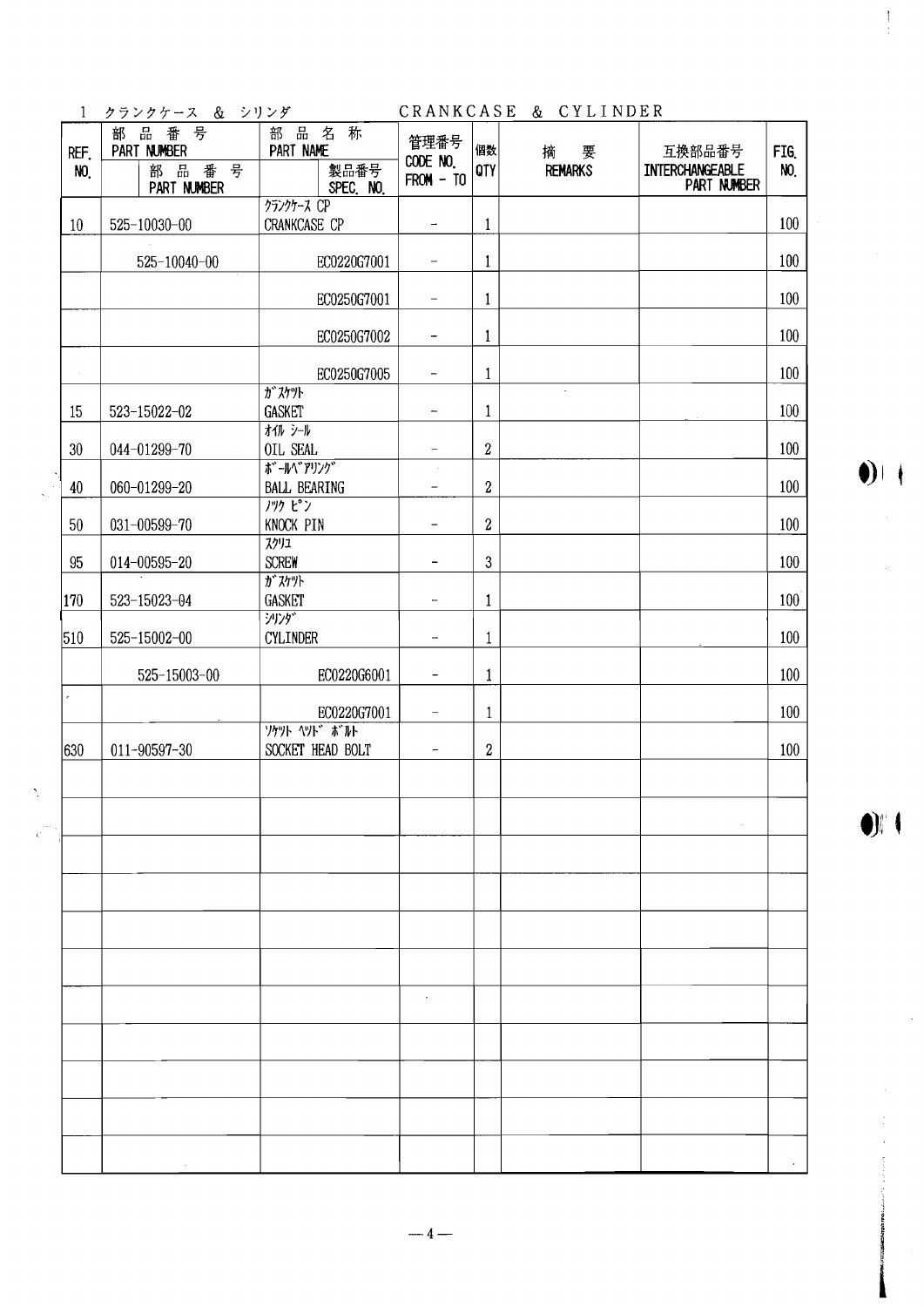

 $\mathbf{I}$ 

 $\frac{1}{2} \sum_{i=1}^n \frac{1}{2} \sum_{j=1}^n \frac{1}{2} \sum_{j=1}^n \frac{1}{2} \sum_{j=1}^n \frac{1}{2} \sum_{j=1}^n \frac{1}{2} \sum_{j=1}^n \frac{1}{2} \sum_{j=1}^n \frac{1}{2} \sum_{j=1}^n \frac{1}{2} \sum_{j=1}^n \frac{1}{2} \sum_{j=1}^n \frac{1}{2} \sum_{j=1}^n \frac{1}{2} \sum_{j=1}^n \frac{1}{2} \sum_{j=1}^n \frac{1}{2} \sum_{j=$  $\sim$ 

 $\big) \vdash \bigcirc$ 

 $)$ 

 $\mathcal{L}_{\mathcal{A}}$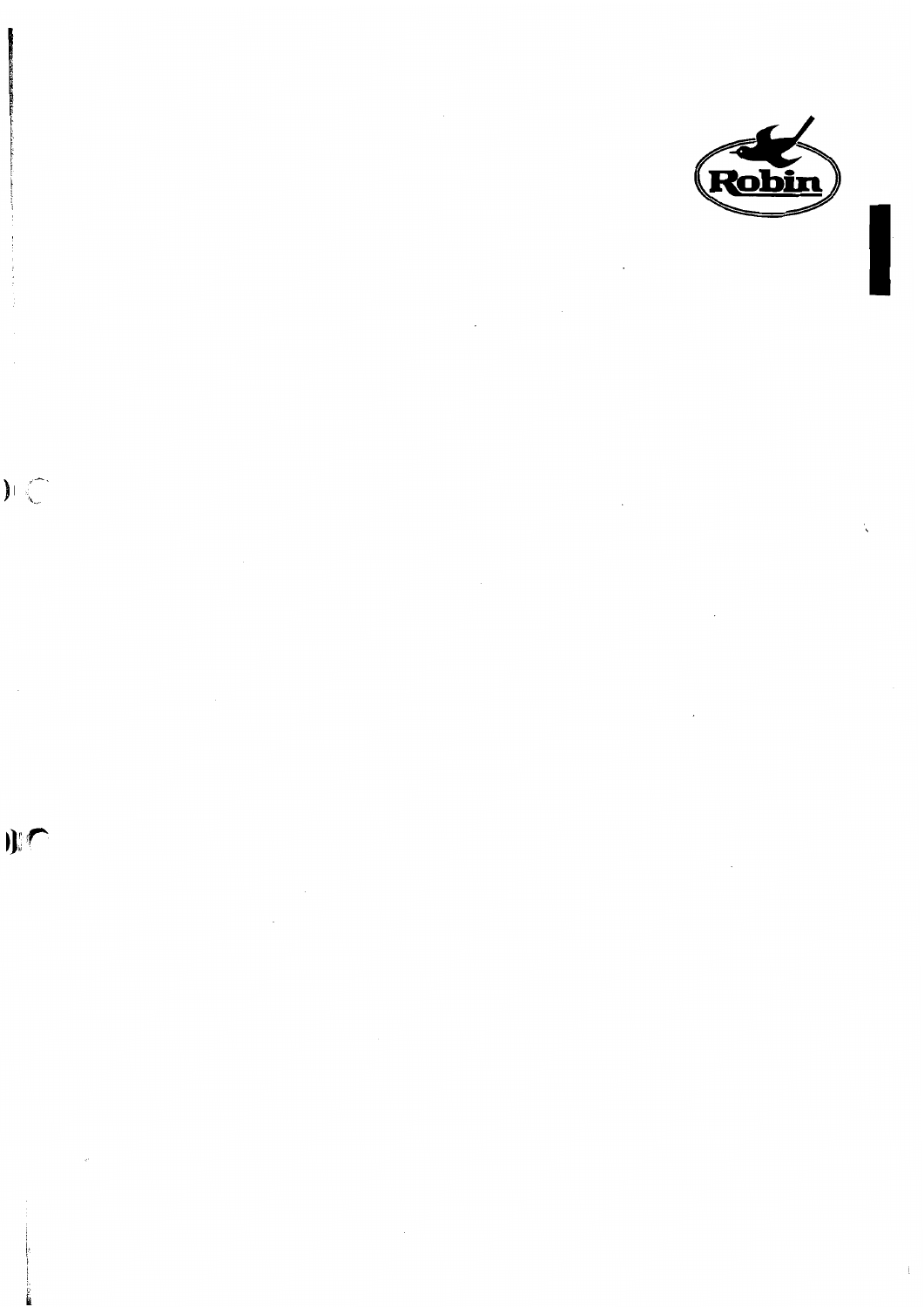

 $\frac{1}{2}$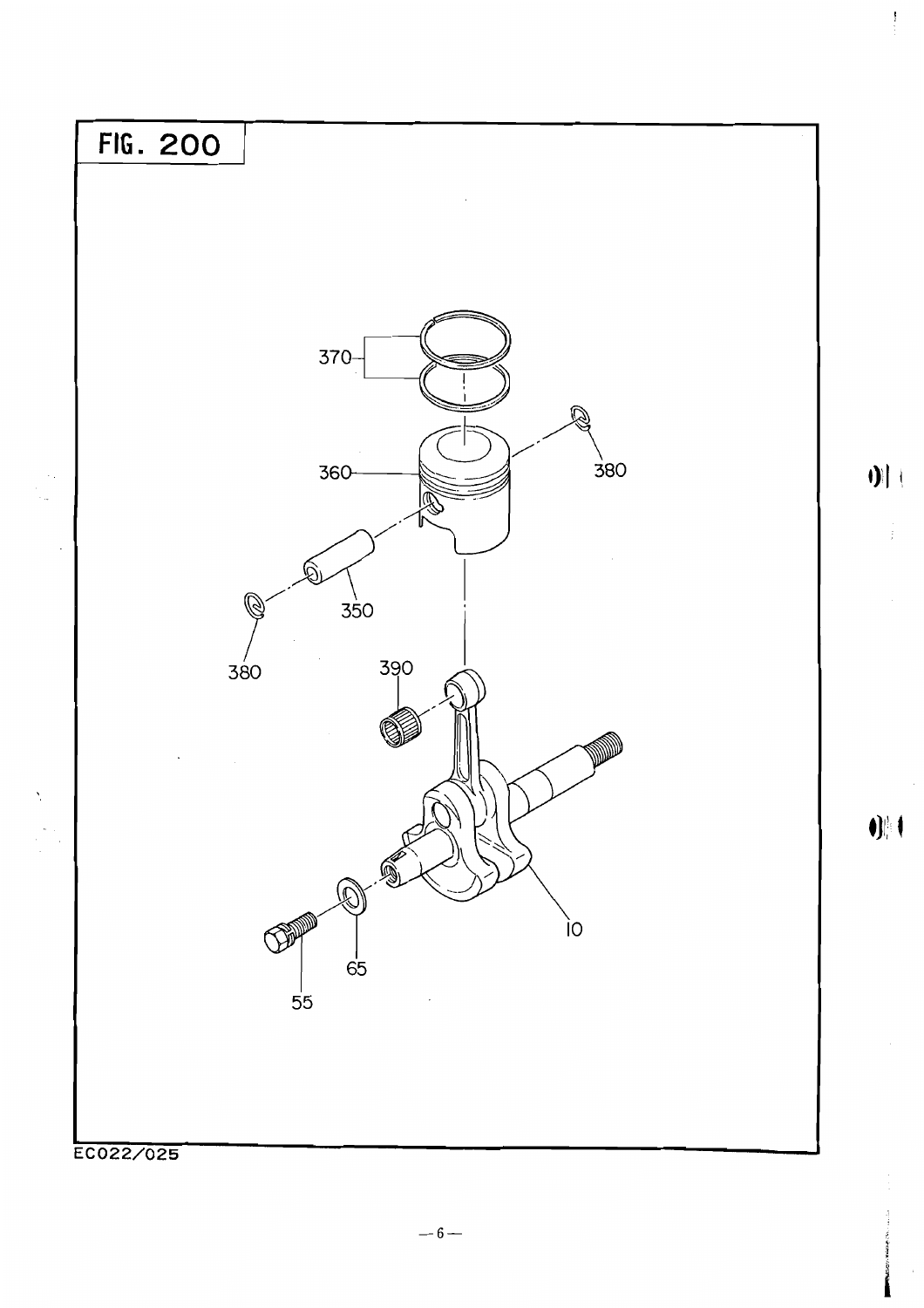![](_page_8_Figure_0.jpeg)

 $-7-$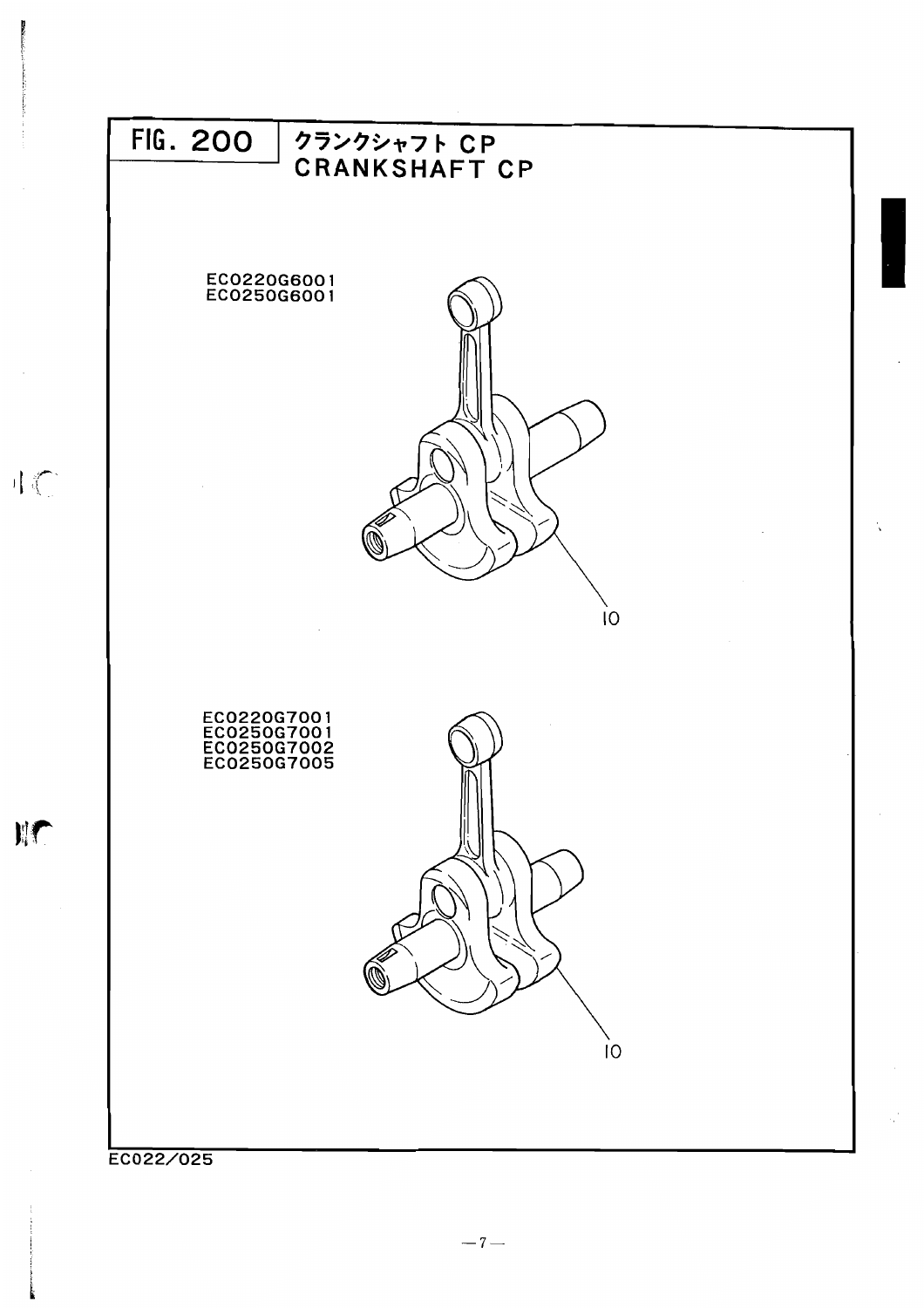| 2           | & ピストン<br>クランクシヤフト                        |                                |                          | CRANKSHAFT & PISTON     |                          |                                  |             |  |  |
|-------------|-------------------------------------------|--------------------------------|--------------------------|-------------------------|--------------------------|----------------------------------|-------------|--|--|
| REF.<br>NO. | 品番<br>部<br>号<br>PART NUMBER<br>番 号<br>部 品 | 部 品<br>名称<br>PART NAME<br>製品番号 | 管理番号<br>CODE NO.         | 個数<br>QTY               | 要<br>摘<br><b>REMARKS</b> | 互换部品番号<br><b>INTERCHANGEABLE</b> | FIG.<br>NO. |  |  |
|             | PART NUMBER                               | SPEC. NO.                      | $FROM - TO$              |                         |                          | PART NUMBER                      |             |  |  |
| 10          | 525-20030-00                              | クランクシャフト CP<br>CRANKSHAFT CP   | $\qquad \qquad -$        | $\mathbf{1}$            |                          |                                  | 200         |  |  |
|             | 525-20010-01                              | EC0250G6001                    | $\overline{\phantom{0}}$ | $\mathbf{1}$<br>$\cdot$ |                          |                                  | 200         |  |  |
|             | 525-20020-01                              | EC0220G6001                    | $\qquad \qquad -$        | 1                       |                          |                                  | 200         |  |  |
|             | 525-20040-00                              | EC0250G7001                    | $\qquad \qquad -$        | 1                       |                          |                                  | 200         |  |  |
|             |                                           | EC0250G7002                    | $\overline{\phantom{a}}$ | $\mathbf 1$             |                          | ×.                               | 200         |  |  |
|             |                                           | EC0250G7005                    | $\qquad \qquad -$        | $\mathbf{1}$            |                          |                                  | 200         |  |  |
|             | 525-20060-00                              | EC0220G7001<br>ボル&ワヅァ AY       | $\overline{\phantom{a}}$ | 1                       |                          |                                  | 200         |  |  |
| 55          | $001 - 13061 - 60$                        | BOLT AND WASHER AY<br>アリシヤ     | $\overline{\phantom{0}}$ | 1                       |                          |                                  | 200         |  |  |
| 65          | $003 - 12060 - 00$                        | <b>WASHER</b><br>ピストン ピン       |                          | 1                       |                          |                                  | 200         |  |  |
| 350         | $523 - 25026 - 00$                        | PISTON PIN                     |                          | 1                       |                          |                                  | 200         |  |  |
|             | $521 - 25008 - 01$                        | EC0220G6001                    | $\qquad \qquad -$        | 1                       |                          |                                  | 200         |  |  |
|             |                                           | EC0220G7001<br><b>ピスト</b> ン    | $\overline{\phantom{0}}$ | 1                       |                          |                                  | 200         |  |  |
| 360         | 523-25019-02                              | PISTON                         | $\overline{\phantom{m}}$ | $\mathbf{1}$            |                          |                                  | 200         |  |  |
|             | $521 - 25007 - 00$                        | EC0220G6001                    | $\qquad \qquad -$        | 1                       |                          |                                  | 200         |  |  |
|             |                                           | EC0220G7001<br>ピストン リング        | $\overline{\phantom{0}}$ | 1                       |                          |                                  | 200         |  |  |
| 370         | 524-25007-01                              | PISTON RING                    | $\qquad \qquad -$        | $\mathbf{1}$            |                          |                                  | 200         |  |  |
|             | 598-25000-00                              | EC0220G6001                    |                          | 1                       |                          | TG02-207A                        | 200         |  |  |
|             |                                           | EC0220G7001<br>クリツフ            | -                        | 1                       |                          |                                  | 200         |  |  |
| 380         | 056-50899-70                              | <b>CLIP</b><br>ニート゛ルヘ゛アリンク゛    | -                        | $\boldsymbol{2}$        |                          |                                  | 200         |  |  |
| 390         | 061-00899-90                              | NEEDLE BEARING                 |                          | 1                       |                          |                                  | 200         |  |  |
|             |                                           |                                |                          |                         |                          |                                  |             |  |  |
|             |                                           |                                | $\cdot$                  |                         |                          |                                  |             |  |  |
|             |                                           |                                |                          |                         |                          |                                  |             |  |  |
|             |                                           |                                |                          |                         |                          |                                  |             |  |  |
|             |                                           |                                |                          |                         |                          |                                  |             |  |  |
|             |                                           |                                |                          |                         |                          |                                  |             |  |  |

 $\left\Vert \mathbf{0}\right\Vert _{2}^{2}$ 

 $\textbf{y}$ 

 $\bar{z}$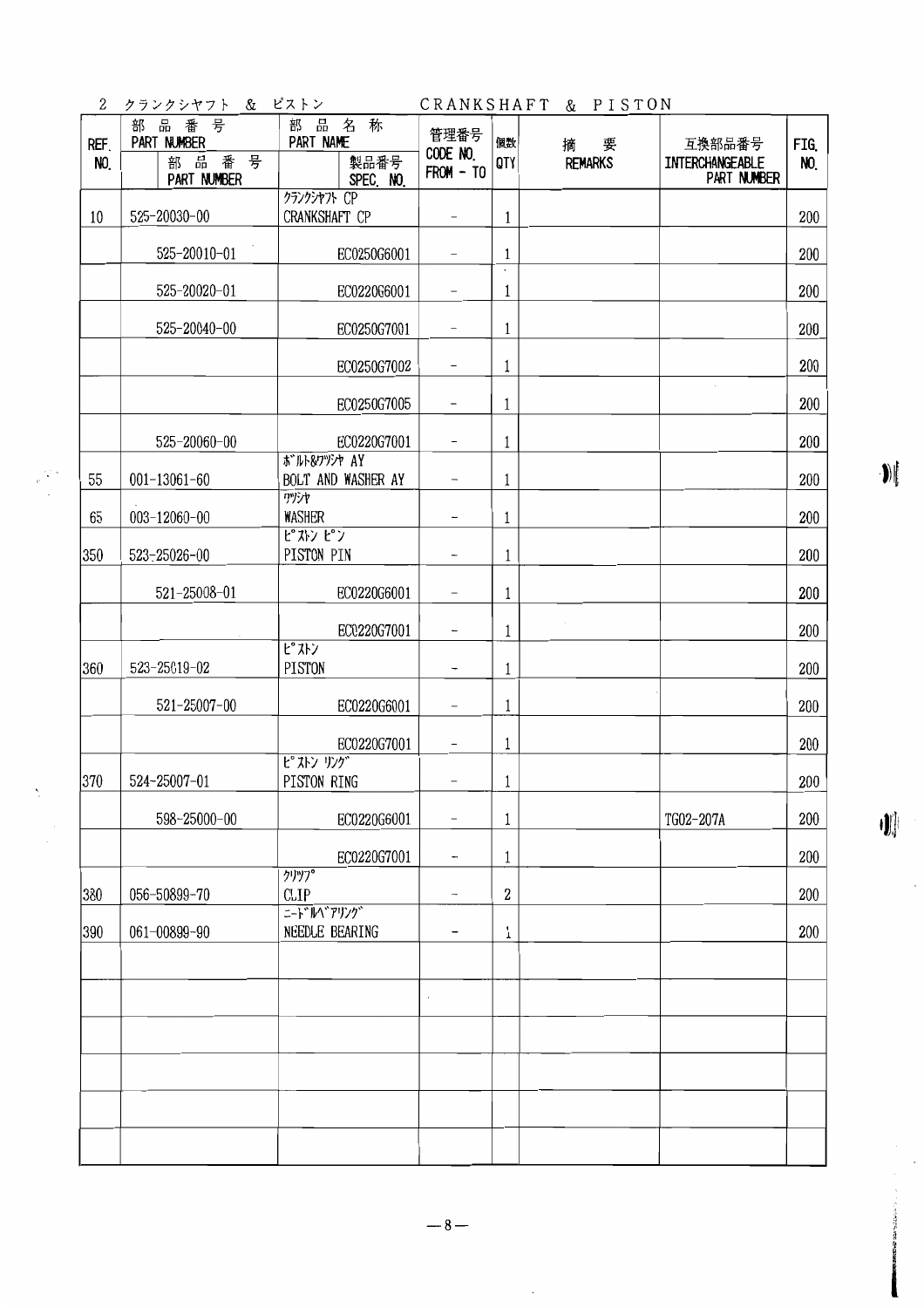## $\hat{\mathcal{A}}$

# $1C$

 $\bar{\bar{z}}$ 

# 顺

 $\frac{1}{4}$ 

 $\bar{\beta}$ 

![](_page_10_Picture_10.jpeg)

 $\bar{\mathcal{A}}$ 

 $\frac{1}{4}$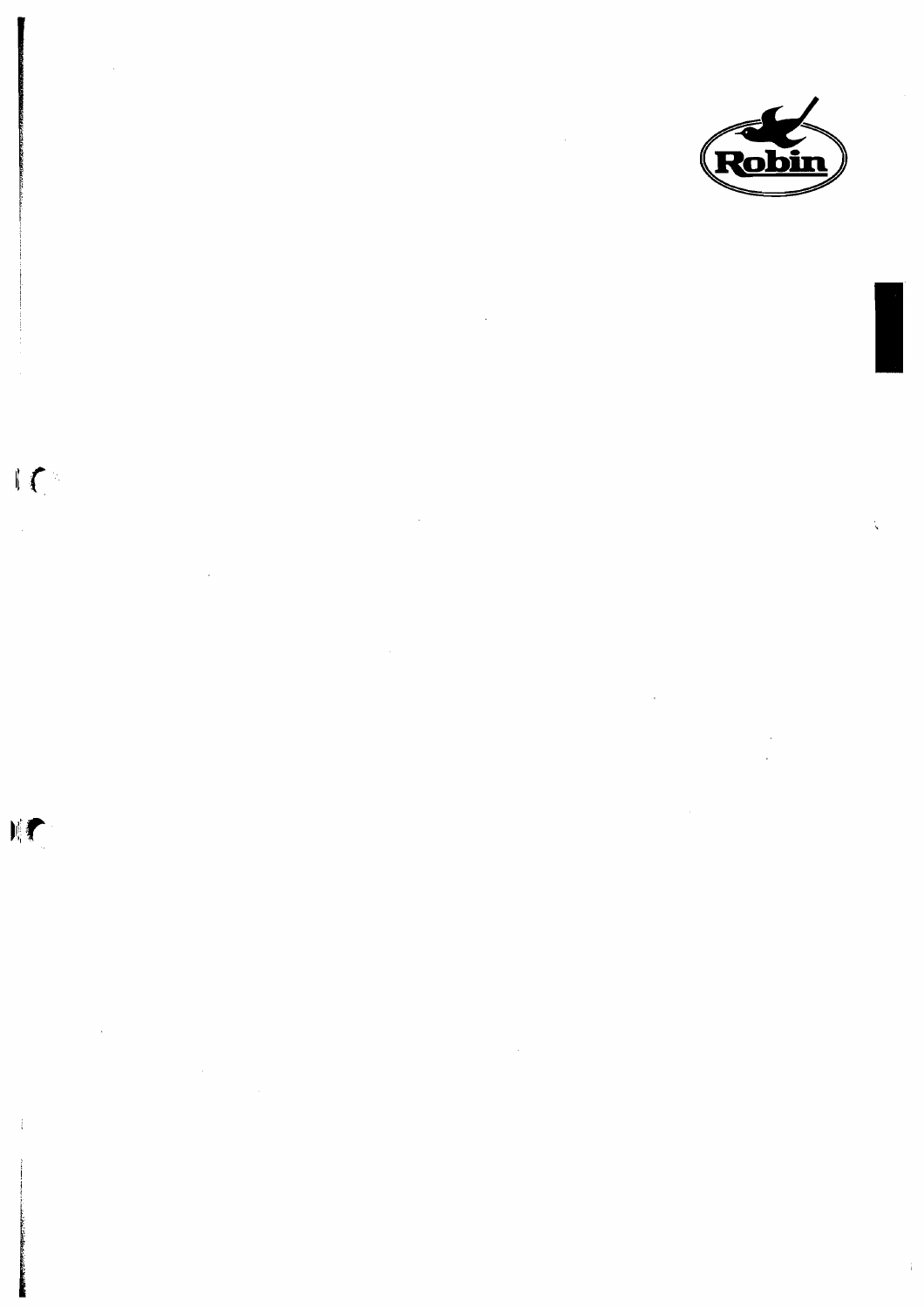![](_page_11_Figure_0.jpeg)

 $\ddot{\phantom{0}}$ 

 $\ddot{\phantom{0}}$  $\bar{\nabla}_\alpha$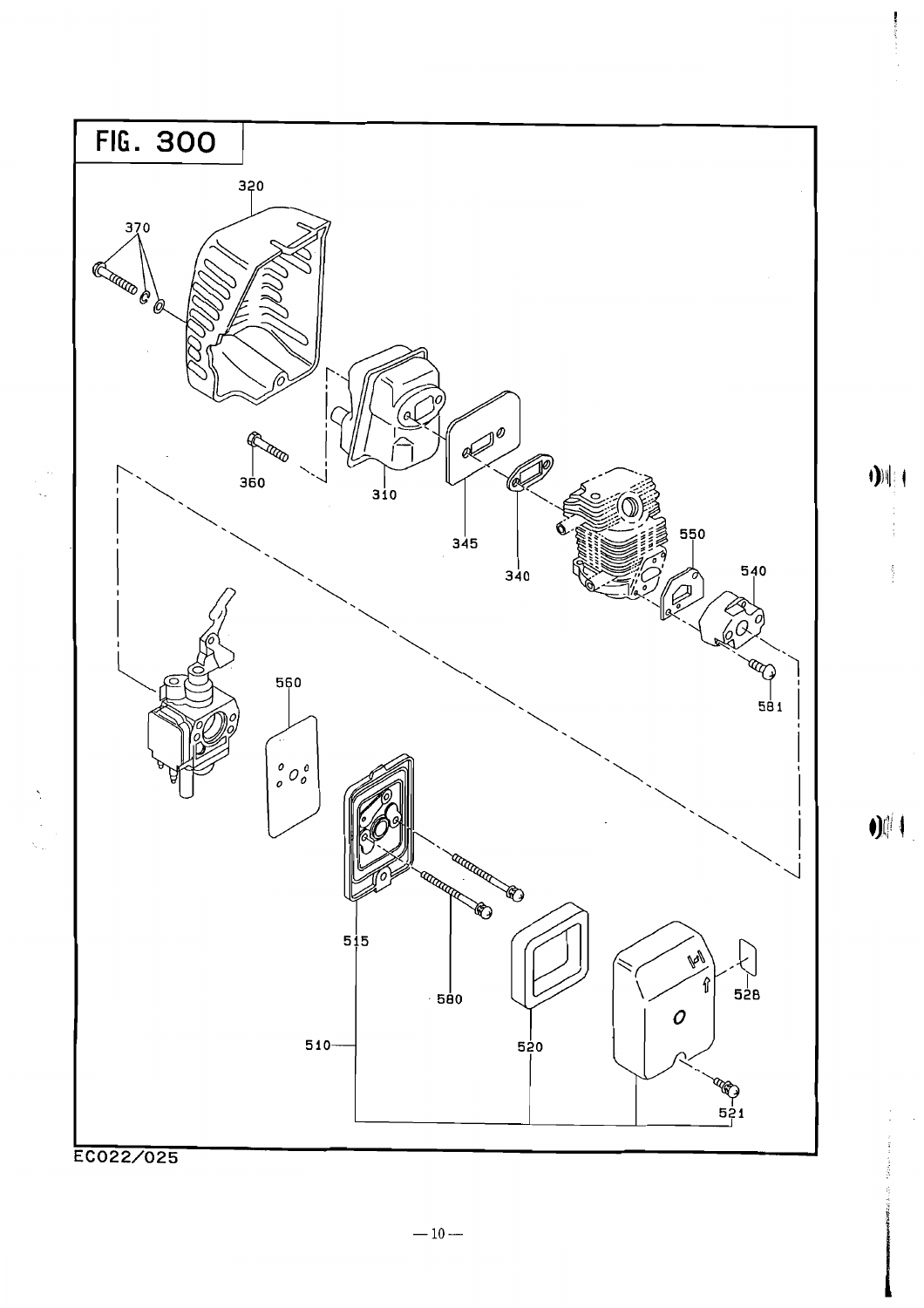![](_page_12_Figure_0.jpeg)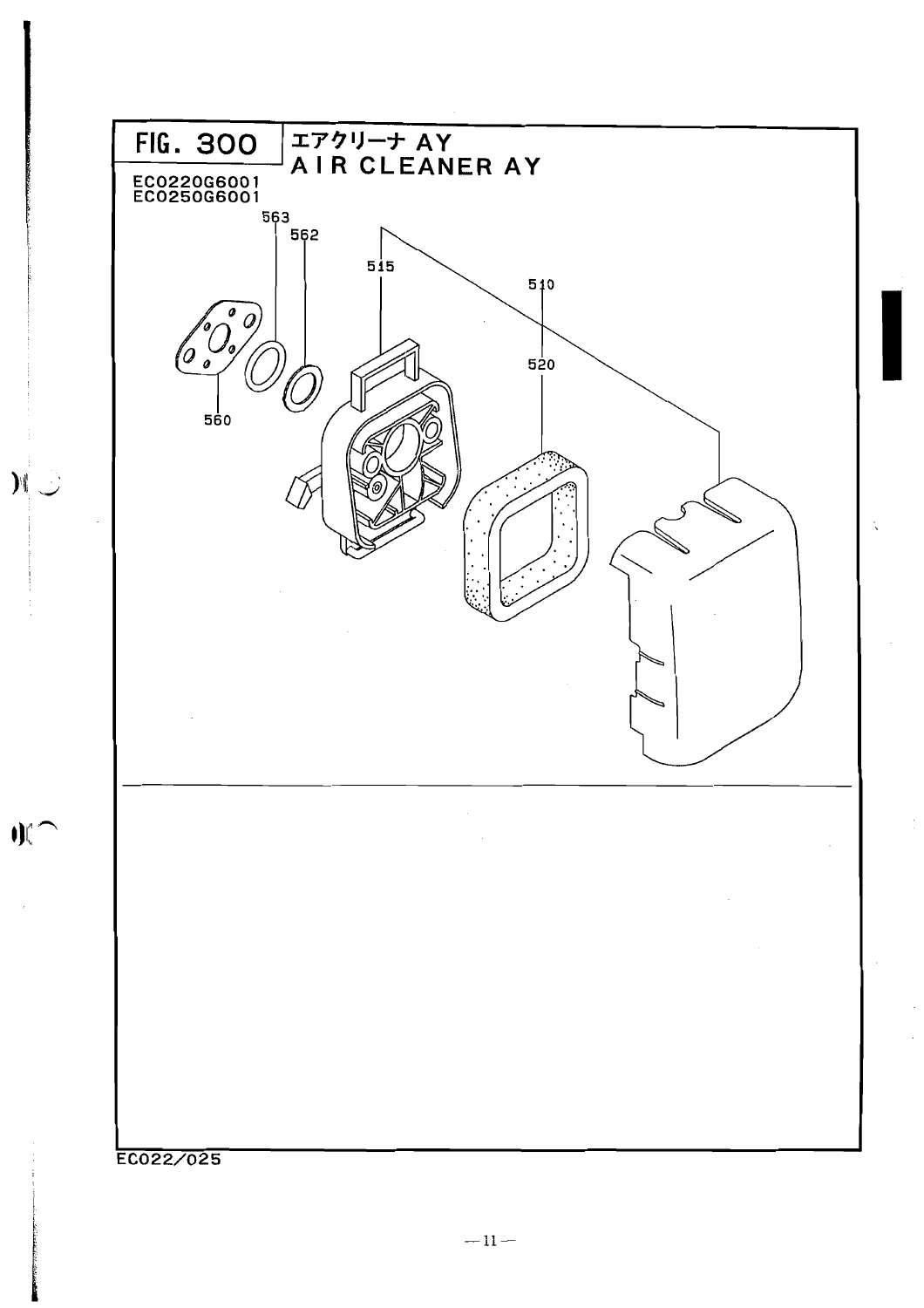![](_page_13_Figure_0.jpeg)

 $\bigoplus$ 

 $\mathbf{0}$ 

EC022/025

 $\ddot{\zeta}$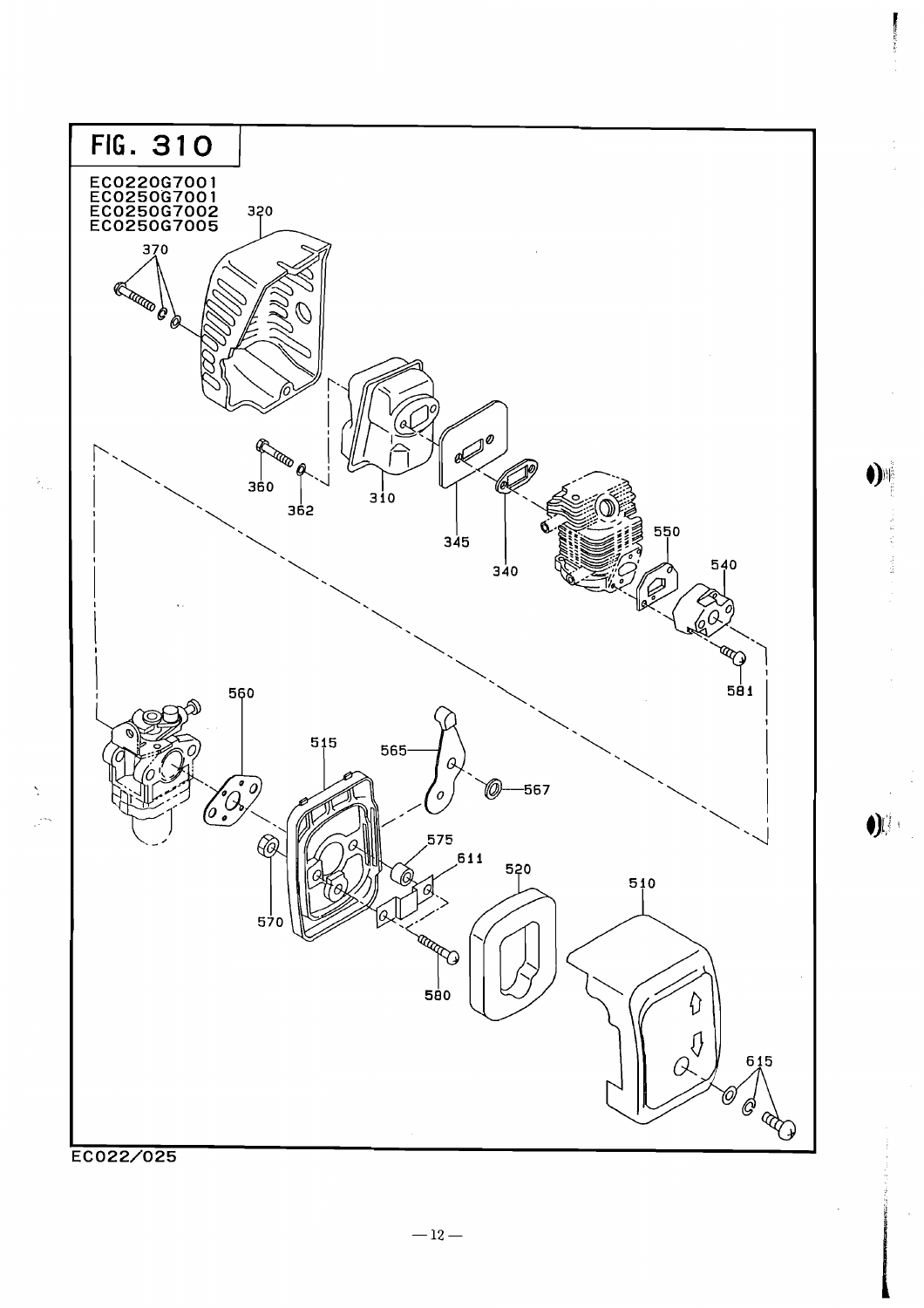| 3           | マフラー & エア クリーナ                                             |                                           | AIR CLEANER<br>MUFFLER,         |                  |                          |                           |             |
|-------------|------------------------------------------------------------|-------------------------------------------|---------------------------------|------------------|--------------------------|---------------------------|-------------|
| REF.<br>NO. | 品<br>番<br>号<br>部<br><b>PART NUMBER</b><br>号<br>品<br>番<br>部 | 品<br>称<br>部<br>名<br>PART NAME<br>製品番号     | 管理番号<br>CODE NO.<br>$FROM - TO$ | 個数<br>QTY        | 摘<br>要<br><b>REMARKS</b> | 互换部品番号<br>INTERCHANGEABLE | FIG.<br>NO. |
|             | <b>PART NUMBER</b>                                         | SPEC. NO.<br>$775 - CP$                   |                                 |                  |                          | PART NUMBER               |             |
| 310         | 525-30110-00                                               | <b>MUFFLER CP</b>                         | $\overline{\phantom{0}}$        | $\mathbf{1}$     |                          |                           | 300         |
|             | 525-30060-00                                               | EC0220G7001                               | $\overline{\phantom{0}}$        | 1                |                          |                           | 310         |
|             |                                                            | EC0250G7001                               | -                               | 1                |                          |                           | 310         |
|             |                                                            | EC0250G7002                               | -                               | $\mathbf{1}$     |                          |                           | 310         |
|             |                                                            | EC0250G7005                               | $\overline{\phantom{0}}$        | 1                |                          |                           | 310         |
| 320         | 525-35000-00                                               | マフラー カバー<br><b>MUFFLER COVER</b>          | $\overline{\phantom{0}}$        | 1                |                          |                           | 300         |
|             | 525-35005-00                                               | EC0220G7001                               |                                 | 1                |                          |                           | 310         |
|             |                                                            | EC0250G7001                               |                                 | 1                |                          |                           | 310         |
|             |                                                            | EC0250G7002                               |                                 | 1                |                          |                           | 310         |
|             |                                                            | EC0250G7005                               |                                 | 1                |                          |                           | 310         |
| 340         | 523-35043-02                                               | がスケツト<br><b>GASKET</b>                    |                                 | 1                |                          |                           | 300         |
| 345         | $525 - 35001 - 01$                                         | がスケツト<br><b>GASKET</b>                    |                                 | 1                |                          |                           | 300         |
|             | 525-35016-00                                               | EC0220G7001                               | -                               | $\mathbf 1$      |                          |                           | 310         |
|             |                                                            | EC0250G7001                               | -                               | 1                |                          |                           | 310         |
|             |                                                            | EC0250G7002                               | -                               | $\mathbf{1}$     |                          |                           | 310         |
|             |                                                            | EC0250G7005                               | -                               | 1                |                          |                           | 310         |
| 360         | $011 - 90595 - 50$                                         | ソケツト ヘツト゛ ボルト<br>SOCKET HEAD BOLT<br>アリシヤ |                                 | 2                |                          |                           | 300         |
| 362         | * * * * * *                                                | <b>WASHER</b>                             |                                 |                  |                          |                           |             |
|             | $003 - 10050 - 00$                                         | EC0220G7001<br>スクリュ AY                    | -                               | $\boldsymbol{2}$ |                          |                           | 310         |
| 370         | $004 - 37051 - 60$                                         | <b>SCREW AY</b>                           | $\overline{\phantom{0}}$        | $\mathbf{1}$     |                          |                           | 300         |
| 510         | 525-30120-00                                               | IT クリーナ AY<br>AIR CLEANER AY              |                                 | 1                |                          |                           | 300         |
|             | 521-35005-01                                               | EC0220G7001                               | $\overline{\phantom{a}}$        | $\mathbf{1}$     |                          |                           | 310         |
|             |                                                            | EC0250G7001                               |                                 | $\mathbf{1}$     |                          |                           | 310         |
|             |                                                            | EC0250G7002                               | -                               | $\mathbf{1}$     |                          |                           | 310         |
|             |                                                            | EC0250G7005                               | $\overline{\phantom{0}}$        | $\mathbf{1}$     |                          |                           | 310         |
|             | 525-30040-00                                               | EC0220G6001                               |                                 | $\mathbf{1}$     |                          |                           | 300         |

 $M$ 

N

 $\Delta \sim 10^4$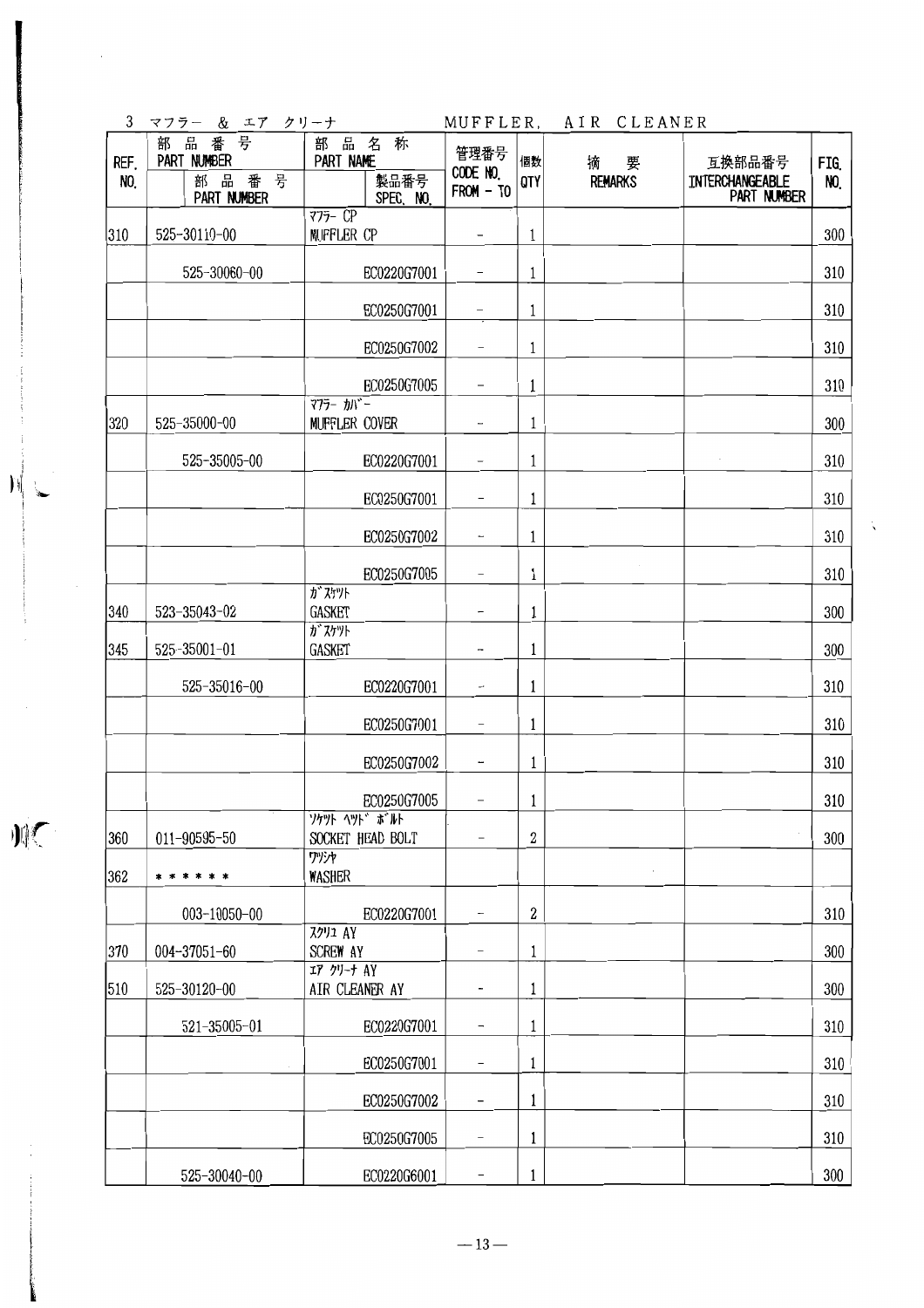| 3           | マフラー & エア クリーナ                                                  | MUFFLER, AIR CLEANER                   |                                 |              |                          |                                                        |             |
|-------------|-----------------------------------------------------------------|----------------------------------------|---------------------------------|--------------|--------------------------|--------------------------------------------------------|-------------|
| REF.<br>NO. | 号<br>部<br>品<br>番<br>PART NUMBER<br>番<br>号<br>部 品<br>PART NUMBER | 部品名称<br>PART NAME<br>製品番号<br>SPEC. NO. | 管理番号<br>CODE NO.<br>$FROM - TO$ | 個数<br>QTY    | 摘<br>要<br><b>REMARKS</b> | 互换部品番号<br><b>INTERCHANGEABLE</b><br><b>PART NUMBER</b> | FIG.<br>NO. |
| 510         | 525-30040-00                                                    | EC0250G6001                            | $\qquad \qquad -$               | $\mathbf{1}$ |                          |                                                        | 300         |
| 515         | 525-30120-30                                                    | クリーナ ボデー AY<br>CLEANER BODY AY         | $\qquad \qquad -$               | $\mathbf{1}$ |                          |                                                        | 300         |
|             | 521-35004-00                                                    | EC0220G7001                            | $\qquad \qquad -$               | 1            |                          |                                                        | 310         |
|             |                                                                 | EC0250G7001                            | $\qquad \qquad -$               | 1            |                          |                                                        | 310         |
|             |                                                                 | EC0250G7002                            | $\overline{\phantom{0}}$        | $\mathbf{1}$ |                          |                                                        | 310         |
|             |                                                                 | EC0250G7005                            | $\overline{\phantom{a}}$        | $\mathbf{1}$ |                          |                                                        | 310         |
|             | $525 - 30040 - 10$                                              | EC0220G6001                            |                                 | $\mathbf{1}$ |                          |                                                        | 300         |
|             |                                                                 | EC0250G6001                            | -                               | $\mathbf{1}$ |                          |                                                        | 300         |
| 520         | $525 - 30120 - 20$                                              | エレメント<br><b>ELEMENT</b>                | $\overline{\phantom{0}}$        | $\mathbf{1}$ |                          |                                                        | 300         |
|             | $520 - 30040 - 10$                                              | EC0220G6001                            |                                 | $\mathbf{1}$ |                          |                                                        | 300         |
|             |                                                                 | EC0250G6001                            | -                               | 1            |                          |                                                        | 300         |
|             | 521-35007-00                                                    | EC0220G7001                            | -                               | 1            |                          |                                                        | 310         |
|             |                                                                 | EC0250G7001                            | $\qquad \qquad -$               | 1            |                          |                                                        | 310         |
|             |                                                                 | EC0250G7002                            | $\qquad \qquad -$               | $\mathbf{1}$ |                          |                                                        | 310         |
|             |                                                                 | EC0250G7005                            | $\overline{\phantom{a}}$        | 1            |                          |                                                        | 310         |
| 521         | $525 - 30120 - 10$                                              | スクリユ<br><b>SCREW</b>                   | $\overline{\phantom{0}}$        | 1            |                          |                                                        | 300         |
| 528         | 525-95017-00                                                    | ラヘ゛ル(オヘ°レーシヨン)<br>LABEL (OPELATION)    | -                               | 1            |                          |                                                        | 300         |
|             | 525-95034-00                                                    | EC0250G5005                            | -                               | 1            |                          |                                                        | 300         |
|             | 525-95040-00                                                    | EC0250G5008                            | $\qquad \qquad -$               | 1            |                          |                                                        | 300         |
| 540         | 523-30140-00                                                    | インシュレータ CP<br>INSULATOR CP             | -                               | 1            |                          |                                                        | 300         |
| 550         | 525-35002-00                                                    | がスケツト<br>GASKET                        | $\overline{\phantom{0}}$        | $\mathbf{1}$ |                          |                                                        | 300         |
| 560         | 525-35009-00                                                    | <b>がぶサル</b><br>GASKET                  | $\cdot$<br>$\qquad \qquad -$    | 1            |                          |                                                        | 300         |
|             | 510-35028-00                                                    | EC0220G6001                            | -                               | 1            |                          |                                                        | 300         |
|             |                                                                 | EC0220G7001                            | $\overline{\phantom{a}}$        | 1            |                          |                                                        | 310         |
|             |                                                                 | EC0250G6001                            | -                               | 1            |                          |                                                        | 300         |
|             |                                                                 | EC0250G7001                            | -                               | 1            |                          |                                                        | 310         |

 $\bullet$ 

 $\sim$ The statement **Contract State** 

 $\bigcup$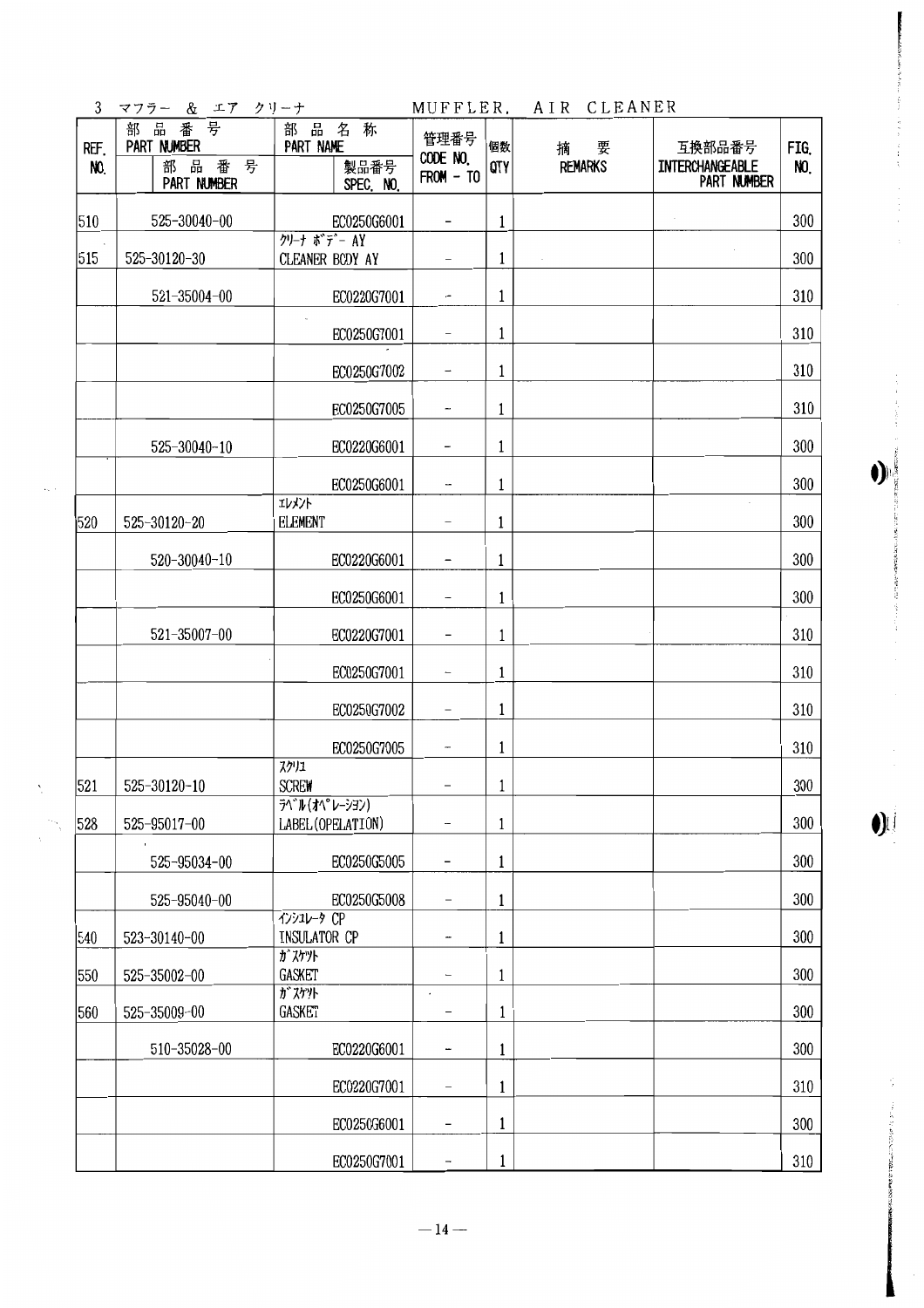3 マフラー & エア クリーナ MUFFLER, AIR CLEANER

 $\mathcal{M}$ 

| REF. | 品<br>号<br>部<br>番<br><b>PART NUMBER</b> | 品 名<br>称<br>部<br><b>PART NAME</b>          | 管理番号<br>CODE NO.  | 個数                       | 摘<br>要           | 互换部品番号         | FIG.                                         |     |
|------|----------------------------------------|--------------------------------------------|-------------------|--------------------------|------------------|----------------|----------------------------------------------|-----|
| NO.  | 品<br>番<br>号<br>部<br>PART NUMBER        |                                            | 製品番号<br>SPEC. NO. | $FROM - TO$              | QTY              | <b>REMARKS</b> | <b>INTERCHANGEABLE</b><br><b>PART NUMBER</b> | NO. |
| 560  | 510-35028-00                           |                                            | EC0250G7002       | $\qquad \qquad -$        | 1                |                |                                              | 310 |
|      |                                        |                                            | EC0250G7005       | $\overline{\phantom{0}}$ | $\mathbf{1}$     |                |                                              | 310 |
| 562  |                                        | がスケツト<br><b>GASKET</b>                     |                   |                          |                  |                |                                              |     |
|      | 525-65012-00                           |                                            | EC0220G6001       | $\cdot$<br>-             | $\mathbf{1}$     |                |                                              | 300 |
|      |                                        |                                            | EC0250G6001       | $\qquad \qquad -$        | 1                |                |                                              | 300 |
| 563  | * * * * * *                            | $0 \frac{1}{2}$<br>O RING                  |                   |                          |                  |                |                                              |     |
|      | 525-65011-00                           |                                            | EC0220G6001       | $\qquad \qquad -$        | $\mathbf{1}$     |                |                                              | 300 |
|      |                                        |                                            | EC0250G6001       | -                        | $\mathbf{1}$     |                |                                              | 300 |
| 565  | * * * * * *                            | $\nu$ <sup>-</sup><br><b>LEVER</b>         |                   |                          |                  |                |                                              |     |
|      | 521-35009-00                           |                                            | EC0220G7001       | $\overline{\phantom{0}}$ | $\mathbf{1}$     |                |                                              | 310 |
|      |                                        |                                            | EC0250G7001       | $\overline{\phantom{a}}$ | 1                |                |                                              | 310 |
|      |                                        |                                            | EC0250G7002       | -                        | $\mathbf{1}$     |                |                                              | 310 |
|      |                                        |                                            | EC0250G7005       |                          | $\mathbf{1}$     |                |                                              | 310 |
| 567  | * * * * * *                            | がスケツト<br><b>GASKET</b>                     |                   |                          |                  |                |                                              |     |
|      | 021-30699-90                           |                                            | EC0220G7001       | $\overline{\phantom{0}}$ | 1                |                |                                              | 310 |
|      |                                        |                                            | EC0250G7001       | $\qquad \qquad -$        | $\mathbf{1}$     |                |                                              | 310 |
|      |                                        |                                            | EC0250G7002       | $\overline{\phantom{a}}$ | $\mathbf{1}$     |                |                                              | 310 |
|      |                                        |                                            | EC0250G7005       | $\qquad \qquad -$        | 1                |                |                                              | 310 |
| 570  | * * * * * *                            | 抄<br>NUT                                   |                   |                          |                  |                |                                              |     |
|      | $002 - 17050 - 00$                     |                                            | EC0220G7001       | $\overline{\phantom{a}}$ | $\mathbf{1}$     |                |                                              | 310 |
|      |                                        |                                            | EC0250G7001       | $\qquad \qquad -$        | 1                |                |                                              | 310 |
|      |                                        |                                            | EC0250G7002       | $\overline{\phantom{a}}$ | 1                |                |                                              | 310 |
|      |                                        |                                            | EC0250G7005       |                          | 1                |                |                                              | 310 |
| 575  | $* *$<br>*                             | $\overline{X^{\prime}-1}$<br><b>SPACER</b> |                   |                          |                  |                |                                              |     |
|      | 023-00599-70                           |                                            | EC0220G7001       | $\qquad \qquad -$        | $\boldsymbol{2}$ |                |                                              | 310 |
|      |                                        |                                            | EC0250G7001       | -                        | $\rm{2}$         |                |                                              | 310 |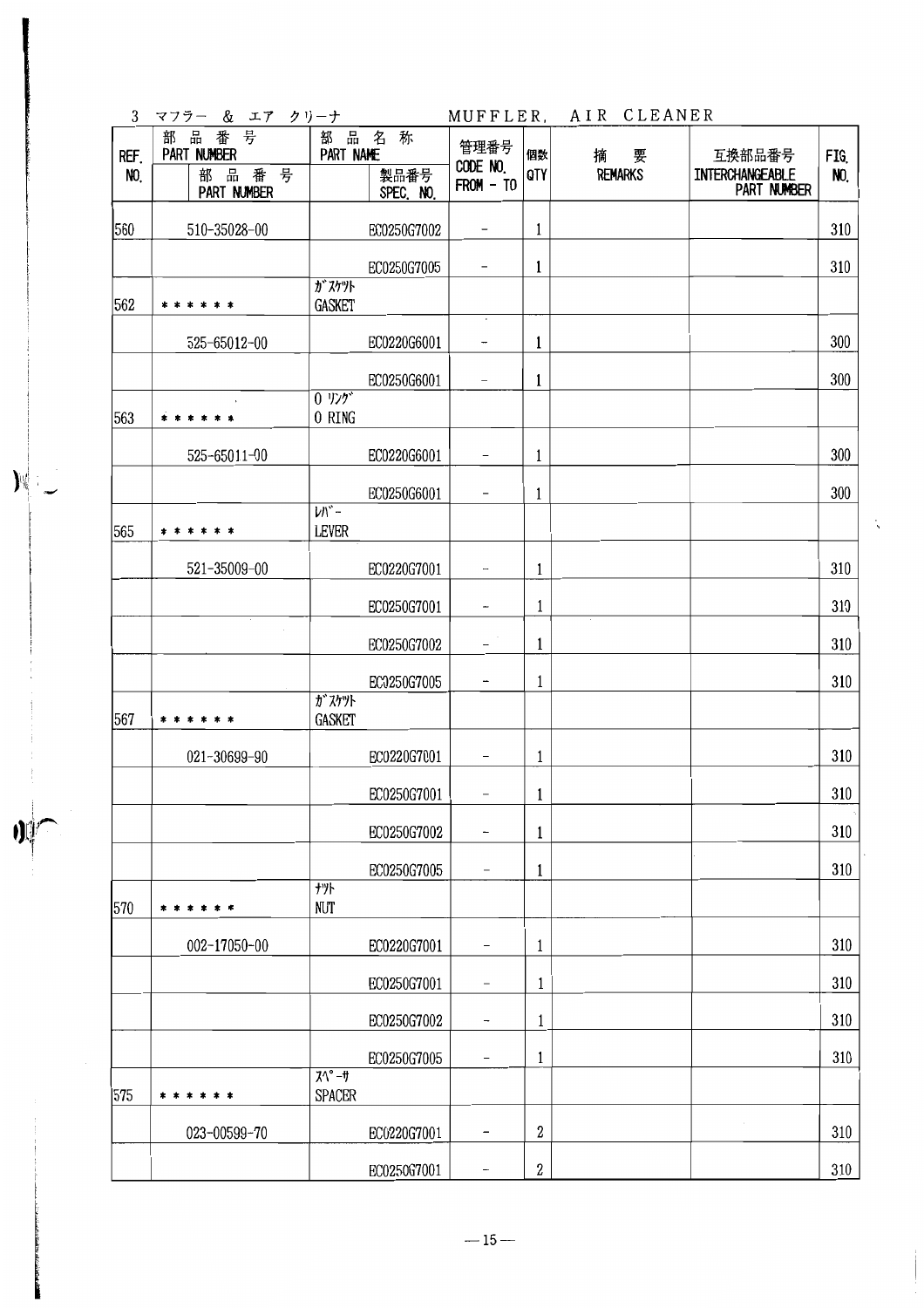| 3           | マフラー & エア クリーナ                          |                                            | MUFFLER,                        |                  | AIR CLEANER              |                           |             |
|-------------|-----------------------------------------|--------------------------------------------|---------------------------------|------------------|--------------------------|---------------------------|-------------|
| REF.<br>NO. | 品<br>番<br>号<br>部<br>PART NUMBER<br>部品番号 | 品名称<br>部<br>PART NAME<br>製品番号              | 管理番号<br>CODE NO.<br>$FROM - TO$ | 個数<br>QTY        | 要<br>摘<br><b>REMARKS</b> | 互换部品番号<br>INTERCHANGEABLE | FIG.<br>NO. |
|             | PART NUMBER                             | SPEC. NO.                                  |                                 |                  |                          | <b>PART NUMBER</b>        |             |
| 575         | 023-00599-70                            | EC0250G7002                                | $\overline{\phantom{0}}$        | $\boldsymbol{2}$ |                          |                           | 310         |
|             |                                         | EC0250G7005                                | -                               | $\sqrt{2}$       |                          |                           | 310         |
| 580         | $004 - 33056 - 00$                      | $77/17$ AY<br>SCREW AY                     | $\overline{\phantom{0}}$        | $\boldsymbol{2}$ |                          |                           | 300         |
|             | 004-31056-00                            | EC0220G7001                                | $\qquad \qquad -$               | $\rm{2}$         |                          |                           | 310         |
|             |                                         | EC0250G7001                                | $\overline{\phantom{a}}$        | $\boldsymbol{2}$ |                          |                           | 310         |
|             |                                         | EC0250G7002                                | $\overline{\phantom{a}}$        | $\boldsymbol{2}$ |                          |                           | 310         |
|             |                                         | EC0250G7005                                | $\qquad \qquad -$               | $\boldsymbol{2}$ |                          |                           | 310         |
|             | 004-33056-50                            | EC0220G6001                                | -                               | $\boldsymbol{2}$ |                          |                           | 300         |
|             |                                         | EC0250G6001                                | --                              | $\boldsymbol{2}$ |                          |                           | 300         |
| 581         | 014-00595-00                            | スクリュ AY<br>SCREW AY                        |                                 | $\boldsymbol{2}$ |                          |                           | 300         |
| 611         | * * * * * *                             | $7°$ $\nu$ - $\vdash$<br><b>PLATE</b>      |                                 |                  |                          |                           |             |
|             | $501 - 35014 - 00$                      | EC0220G7001                                | -                               | $\mathbf{1}$     |                          | EC01A-3072                | 310         |
|             |                                         | EC0250G7001                                | $\overline{\phantom{0}}$        | $\mathbf{1}$     |                          |                           | 310         |
|             |                                         | EC0250G7005                                | $\overline{\phantom{0}}$        | $\mathbf{1}$     |                          |                           | 310         |
|             | $501 - 35024 - 00$                      | EC0250G7002                                | -                               | $\mathbf{1}$     |                          |                           | 310         |
| 615         | * * * * * *                             | <b>777187777 AY</b><br>SCREW AND WASHER AY |                                 |                  |                          |                           |             |
|             | $004 - 36051 - 20$                      | EC0220G7001                                | $\overline{\phantom{0}}$        | 1                |                          |                           | 310         |
|             |                                         | EC0250G7001                                | -                               | 1                |                          |                           | 310         |
|             |                                         | EC0250G7002                                | -                               | $\mathbf{1}$     |                          |                           | 310         |
|             |                                         | EC0250G7005                                | $\overline{\phantom{a}}$        | $\mathbf{1}$     |                          |                           | 310         |
|             |                                         |                                            |                                 |                  |                          |                           |             |
|             |                                         |                                            | $\cdot$                         |                  |                          |                           |             |
|             |                                         |                                            |                                 |                  |                          |                           |             |
|             |                                         |                                            |                                 |                  |                          |                           |             |
|             |                                         |                                            |                                 |                  |                          |                           |             |
|             |                                         |                                            |                                 |                  |                          |                           |             |

 $\mathbf{O}$ 

of the photographs of an analysis of

 $\mathbf{M}$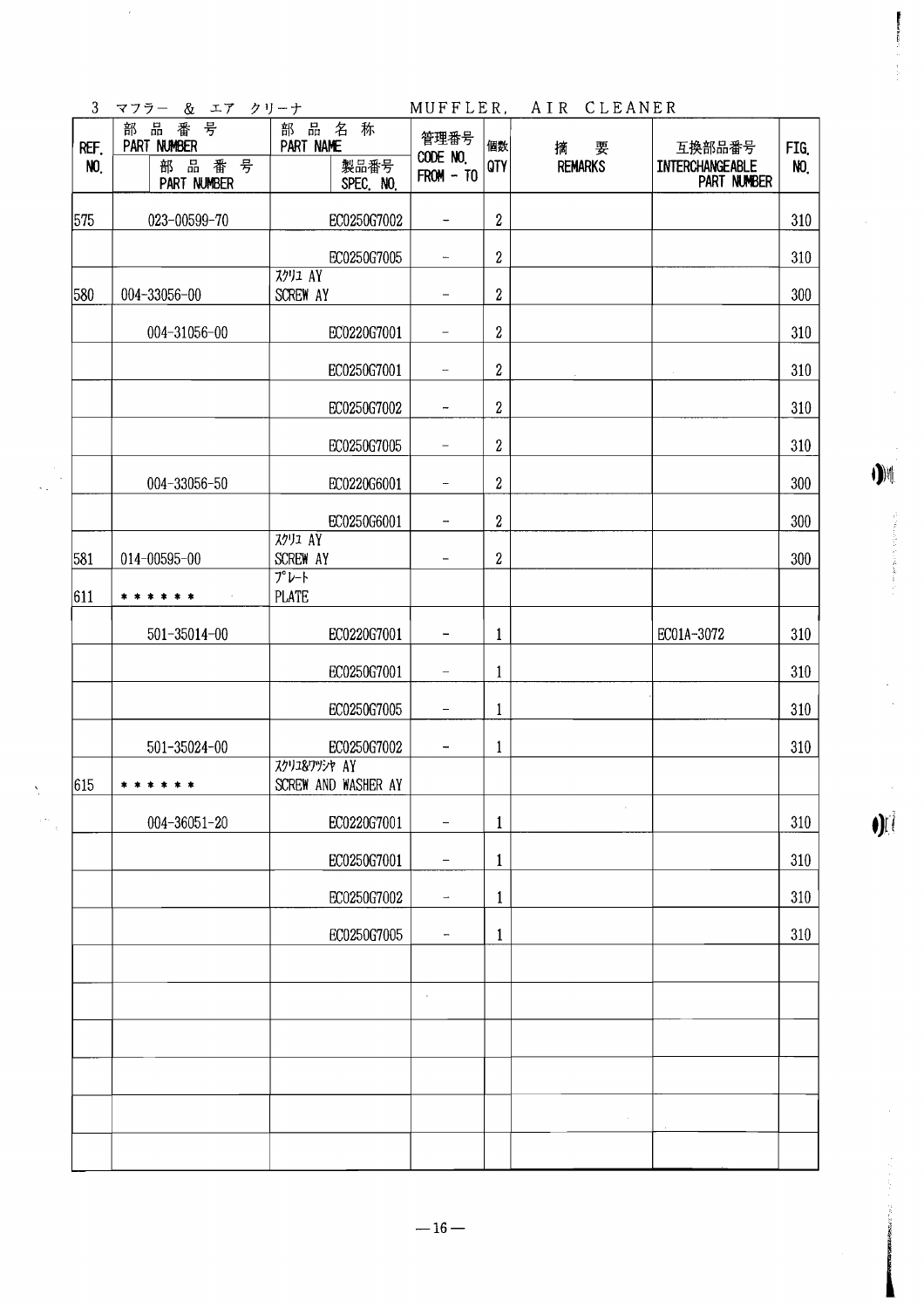![](_page_18_Picture_0.jpeg)

 $\overline{\phantom{a}}$ 

 $\begin{picture}(20,20) \put(0,0){\line(1,0){10}} \put(15,0){\line(1,0){10}} \put(15,0){\line(1,0){10}} \put(15,0){\line(1,0){10}} \put(15,0){\line(1,0){10}} \put(15,0){\line(1,0){10}} \put(15,0){\line(1,0){10}} \put(15,0){\line(1,0){10}} \put(15,0){\line(1,0){10}} \put(15,0){\line(1,0){10}} \put(15,0){\line(1,0){10}} \put(15,0){\line(1$ 

 $\overline{\phantom{a}}$ 

 $\sum_{i=1}^{n} \sum_{j=1}^{n}$ 

 $\bar{\mathcal{L}}$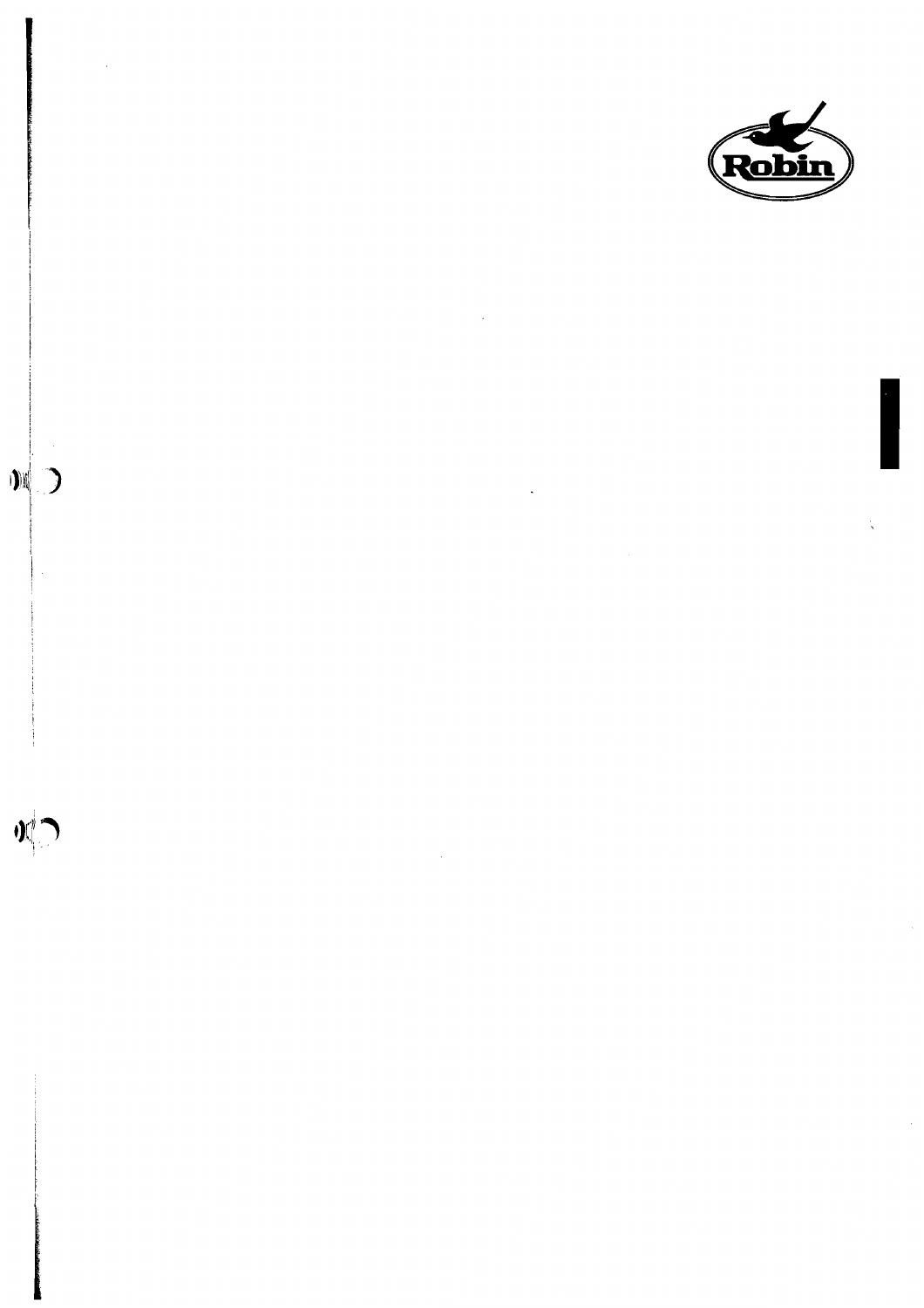![](_page_19_Figure_0.jpeg)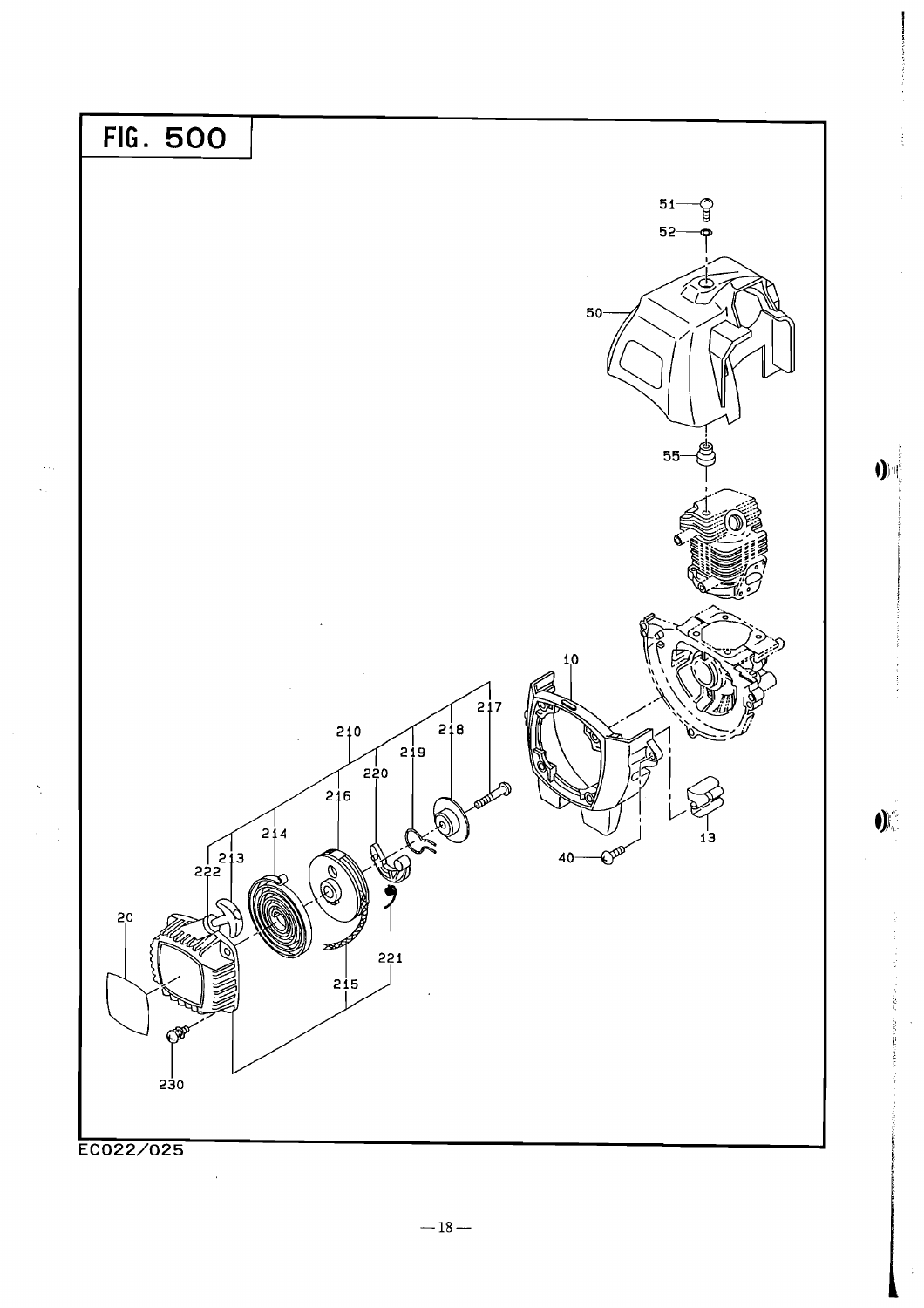![](_page_20_Figure_0.jpeg)

 $\int d\vec{q}$ 

 $\mathbf{0}$ 

 $-19-$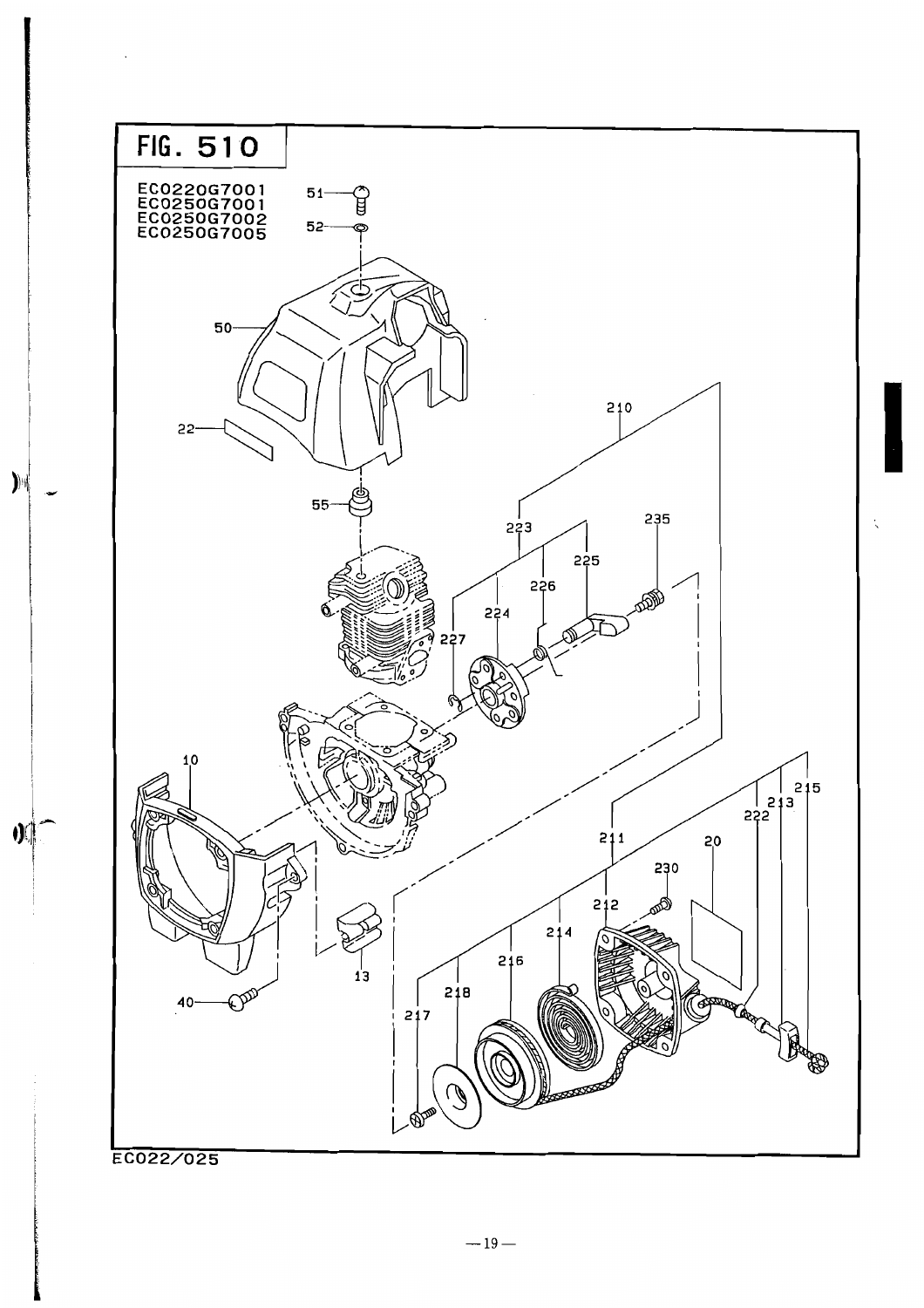| 5           | リコイル スタータ AY                |                                                                    |                                 |              | RECOIL STARTER AY        |                           |             |
|-------------|-----------------------------|--------------------------------------------------------------------|---------------------------------|--------------|--------------------------|---------------------------|-------------|
| REF.<br>NO. | 部品番号<br>PART NUMBER<br>部品番号 | 部品名称<br>PART NAME<br>製品番号                                          | 管理番号<br>CODE NO.<br>$FROM - TO$ | 個数<br>QTY    | 摘<br>要<br><b>REMARKS</b> | 互换部品番号<br>INTERCHANGEABLE | FIG.<br>NO. |
|             | PART NUMBER                 | SPEC. NO.<br><u>דעל יאוד - תון</u>                                 |                                 |              |                          | PART NUMBER               |             |
| 10          | 525-55000-01                | <b>BLOWER HOUSING</b>                                              |                                 | 1            |                          |                           | 500         |
|             | 525-55005-00                | EC0250G7002                                                        |                                 | 1            |                          |                           | 510         |
| 13          | 521-55003-00                | バツフル プレート<br><b>BUFFLE PLATE</b>                                   | $\overline{a}$                  | 1            |                          | EC02E-5111/1A             | 500         |
| 20          | 525-95000-00                | ラペル<br>LABEL                                                       |                                 | 1            |                          |                           | 500         |
|             | $525 - 95001 - 00$          | EC0220G6001                                                        |                                 | 1            |                          |                           | 500         |
|             | 525-95015-00                | EC0250G7001                                                        | $\overline{\phantom{0}}$        | 1            |                          |                           | 510         |
|             |                             | EC0250G7005                                                        | $\overline{\phantom{0}}$        | 1            |                          |                           | 510         |
|             | 525-95020-00                | EC0220G7001                                                        |                                 | 1            |                          |                           | 510         |
|             | 525-95038-00                | EC0250G7002                                                        | $\qquad \qquad -$               | 1            |                          |                           | 510         |
| 22          | * * * * * *                 | ラバル<br>LABEL                                                       |                                 |              |                          |                           |             |
|             | 625-95231-00                | EC0250G7002                                                        |                                 | 1            |                          |                           | 510         |
| 40          | $004 - 35051 - 60$          | <b>スクリユ&amp;アヅナ AY</b><br>SCREW AND WASHER AY                      |                                 | 3            | $\sim$                   |                           | 500         |
| 50          | 525-55004-01                | シリンダー カバー<br><b>CYLIDER COVER</b>                                  | $\overline{\phantom{0}}$        | 1            |                          |                           | 500         |
|             | 525-55001-01                | EC0250G5003                                                        | $\overline{\phantom{0}}$        | $\mathbf{1}$ |                          |                           | 500         |
|             |                             | EC0250G5004                                                        | $\overline{\phantom{a}}$        | 1            |                          |                           | 500         |
|             |                             | EC0250G5005                                                        |                                 | $\mathbf{1}$ |                          |                           | 500         |
|             | 525-55008-00                | EC0250G7002                                                        | $\overline{\phantom{0}}$        | 1            |                          |                           | 510         |
| 51          | 014-00594-90                | 77)1<br><b>SCREW</b>                                               |                                 | 1            |                          |                           | 500         |
| 52          | $020 - 00700 - 10$          | ワリッヤ<br><b>WASHER</b>                                              |                                 | 1            |                          |                           | 500         |
| 55          | 550-35030-01                | $\overline{\lambda\Lambda^{\circ}-\frac{\pi}{2}}$<br><b>SPACER</b> |                                 | 1            |                          |                           | 500         |
| 210         | 525-50010-00                | リコイル スタータ AY<br>RECOIL STARTER AY                                  |                                 | 1            |                          |                           | 500         |
|             | 521-50010-00                | EC0220G7001                                                        |                                 | 1            |                          | EC02E-0501C               | 510         |
|             |                             | EC0250G7001                                                        | $\qquad \qquad -$               | 1            |                          |                           | 510         |
|             |                             | EC0250G7002                                                        |                                 | 1            |                          |                           | 510         |
|             |                             | EC0250G7005                                                        |                                 | 1            |                          |                           | 510         |
| 211         | * * * * * *                 | リコイル スタータ CP<br>RECOIL STARTER CP                                  |                                 |              |                          |                           |             |

 $\mathbb{N}$ 

 $\left\| \psi \right\|$  ).

 $-20-$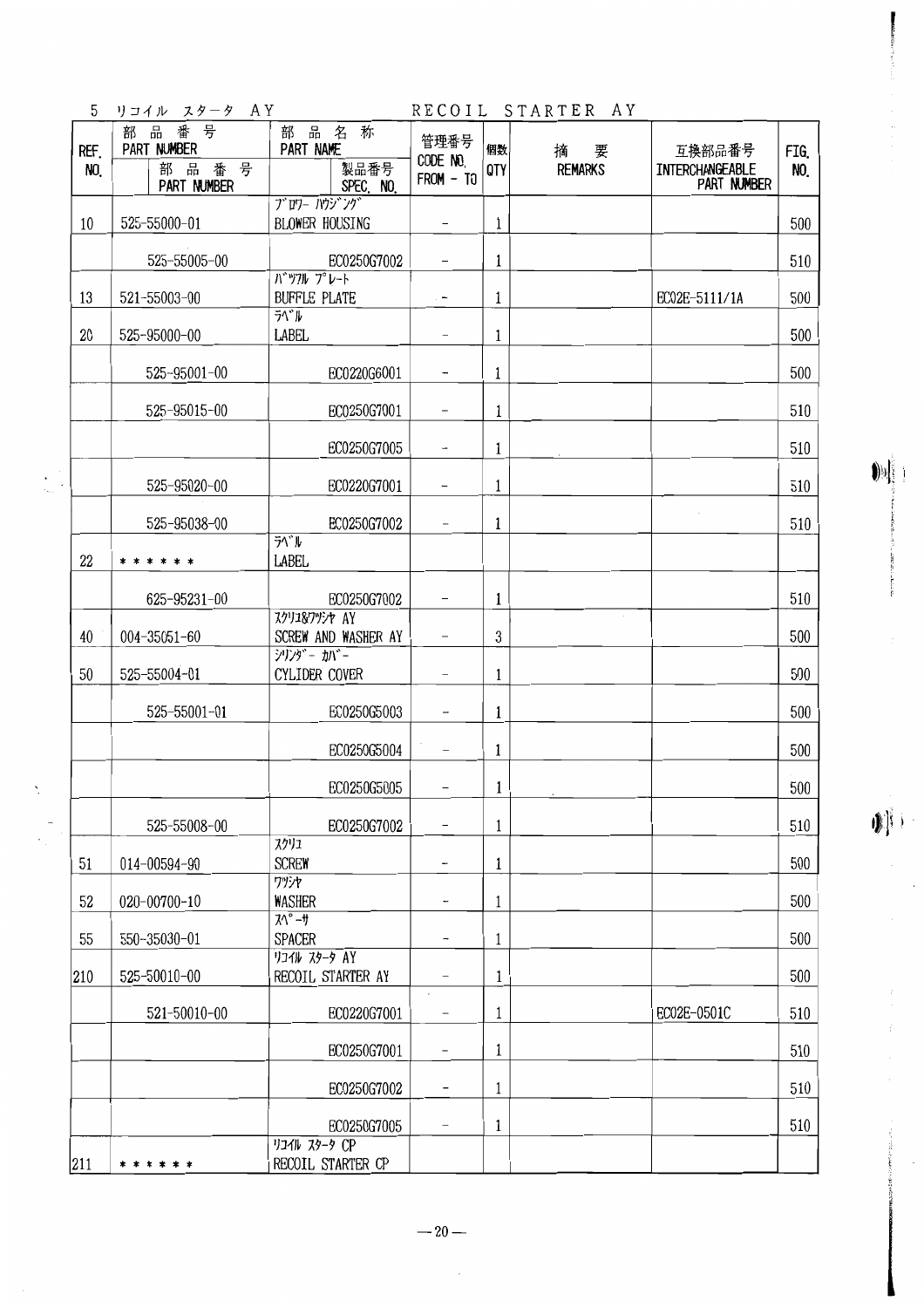|  | コイル スタータ AY |  |
|--|-------------|--|
|  |             |  |

 $)$  if

 $\mathbb{C}$ 

| 5           | リコイル スタータ AY                                                  |                                                 |                                            |              | RECOIL STARTER AY        |                                                 |             |
|-------------|---------------------------------------------------------------|-------------------------------------------------|--------------------------------------------|--------------|--------------------------|-------------------------------------------------|-------------|
| REF.<br>NO. | 品<br>番<br>号<br>部<br>PART NUMBER<br>部品番号<br><b>PART NUMBER</b> | 品 名<br>称<br>部<br>PART NAME<br>製品番号<br>SPEC. NO. | 管理番号<br>CODE NO.<br>$FROM - TO$            | 個数<br>QTY    | 摘<br>要<br><b>REMARKS</b> | 互换部品番号<br><b>INTERCHANGEABLE</b><br>PART NUMBER | FIG.<br>NO. |
| 211         | 521-50020-00                                                  | EC0220G7001                                     | $\overline{\phantom{a}}$                   | $\mathbf{1}$ |                          | EC02E-0504A                                     | 510         |
|             |                                                               | EC0250G7001                                     | $\overline{\phantom{a}}$                   | $\mathbf{1}$ |                          |                                                 | 510         |
|             |                                                               | EC0250G7002                                     |                                            | $\mathbf{1}$ |                          |                                                 | 510         |
|             |                                                               | EC0250G7005                                     |                                            | 1            |                          |                                                 | 510         |
| 212         | * * * * * *                                                   | ケース<br>CASE                                     |                                            |              |                          |                                                 |             |
|             | 521-50020-10                                                  | EC0220G7001                                     |                                            | $\mathbf{1}$ |                          |                                                 | 510         |
|             |                                                               | EC0250G7001                                     | $\bar{}$                                   | $\mathbf{1}$ |                          |                                                 | 510         |
|             |                                                               | EC0250G7002                                     | -                                          | 1            |                          |                                                 | 510         |
|             |                                                               | EC0250G7005                                     | $\overline{\phantom{0}}$                   | $\mathbf{1}$ |                          |                                                 | 510         |
| 213         | 522-50040-20                                                  | $79 - 917$<br>STARTER KNOB                      | -                                          | $\mathbf{1}$ |                          |                                                 | 500         |
|             | $521 - 50021 - 10$                                            | EC0220G7001                                     | -                                          | $\mathbf{1}$ |                          |                                                 | 510         |
|             |                                                               | EC0250G7001                                     | -                                          | $\mathbf{1}$ |                          |                                                 | 510         |
|             |                                                               | EC0250G7002                                     | $\overline{\phantom{0}}$                   | $\mathbf{1}$ |                          |                                                 | 510         |
|             |                                                               | EC0250G7005<br><b>W</b> ° イラル スプリング             | $\qquad \qquad -$                          | $\mathbf{1}$ |                          |                                                 | 510         |
| 214         | 502-50010-20                                                  | SPIRAL SPRING                                   |                                            | $\mathbf{1}$ |                          |                                                 | 500         |
|             | 521-50020-30                                                  | EC0220G7001                                     |                                            | 1            |                          |                                                 | 510         |
|             |                                                               | EC0250G7001                                     |                                            | $\mathbf{1}$ |                          |                                                 | 510         |
|             |                                                               | EC0250G7002                                     |                                            | $\mathbf{1}$ |                          |                                                 | 510         |
|             |                                                               | EC0250G7005<br>$79 - 9 - 11 - 7$ °              | -                                          | 1            |                          |                                                 | 510         |
| 215         | 523-50240-22                                                  | STARTER ROPE                                    |                                            | 1            |                          |                                                 | 500         |
|             | 521-50020-60                                                  | EC0220G7001                                     | $\frac{1}{2} \left( \frac{1}{2} \right)^2$ | 1            |                          |                                                 | 510         |
|             |                                                               | EC0250G7001                                     | $\qquad \qquad -$                          | $\mathbf{1}$ |                          |                                                 | 510         |
|             |                                                               | EC0250G7002                                     | -                                          | 1            |                          |                                                 | 510         |
|             |                                                               | EC0250G7005<br>リール                              |                                            | 1            |                          |                                                 | 510         |
| 216         | 502-50010-10                                                  | <b>REEL</b>                                     | -                                          | 1            |                          |                                                 | 500         |
|             | 521-50020-20                                                  | EC0220G7001                                     |                                            |              |                          |                                                 | 510         |

 $\mathbf{r}$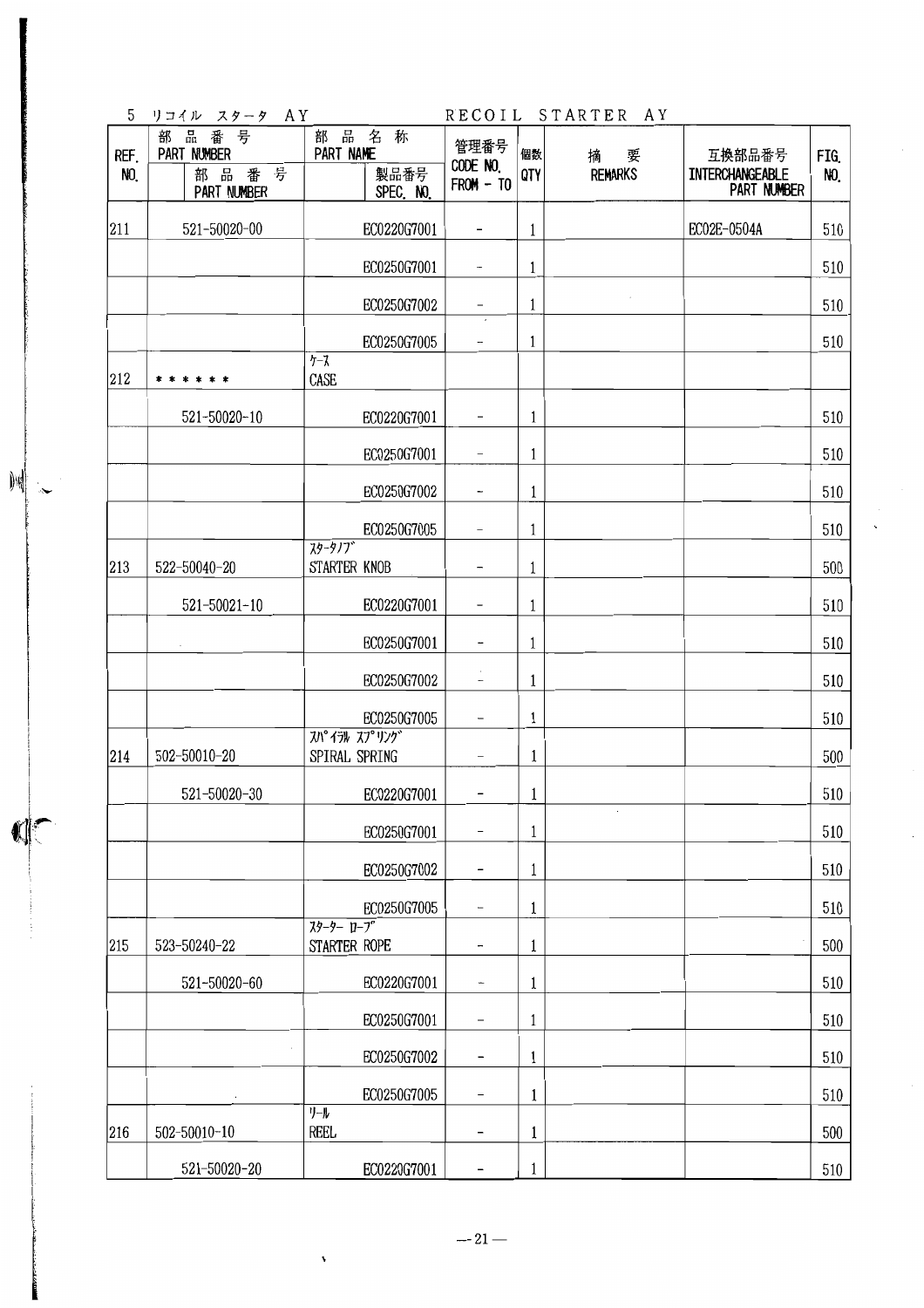| 5    | リコイル スタータ AY                   |                                                                 |                          |              | RECOIL STARTER AY |                                       |      |
|------|--------------------------------|-----------------------------------------------------------------|--------------------------|--------------|-------------------|---------------------------------------|------|
| REF. | 部<br>品番号<br><b>PART NUMBER</b> | 品名称<br>部<br>PART NAME                                           | 管理番号<br>CODE NO.         | 個数           | 摘<br>要            | 互换部品番号                                | FIG. |
| NO.  | 部品番号<br><b>PART NUMBER</b>     | 製品番号<br>SPEC. NO.                                               | $FROM - TO$              | QTY          | <b>REMARKS</b>    | <b>INTERCHANGEABLE</b><br>PART NUMBER | NO.  |
| 216  | 521-50020-20                   | EC0250G7001                                                     | $\overline{\phantom{a}}$ | $\mathbf{1}$ |                   |                                       | 510  |
|      |                                | EC0250G7002                                                     | $\overline{\phantom{a}}$ | 1            |                   |                                       | 510  |
|      |                                | EC0250G7005                                                     | $\overline{\phantom{a}}$ | 1            |                   |                                       | 510  |
| 217  | 525-50010-20                   | セット スクリュ<br><b>SET SCREW</b>                                    | $\overline{\phantom{0}}$ | 1            |                   |                                       | 500  |
|      | $510 - 50151 - 10$             | EC0220G7001                                                     | $\overline{\phantom{0}}$ | $\mathbf{1}$ |                   |                                       | 510  |
|      |                                | EC0250G7001                                                     | $\qquad \qquad -$        | $\mathbf{1}$ |                   |                                       | 510  |
|      |                                | EC0250G7002                                                     | -                        | $\mathbf{1}$ |                   |                                       | 510  |
|      |                                | EC0250G7005                                                     |                          | $\mathbf{1}$ |                   |                                       | 510  |
| 218  | $521 - 50020 - 40$             | フリクションプレート<br>FRICTION PLATE                                    | $\qquad \qquad -$        | $\mathbf{1}$ |                   |                                       | 500  |
| 219  | 510-50150-50                   | フリクシヨン スプリング<br>FRICTION SPRING                                 | $\overline{\phantom{0}}$ | $\mathbf{1}$ |                   |                                       | 500  |
| 220  | 510-50150-20                   | ラチェツト<br>RATCHET                                                | $\overline{\phantom{0}}$ | $\mathbf{1}$ |                   |                                       | 500  |
| 221  | 510-50150-60                   | リターンスプリング<br>RETURN SPRING                                      | $\overline{\phantom{0}}$ | $\mathbf{1}$ |                   |                                       | 500  |
| 222  | 525-50010-40                   | ダンパー<br><b>DAMPER</b>                                           | $\overline{\phantom{0}}$ | $\mathbf{1}$ |                   |                                       | 500  |
|      | $502 - 50010 - 30$             | EC0220G7001                                                     | $\qquad \qquad -$        | $\mathbf{1}$ |                   |                                       | 510  |
|      |                                | EC0250G7001                                                     | -                        | $\mathbf{1}$ |                   |                                       | 510  |
|      |                                | EC0250G7002                                                     |                          | $\mathbf{1}$ |                   |                                       | 510  |
| 223  | $\pmb{*}$ $\pmb{*}$            | EC0250G7005<br>$79 - 97^{\circ} - 11 - 19$<br>STARTER PULLEY AY |                          | $\mathbf{1}$ |                   |                                       | 510  |
|      | 521-50300-00                   | EC0220G7001                                                     |                          | $\mathbf{1}$ |                   |                                       | 510  |
|      |                                | EC0250G7001                                                     | $\qquad \qquad -$        | $\mathbf{1}$ |                   |                                       | 510  |
|      |                                | EC0250G7002                                                     | $\overline{\phantom{0}}$ | $\mathbf{1}$ |                   |                                       | 510  |
|      |                                | EC0250G7005                                                     |                          | $\mathbf{1}$ |                   |                                       | 510  |
| 224  | * * *                          | $79 - 97 - 11$<br>STARTER PULLEY                                |                          |              |                   |                                       |      |
|      | $521 - 50030 - 10$             | EC0220G7001                                                     | -                        | $\mathbf{1}$ |                   |                                       | 510  |
|      |                                | EC0250G7001                                                     | $\overline{\phantom{a}}$ | 1            |                   |                                       | 510  |
|      |                                | EC0250G7002                                                     |                          | 1            |                   |                                       | 510  |

 $\begin{pmatrix} 1 \\ 1 \\ 1 \end{pmatrix}$ 

 $\mathbf{0}$ 

 $\mathbf{0}$ 

 $-22-$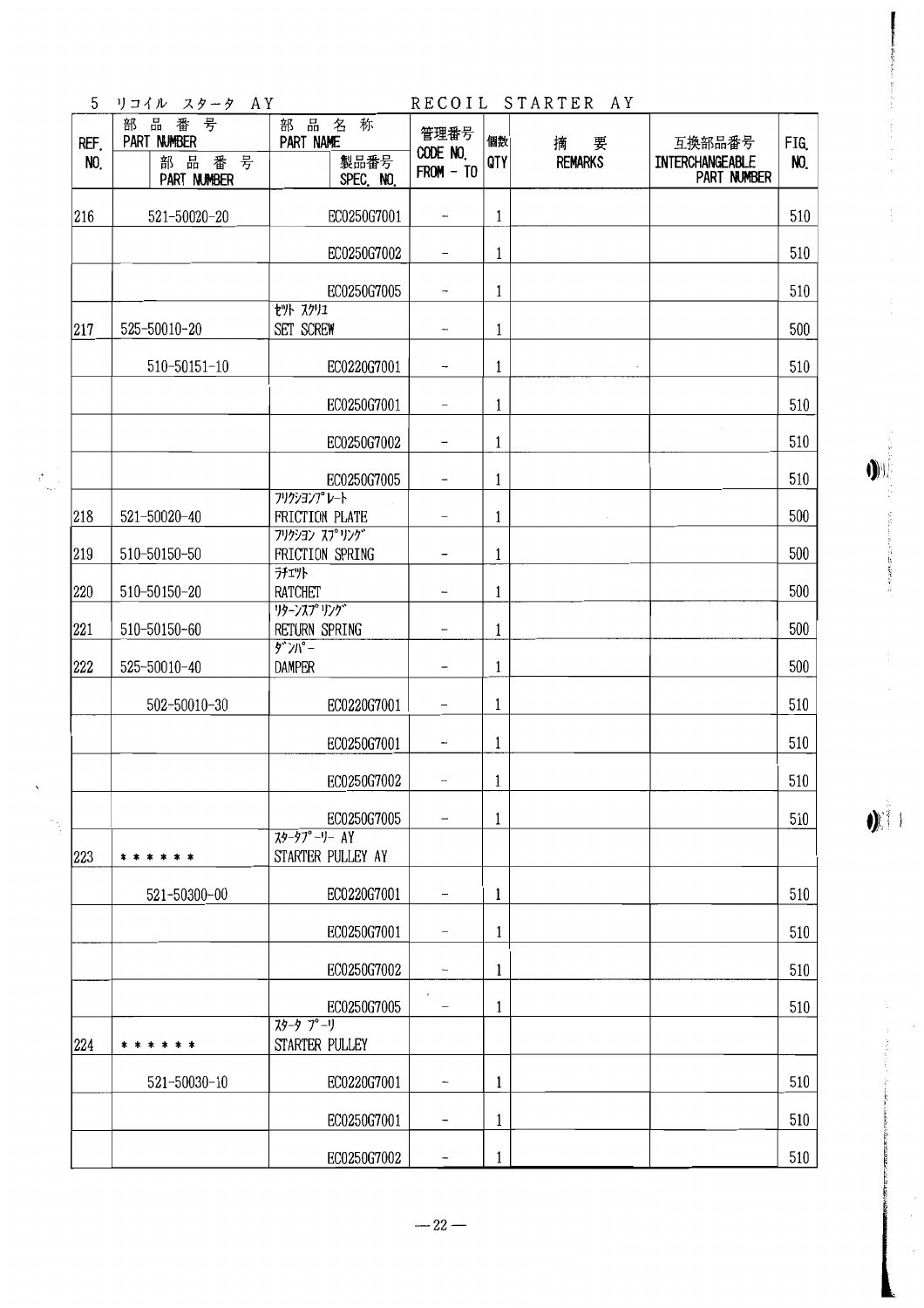| リコイル スタータ AY |  |
|--------------|--|
|              |  |

 $\mathbb{N}$ 

 $\left| \psi \right|$ 

| 5    | リコイル スタータ AY                     |                                                     | RECOIL STARTER AY            |                  |                |                                       |      |  |
|------|----------------------------------|-----------------------------------------------------|------------------------------|------------------|----------------|---------------------------------------|------|--|
| REF. | 品<br>番<br>号<br>部<br>PART NUMBER  | 名 称<br>部<br>品<br>PART NAME                          | 管理番号<br>CODE NO.             | 個数               | 摘 要            | 互换部品番号                                | FIG. |  |
| NO.  | 番 号<br>部 品<br><b>PART NUMBER</b> | 製品番号<br>SPEC. NO.                                   | $FROM - TO$                  | QTY              | <b>REMARKS</b> | <b>INTERCHANGEABLE</b><br>PART NUMBER | NO.  |  |
| 224  | 521-50030-10                     | EC0250G7005                                         | $\blacksquare$               | $\mathbf{1}$     |                |                                       | 510  |  |
| 225  | * * * * * *                      | ラチェット<br><b>RATCHET</b>                             |                              |                  |                |                                       |      |  |
|      | 521-50030-20                     | EC0220G7001                                         | $\qquad \qquad -$            | $\mathbf{1}$     |                |                                       | 510  |  |
|      |                                  | EC0250G7001                                         | ÷                            | $\mathbf{1}$     |                |                                       | 510  |  |
|      |                                  | EC0250G7002                                         | $\overline{\phantom{0}}$     | $\mathbf{1}$     |                |                                       | 510  |  |
|      |                                  | EC0250G7005<br>リターンスプ <sup>®</sup> リング <sup>ヾ</sup> | $\equiv$                     | $\mathbf{1}$     |                |                                       | 510  |  |
| 226  | * * * * * *                      | RETURN SPRING                                       |                              |                  |                |                                       |      |  |
|      | 521-50030-30                     | EC0220G7001                                         |                              | $\mathbf{1}$     |                |                                       | 510  |  |
|      |                                  | EC0250G7001                                         | $ \degree$                   | $\mathbf{1}$     |                |                                       | 510  |  |
|      |                                  | EC0250G7002                                         | $\overline{\phantom{0}}$     | $\mathbf{1}$     |                |                                       | 510  |  |
|      |                                  | EC0250G7005<br>E リング                                | $\overline{\phantom{0}}$     | $\mathbf{1}$     |                |                                       | 510  |  |
| 227  | * *<br>* * * *                   | E RING                                              |                              |                  |                |                                       |      |  |
|      | $521 - 50030 - 40$               | EC0220G7001                                         | $\qquad \qquad -$            | $\mathbf{1}$     |                |                                       | 510  |  |
|      |                                  | EC0250G7001                                         | -                            | $\mathbf{1}$     |                | $\sim$                                | 510  |  |
|      |                                  | EC0250G7002                                         | $\overline{\phantom{m}}$     | $\mathbf{1}$     |                |                                       | 510  |  |
|      |                                  | EC0250G7005                                         | $\overline{\phantom{0}}$     | 1                |                |                                       | 510  |  |
| 230  | $014 - 00594 - 80$               | スクリユ<br><b>SCREW</b>                                | -                            | $\overline{4}$   |                |                                       | 500  |  |
|      | $004 - 36051 - 40$               | EC0220G7001                                         | <b>—</b>                     | $\overline{4}$   |                |                                       | 510  |  |
|      |                                  | EC0250G7001                                         | $\qquad \qquad -$            | 4                |                |                                       | 510  |  |
|      |                                  | EC0250G7002                                         | $\overline{\phantom{0}}$     | 4                |                |                                       | 510  |  |
|      |                                  | EC0250G7005                                         | $\overline{\phantom{0}}$     | $\boldsymbol{4}$ |                |                                       | 510  |  |
| 235  | * * * * * *                      | ボル AY<br>BOLT AY                                    |                              |                  |                |                                       |      |  |
|      | 620-20060-00                     | EC0220G7001                                         | $\qquad \qquad \blacksquare$ | $\mathbf{1}$     |                |                                       | 510  |  |
|      |                                  | EC0250G7001                                         | -                            | 1                |                |                                       | 510  |  |
|      |                                  | EC0250G7002                                         | $\qquad \qquad -$            | $\mathbf{1}$     |                |                                       | 510  |  |
|      |                                  | EC0250G7005                                         | -                            | $\mathbf{1}$     |                |                                       | 510  |  |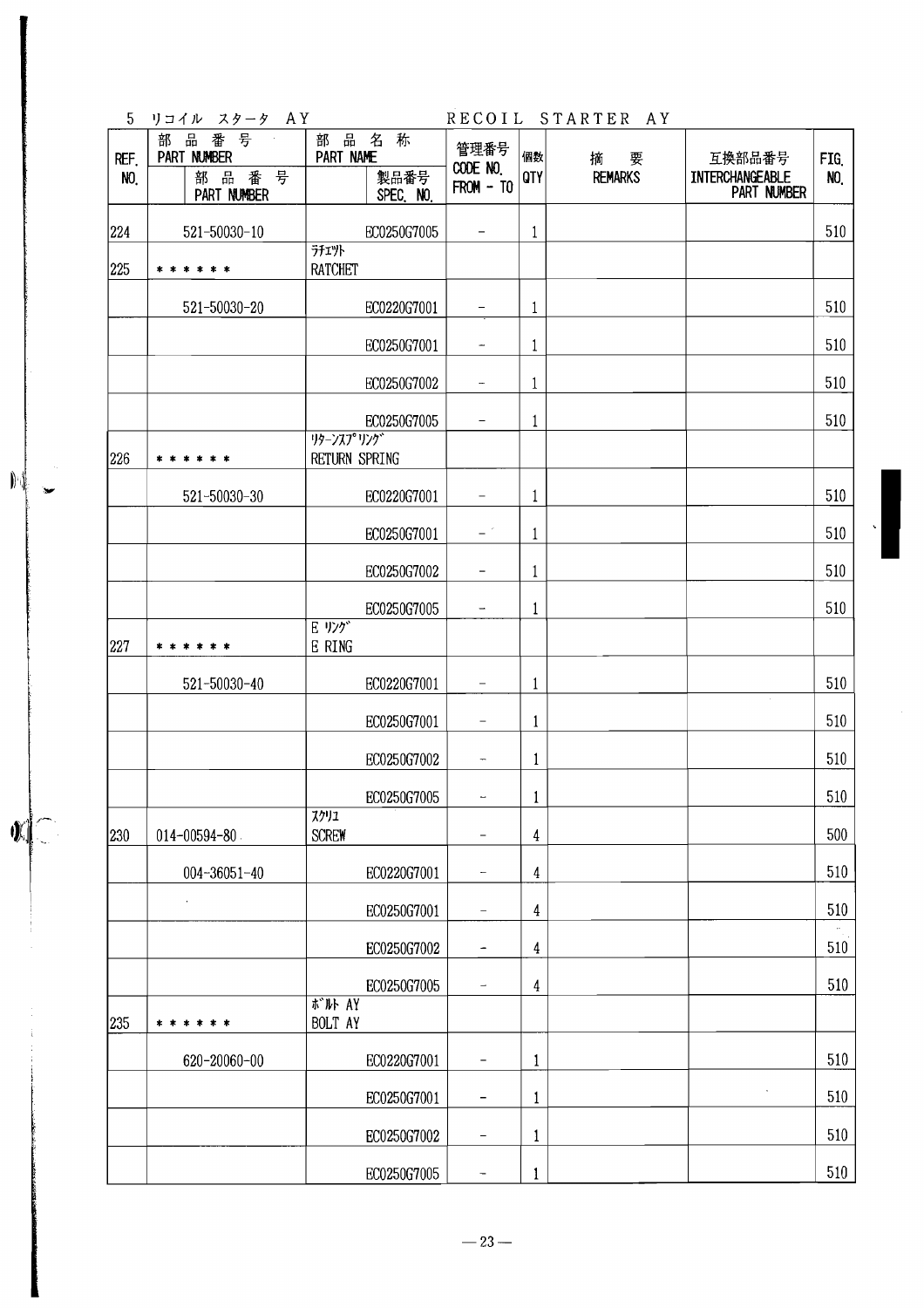![](_page_25_Figure_0.jpeg)

 $-24-$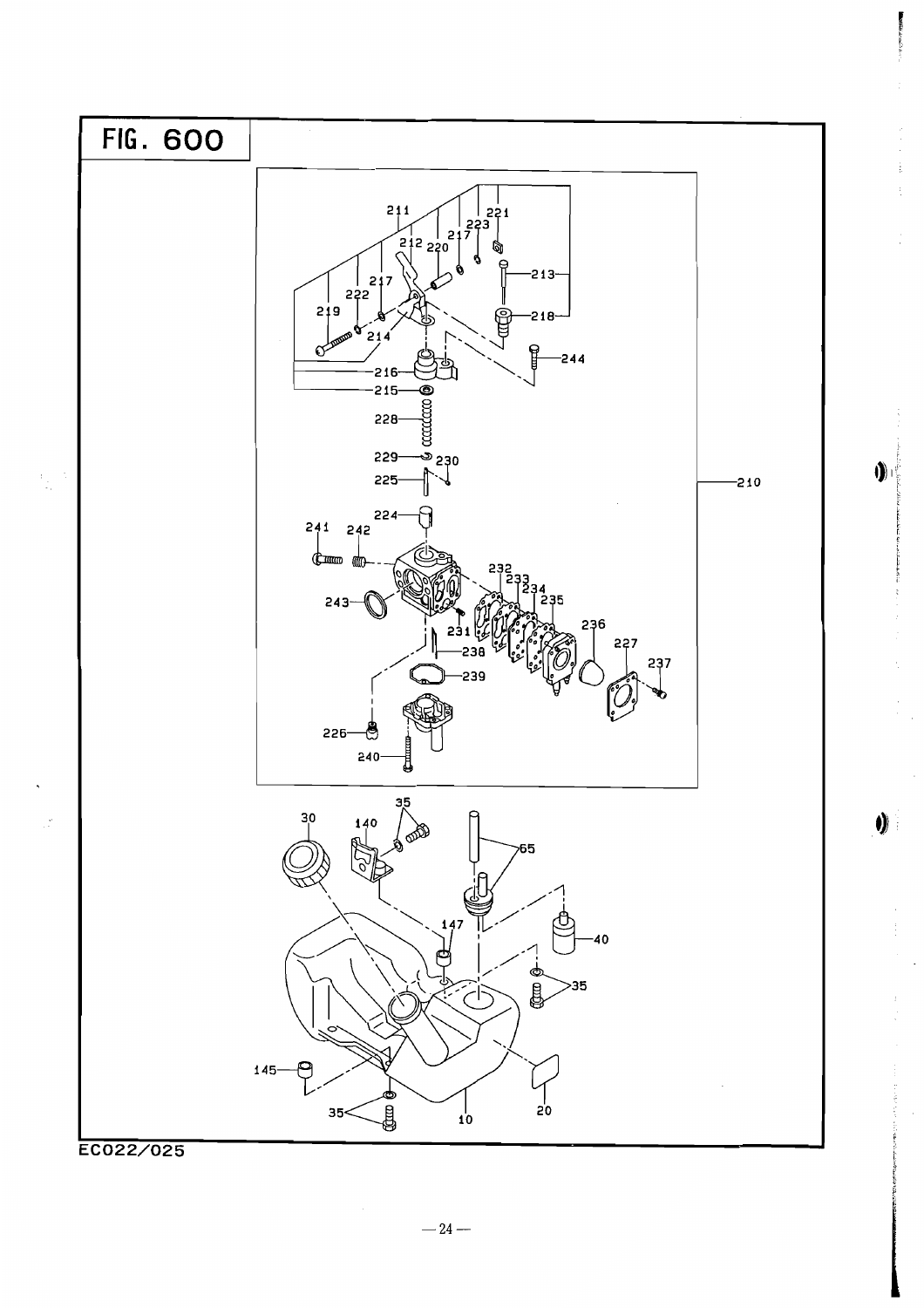![](_page_26_Figure_0.jpeg)

![](_page_26_Figure_1.jpeg)

 $\zeta$ 

 $\mathbf{E}$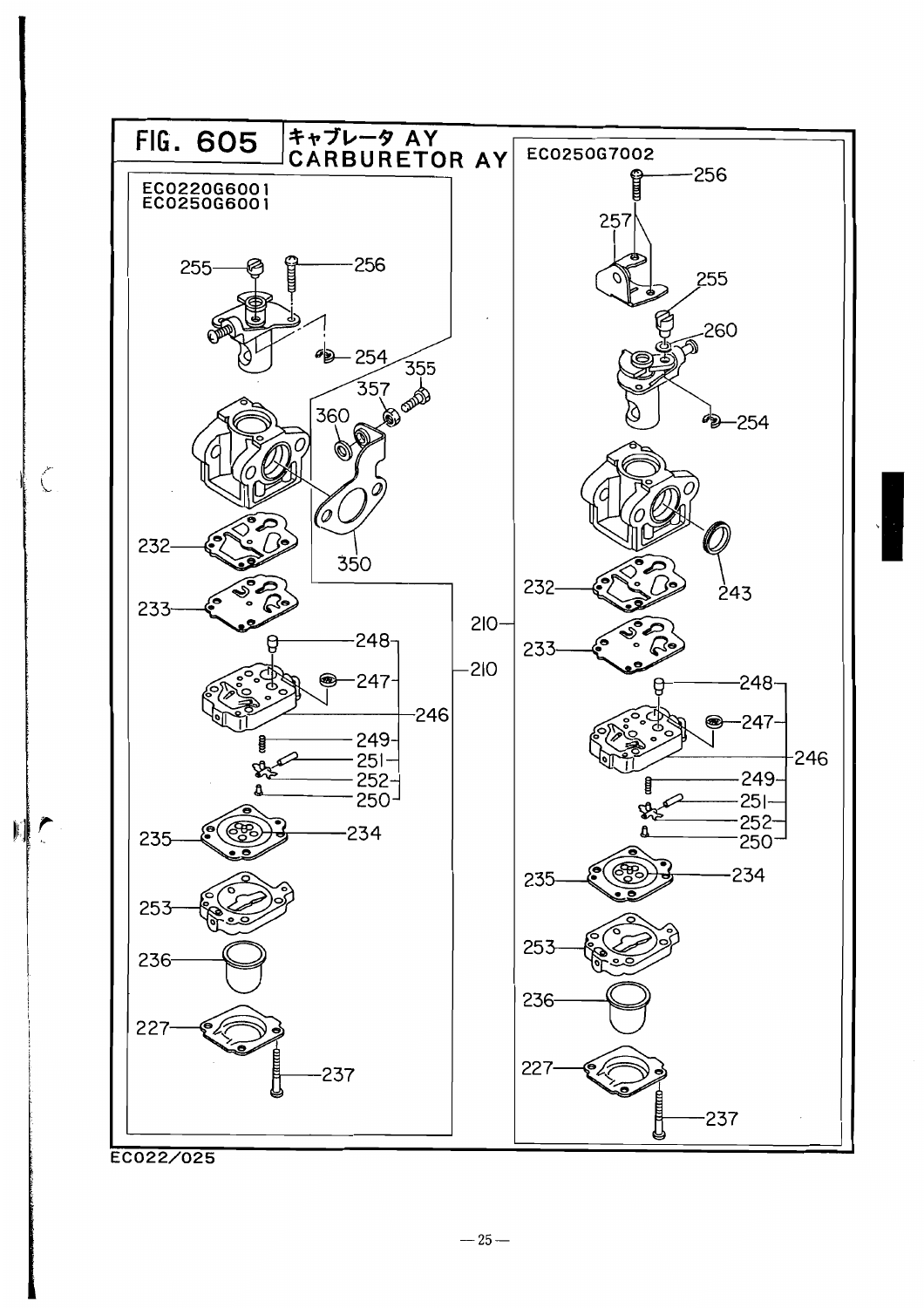![](_page_27_Figure_0.jpeg)

 $-26-$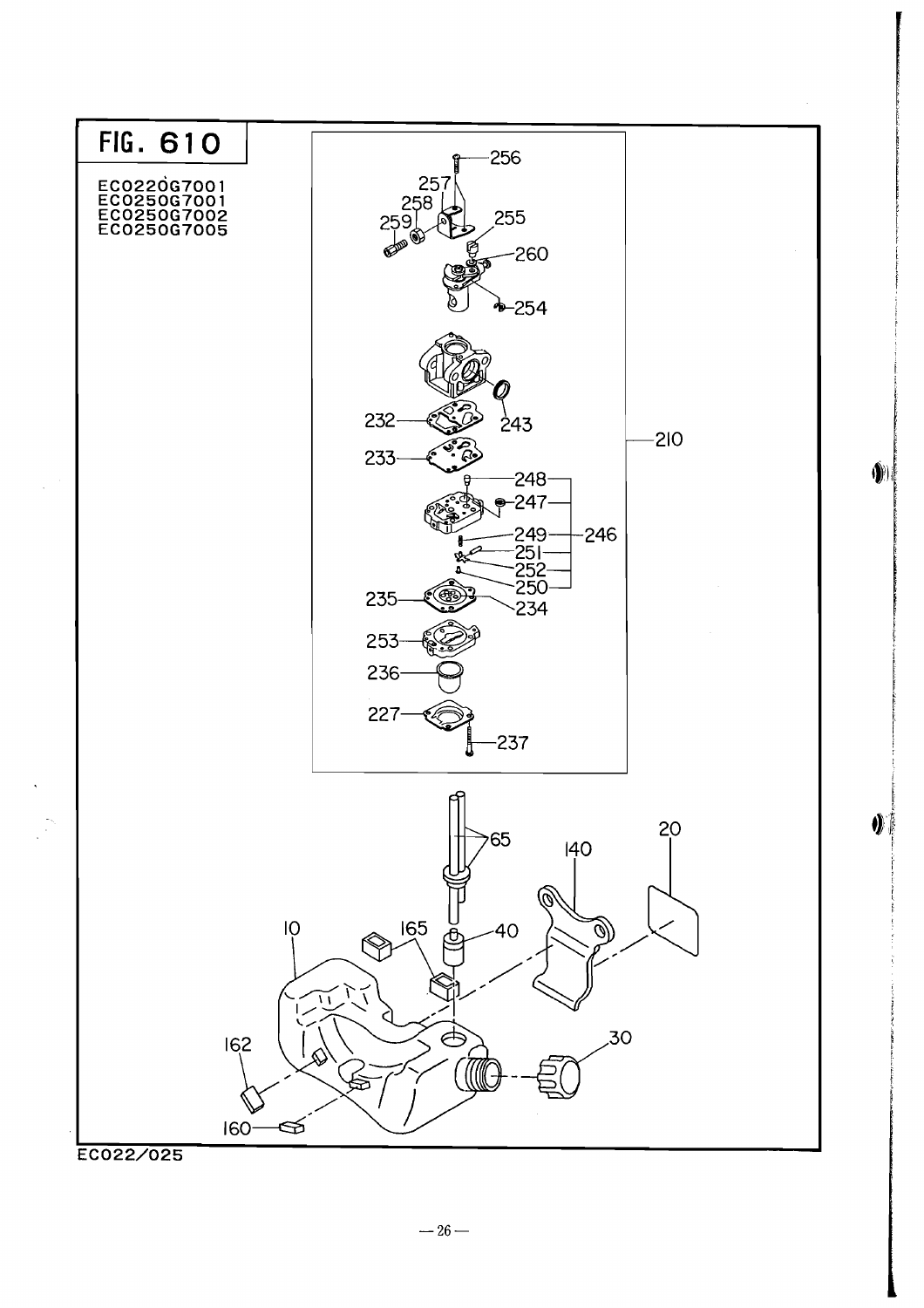6 フユエル タンク & キヤブレータ FUEL TANK, CARBURETOR

 $\overline{\phantom{a}}$ 

 $\mathbf{0}$ 

| REF.<br>NO. | 品<br>号<br>番<br>部<br>PART NUMBER<br>部品番号 | 品名<br>部<br>称<br>PART NAME<br>製品番号 | 管理番号<br>CODE NO.         | 個数<br>QTY        | 摘<br>要<br><b>REMARKS</b> | 互换部品番号<br><b>INTERCHANGEABLE</b> | FIG.<br>NO, |
|-------------|-----------------------------------------|-----------------------------------|--------------------------|------------------|--------------------------|----------------------------------|-------------|
|             | <b>PART NUMBER</b>                      | SPEC. NO.                         | $FROM - TO$              |                  |                          | <b>PART NUMBER</b>               |             |
| 10          | 525-65009-02                            | フューェル タンク<br>FUEL TANK            | $\overline{\phantom{0}}$ | $\mathbf{1}$     |                          |                                  | 600         |
|             | 525-65005-02                            | EC0220G6001                       | -                        | 1                |                          |                                  | 600         |
|             |                                         | EC0250G6001                       | $\overline{\phantom{0}}$ | 1                |                          |                                  | 600         |
|             | 525-65014-00                            | EC0220G7001                       | $\overline{\phantom{m}}$ | 1                |                          |                                  | 610         |
|             |                                         | EC0250G7001                       | $\qquad \qquad -$        | $\mathbf{1}$     |                          |                                  | 610         |
|             |                                         | EC0250G7002                       |                          | 1                |                          |                                  | 610         |
|             |                                         | EC0250G7005                       |                          | $\mathbf{1}$     |                          |                                  | 610         |
| 20          | 073-63899-61                            | ラヘ゛ル、コーシヨン<br>LABEL, CAUTION      | -                        | 1                |                          |                                  | 600         |
|             | 525-95035-00                            | EC0250G5005                       |                          | 1                |                          |                                  | 600         |
|             |                                         | EC0250G5008                       | -                        | $\mathbf{1}$     |                          |                                  | 600         |
| 30          | 523-60070-01                            | $+$<br>CAP                        | $\overline{\phantom{0}}$ | $\mathbf{1}$     |                          |                                  | 600         |
|             | $521 - 60040 - 03$                      | EC0220G6001                       | -                        | $\mathbf{1}$     |                          |                                  | 610         |
|             |                                         | EC0220G7001                       | <sup>-</sup>             | 1                |                          |                                  | 610         |
|             |                                         | EC0250G6001                       | $\qquad \qquad -$        | 1                |                          |                                  | 610         |
|             |                                         | EC0250G7001                       | $\overline{\phantom{0}}$ | $\mathbf{1}$     |                          |                                  | 610         |
|             |                                         | EC0250G7002                       | $\qquad \qquad -$        | 1                |                          |                                  | 610         |
|             |                                         | EC0250G7005                       | -                        | 1                |                          |                                  | 610         |
| 35          | $004 - 37051 - 60$                      | スクリュ AY<br><b>SCREW AY</b>        |                          | $\boldsymbol{4}$ |                          |                                  | 600         |
| 40          | 523-65039-00                            | フィルター<br>FILTER                   |                          | 1                |                          |                                  | 600         |
| 65          | 525-60090-00                            | $f1-T$ AY<br>TUBE AY              |                          | 1                |                          |                                  | 600         |
|             | 525-60120-01                            | EC0220G6001                       | -                        | $\mathbf{1}$     |                          |                                  | 610         |
|             |                                         | EC0220G7001                       | -                        | 1                |                          | $\sim$                           | 610         |
|             |                                         | EC0250G6001                       | -                        | 1                |                          |                                  | 610         |
|             |                                         | EC0250G7001                       | -                        | 1                |                          |                                  | 610         |
|             |                                         | EC0250G7002                       | $\overline{\phantom{a}}$ | 1                |                          |                                  | 610         |
|             |                                         | EC0250G7005                       | $\qquad \qquad -$        | 1                |                          |                                  | 610         |

 $-27-$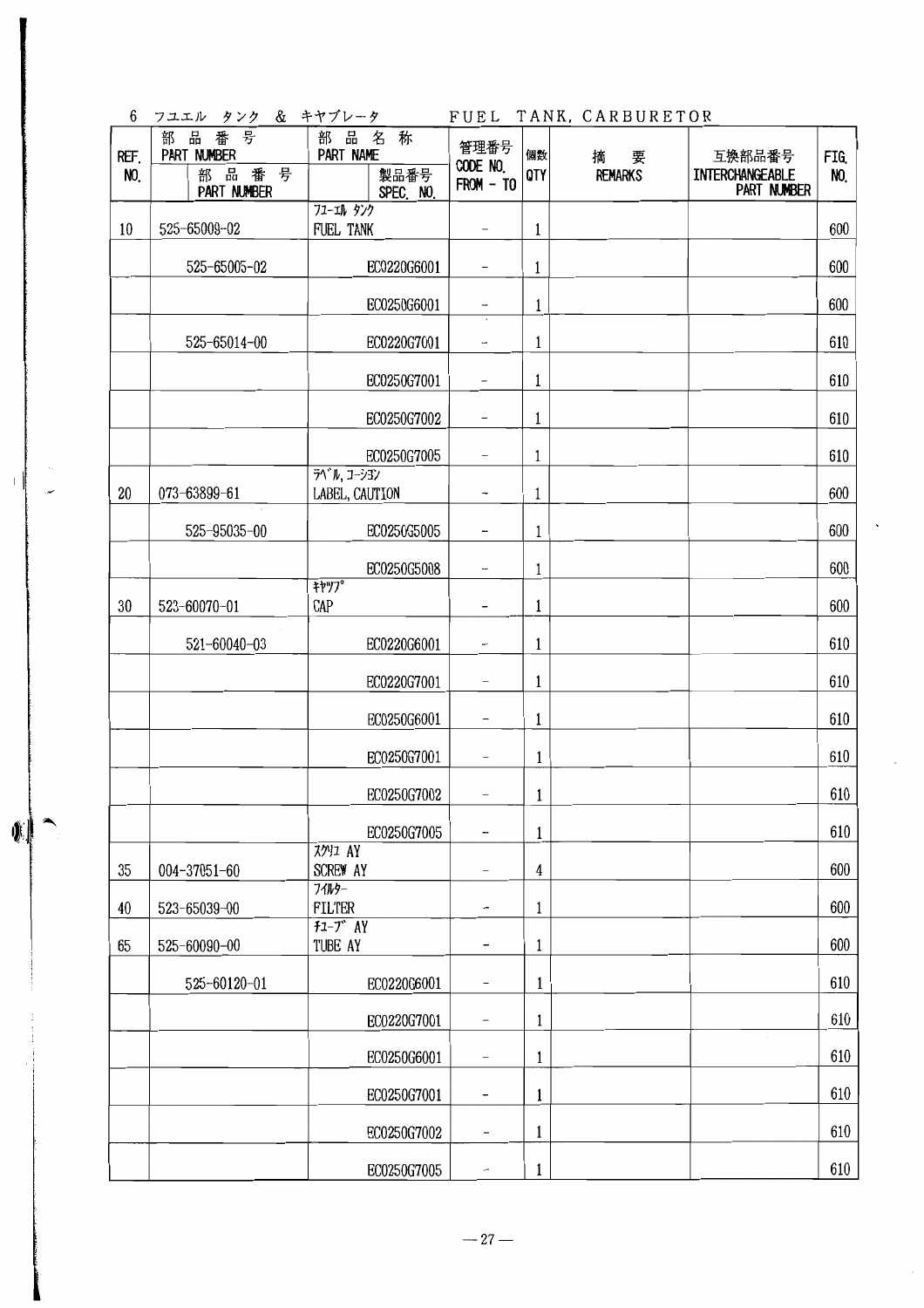| 6 フユエル タンク & キヤブレータ |  |  | FUEL TANK, CARBURETOR |
|---------------------|--|--|-----------------------|
|---------------------|--|--|-----------------------|

 $\overline{\phantom{a}}$ 

| REF. | 品<br>号<br>部<br>番<br>PART NUMBER<br>빰<br>号<br>部 | 部<br>品<br>名<br>称<br>PART NAME         | 管理番号<br>CODE NO.         | 個数<br>QTY        | 摘<br>要             | 互換部品番号                         | FIG. |
|------|------------------------------------------------|---------------------------------------|--------------------------|------------------|--------------------|--------------------------------|------|
| NO.  | 番<br>PART NUMBER                               | 製品番号<br>SPEC. NO.                     | $FROM - TO$              |                  | <b>REMARKS</b>     | INTERCHANGEABLE<br>PART NUMBER | NO.  |
| 140  | 525-60020-00                                   | $7°$ $\nu$ - $\vdash$<br><b>PLATE</b> | $\overline{\phantom{0}}$ | $\mathbf{1}$     |                    |                                | 600  |
|      | $503 - 65001 - 00$                             | EC0220G7001                           | $\overline{\phantom{0}}$ | $\mathbf{1}$     | $\hat{\mathbf{r}}$ |                                | 610  |
|      |                                                | EC0250G7001                           | $\overline{\phantom{0}}$ | $\mathbf{1}$     |                    |                                | 610  |
|      |                                                | EC0250G7002                           | $\qquad \qquad -$        | 1                |                    |                                | 610  |
|      |                                                | EC0250G7005                           | $\overline{\phantom{m}}$ | 1                |                    |                                | 610  |
| 145  | 023-00599-70                                   | $70^\circ - 4$<br><b>SPACER</b>       | -                        | $\boldsymbol{2}$ |                    |                                | 600  |
| 147  | 023-00599-50                                   | $70^\circ - 11$<br><b>SPACER</b>      |                          | 1                |                    |                                | 600  |
| 160  | * * * * * *                                    | $7°$ $\nu$ - $\vdash$<br><b>PLATE</b> |                          |                  |                    |                                |      |
|      | 503-65002-00                                   | EC0220G7001                           |                          | $\mathbf{1}$     |                    |                                | 610  |
|      |                                                | EC0250G7001                           | $\qquad \qquad -$        | $\mathbf{1}$     |                    |                                | 610  |
|      |                                                | EC0250G7002                           | $\qquad \qquad -$        | $\mathbf{1}$     |                    |                                | 610  |
|      |                                                | EC0250G7005<br>プレート                   | $\overline{a}$           | $\mathbf{1}$     |                    |                                | 610  |
| 162  | * * * * * *                                    | <b>PLATE</b>                          |                          |                  |                    |                                |      |
|      | 503-65003-00                                   | EC0220G7001                           |                          | $\mathbf{1}$     |                    |                                | 610  |
|      |                                                | EC0250G7001                           | $\qquad \qquad -$        | $\mathbf{1}$     |                    |                                | 610  |
|      |                                                | EC0250G7002                           | $\overline{\phantom{a}}$ | $\mathbf{1}$     |                    |                                | 610  |
|      |                                                | EC0250G7005<br>ダンパー                   | u,                       | $1\,$            |                    |                                | 610  |
| 165  | * * *                                          | <b>DAMPER</b>                         |                          |                  |                    |                                |      |
|      | 521-65002-00                                   | EC0220G7001                           | $\overline{\phantom{0}}$ | $\rm{2}$         |                    |                                | 610  |
|      |                                                | EC0250G7001                           |                          | $\rm{2}$         |                    |                                | 610  |
|      |                                                | EC0250G7002                           | -                        | $\boldsymbol{2}$ |                    |                                | 610  |
|      |                                                | EC0250G7005<br>キャプレータ AY              | $\overline{a}$           | $\boldsymbol{2}$ |                    |                                | 610  |
| 210  | 525-60150-00                                   | CARBURETOR AY                         | $\overline{\phantom{0}}$ | 1                |                    |                                | 600  |
|      | 525-60070-00                                   | EC0220G6001                           | $\overline{\phantom{0}}$ | 1                |                    |                                | 605  |
|      |                                                | EC0250G6001                           | $\overline{\phantom{0}}$ | 1                |                    |                                | 605  |
|      | 525-60160-00                                   | EC0250G7002                           |                          | $\mathbf{1}$     |                    |                                | 605  |

 $\hat{\mathbf{v}}$ 

 $\bullet$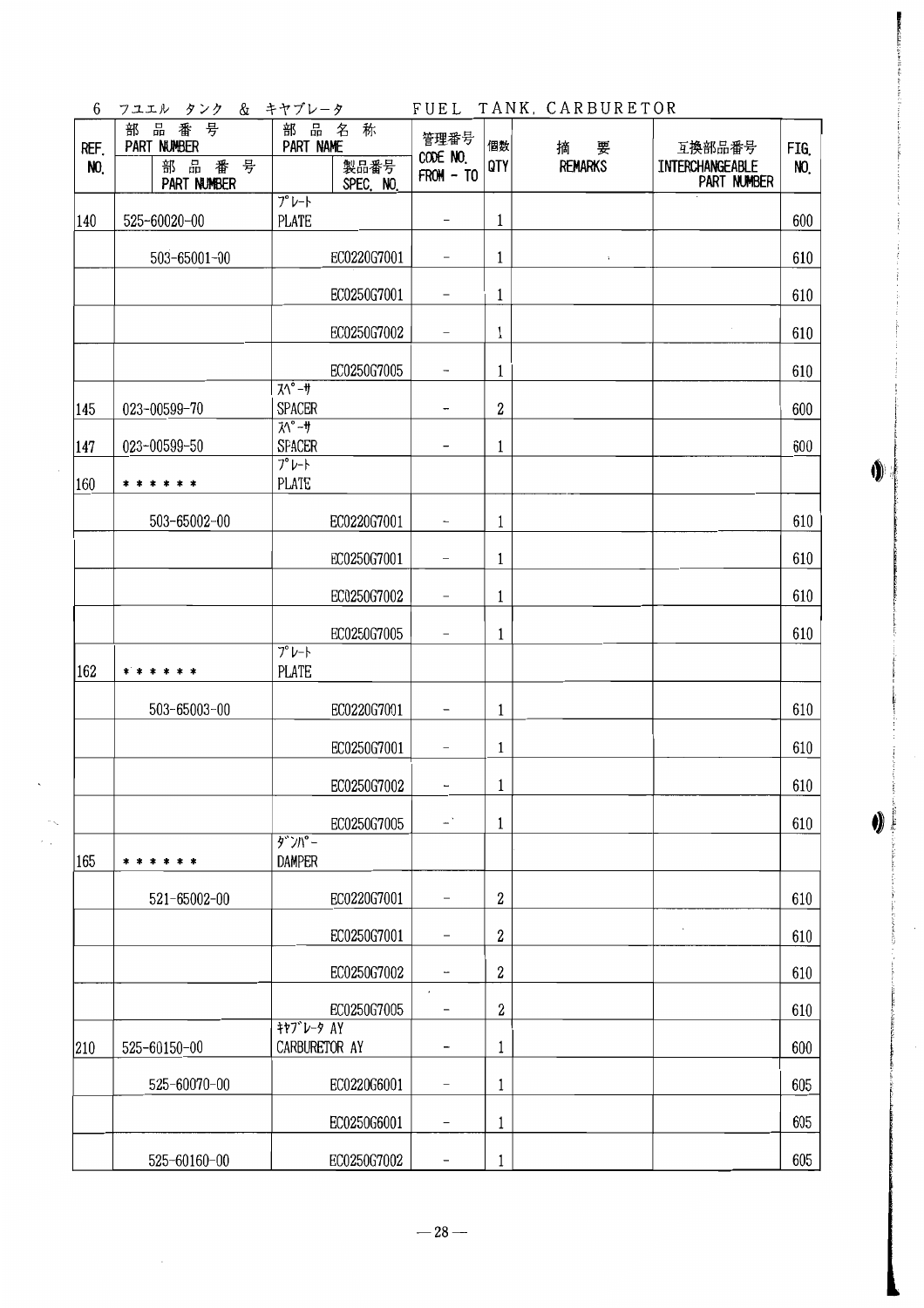6 フユエル タンク & キヤブレータ FUEL TANK, CARBURETOR

j

| REF. | 品番<br>号<br>部<br>PART NUMBER    | 品名<br>部<br>称<br>PART NAME                                          | 管理番号<br>CODE NO.                | 個数           | 摘<br>要         | 互换部品番号                                | FIG. |
|------|--------------------------------|--------------------------------------------------------------------|---------------------------------|--------------|----------------|---------------------------------------|------|
| NO.  | 部品番<br>号<br><b>PART NUMBER</b> | 製品番号<br>SPEC. NO.                                                  | $FROM - TO$                     | QTY          | <b>REMARKS</b> | INTERCHANGEABLE<br><b>PART NUMBER</b> | NO.  |
| 210  | 525-60170-00                   | EC0220G7001                                                        | $\overline{\phantom{m}}$        | $\mathbf{1}$ |                |                                       | 610  |
|      |                                | EC0250G7001                                                        | $\overline{\phantom{0}}$        | 1            |                |                                       | 610  |
|      |                                | EC0250G7005                                                        |                                 | 1            |                |                                       | 610  |
| 211  | 525-60150-30                   | $\overline{X}$<br>THROTTLE LEVER AY                                | $\qquad \qquad -$               | 1            |                |                                       | 600  |
| 212  | $510 - 60331 - 10$             | $XD''H''V'' - CP$<br>THROTTLE LEVER                                | $\qquad \qquad -$               | $\mathbf{1}$ |                |                                       | 600  |
| 213  | 525-60150-40                   | スロットル ワイヤー<br>THROTTLE WIRE                                        | $\qquad \qquad -$               | 1            |                |                                       | 600  |
| 214  | 523-60030-20                   | ホルダー マウンティング AY<br>HOLDER MOUNTING AY                              | $\overline{\phantom{0}}$        | 1            |                |                                       | 600  |
| 215  | $524 - 60100 - 30$             | <b>キヤツプ パツキン</b><br>CAP PACKING                                    | $\overline{\phantom{0}}$        | 1            |                |                                       | 600  |
| 216  | 525-60150-60                   | <b>キャップ</b><br>CAP                                                 | $\overline{a}$                  | 1            |                |                                       | 600  |
| 217  | 510-60331-50                   | パッキン<br>PACKING                                                    |                                 | 2            |                |                                       | 600  |
| 218  | 525-60150-50                   | <b>ボルト</b><br><b>BOLT</b>                                          |                                 | 1            |                |                                       | 600  |
| 219  | 510-60332-20                   | 77/11<br><b>SCREW</b>                                              | -                               | 1            |                |                                       | 600  |
| 220  | 510-60332-10                   | $\overline{\lambda\Lambda^{\circ}-\frac{\pi}{2}}$<br><b>SPACER</b> | <sup>-</sup>                    | 1            |                |                                       | 600  |
| 221  | $510 - 60331 - 40$             | ナツト<br><b>NUT</b><br>スプリング ワヅヤ                                     | $\overline{\phantom{0}}$        | 1            |                |                                       | 600  |
| 222  | $510 - 60331 - 30$             | SPRING WASHER                                                      |                                 | 1            |                |                                       | 600  |
| 223  | $510 - 60331 - 60$             | $77°$ $177°$ $7777$<br>SPRING WASHER                               | $\qquad \qquad -$               | 1            |                |                                       | 600  |
| 224  | 524-60100-50                   | スロツトル ハ゛ルフ゛<br>THROTTLE VALVE                                      | $\ddot{\phantom{1}}$            | 1            |                |                                       | 600  |
| 225  | 525-60150-20                   | ジェット ニト゛ル<br><b>JET NEEDLE</b>                                     |                                 | 1            |                |                                       | 600  |
| 226  | 523-60140-50                   | /イン ジェット<br>MAIN JET                                               | —                               | 1            |                |                                       | 600  |
| 227  | 523-60330-50                   | ポンププレト<br>PUMP PLATE                                               |                                 | 1            |                |                                       | 600  |
|      | 523-60460-50                   | EC0220G6001                                                        | -                               | 1            |                |                                       | 605  |
|      |                                | EC0220G7001                                                        | -                               | 1            |                |                                       | 610  |
|      |                                | EC0250G6001                                                        |                                 | 1            |                |                                       | 605  |
|      |                                | EC0250G7001                                                        | $\overline{\phantom{0}}$        | 1            |                |                                       | 610  |
|      |                                | EC0250G7002                                                        | $\overbrace{\phantom{1232211}}$ | 1            |                |                                       | 605  |
|      |                                | EC0250G7005                                                        | $\overline{\phantom{0}}$        | 1            |                |                                       | 610  |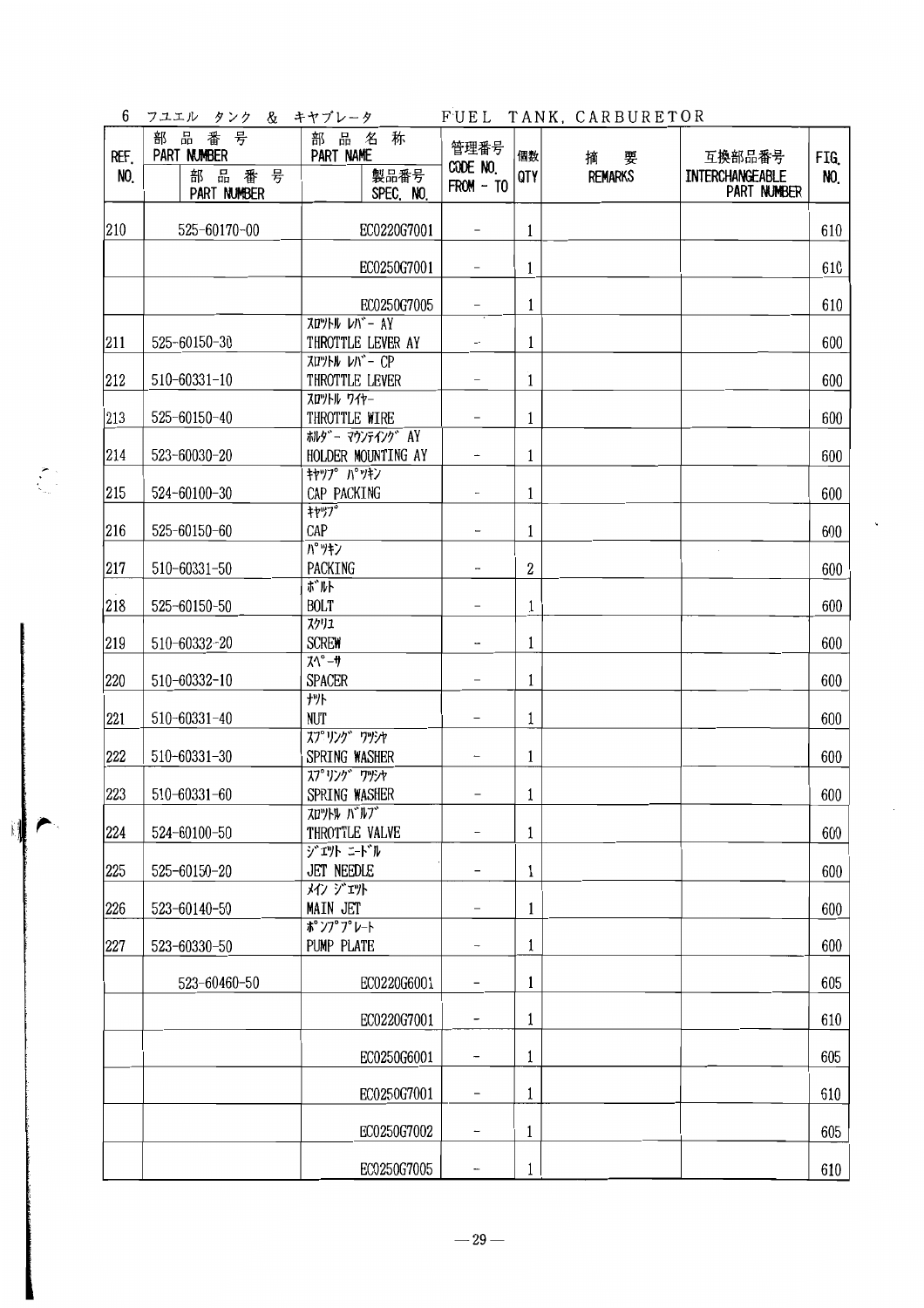| b           | フユエル<br>タンク<br>&                                                   | キヤブレータ                                     | FUEL                            |                  | TANK, CARBURETOR         |                                                 |             |
|-------------|--------------------------------------------------------------------|--------------------------------------------|---------------------------------|------------------|--------------------------|-------------------------------------------------|-------------|
| REF.<br>NO. | 品番<br>号<br>部<br><b>PART NUMBER</b><br>番<br>号<br>部 品<br>PART NUMBER | 部品名<br>称<br>PART NAME<br>製品番号<br>SPEC. NO. | 管理番号<br>CODE NO.<br>$FROM - TO$ | 個数<br><b>QTY</b> | 要<br>摘<br><b>REMARKS</b> | 互换部品番号<br>INTERCHANGEABLE<br><b>PART NUMBER</b> | FIG.<br>NO. |
| 228         | 510-60330-40                                                       | スロットル スプリンク゛<br>THROTTLE SPRING            | $\qquad \qquad -$               | $\mathbf 1$      |                          |                                                 | 600         |
| 229         | 510-60480-40                                                       | スプ リング レシーブ<br>SPRING RECEIVE              | $\overline{\phantom{0}}$        | 1                |                          |                                                 | 600         |
| 230         | 510-60480-50                                                       | クリツフ。                                      |                                 |                  |                          |                                                 |             |
|             |                                                                    | <b>CLIP</b><br><b>スプリング</b>                | $\overline{\phantom{0}}$        | 1                |                          |                                                 | 600         |
| 231         | 542-60032-10                                                       | SPRING<br><b>パッキン</b>                      | -                               | 1                |                          |                                                 | 600         |
| 232         | $523 - 60314 - 40$                                                 | PACKING                                    |                                 | 1                |                          |                                                 | 600         |
|             | 524-60010-30                                                       | EC0220G6001                                |                                 | 1                |                          |                                                 | 605         |
|             |                                                                    | EC0220G7001                                | $\qquad \qquad -$               | 1                |                          |                                                 | 610         |
|             |                                                                    | EC0250G6001                                | $\overline{\phantom{a}}$        | $\mathbf{1}$     |                          |                                                 | 605         |
|             |                                                                    | EC0250G7001                                | $\overline{\phantom{a}}$        | $\mathbf{1}$     |                          |                                                 | 610         |
|             |                                                                    | EC0250G7002                                | $\qquad \qquad -$               | $\mathbf{1}$     |                          |                                                 | 605         |
|             |                                                                    | EC0250G7005                                | $\qquad \qquad -$               | 1                |                          |                                                 | 610         |
| 233         | 524-60102-40                                                       | ダイヤフラム<br>DIAPHRAGM                        | -                               | 1                |                          |                                                 | 600         |
|             | $524 - 60010 - 40$                                                 | EC0220G6001                                | $\overline{\phantom{a}}$        | 1                |                          |                                                 | 605         |
|             |                                                                    | EC0220G7001                                | $\qquad \qquad -$               | $\mathbf{1}$     |                          |                                                 | 610         |
|             |                                                                    | EC0250G6001                                | $\qquad \qquad -$               | 1                |                          |                                                 | 605         |
|             |                                                                    | EC0250G7001                                | $\qquad \qquad -$               | 1                |                          |                                                 | 610         |
|             |                                                                    | EC0250G7002                                | $\qquad \qquad -$               | 1                |                          |                                                 | 605         |
|             |                                                                    | EC0250G7005                                | -                               | 1                |                          |                                                 | 610         |
| 234         | 524-60053-12                                                       | $7°$ $V-h$<br><b>PLATE</b>                 | $\overbrace{\phantom{1232211}}$ | $\mathbf{1}$     | $\cdot$                  |                                                 | 600         |
|             | 531-60052-50                                                       | EC0220G6001                                | $\qquad \qquad -$               | 1                |                          |                                                 | 605         |
|             |                                                                    | EC0220G7001                                | -                               | 1                |                          |                                                 | 610         |
|             |                                                                    | EC0250G6001                                | $\cdot$<br>$\qquad \qquad -$    | 1                |                          |                                                 | 605         |
|             |                                                                    | EC0250G7001                                | $\qquad \qquad -$               | 1                |                          |                                                 | 610         |
|             |                                                                    | EC0250G7002                                | $\qquad \qquad -$               | 1                |                          |                                                 | 605         |
|             |                                                                    | EC0250G7005                                | $\overline{\phantom{m}}$        | 1                |                          |                                                 | 610         |
| 235         | 524-60052-63                                                       | <b>N°ツキン</b><br>PACKING                    |                                 |                  |                          |                                                 | 600         |

 $\bullet$ 

 $\bullet$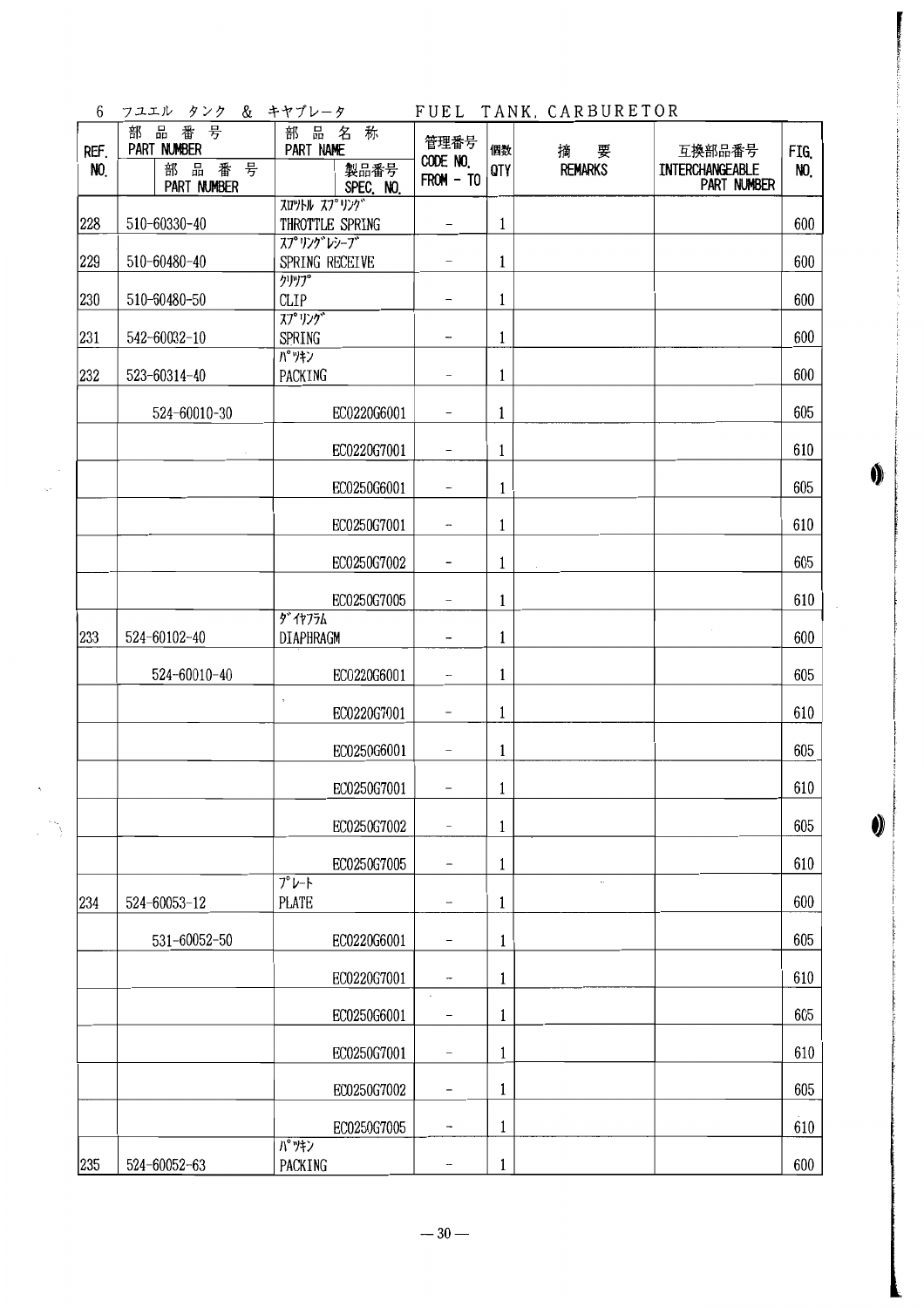6 フユエル タンク & キヤブレータ FUEL TANK, CARBURETOR

 $\big)$ 

 $\begin{bmatrix} 1 & 1 \\ 1 & 1 \end{bmatrix}$ 

| REF. | 멂<br>部<br>番<br>号<br><b>PART NUMBER</b> | 称<br>品<br>名<br>部<br><b>PART NAME</b> | 管理番号<br>CODE NO.                                     | 個数           | 摘<br>要         | 互换部品番号                                       | FIG. |
|------|----------------------------------------|--------------------------------------|------------------------------------------------------|--------------|----------------|----------------------------------------------|------|
| NO.  | 品<br>号<br>部<br>番<br>PART NUMBER        | 製品番号<br>SPEC. NO.                    | $FROM - TO$                                          | QTY          | <b>REMARKS</b> | <b>INTERCHANGEABLE</b><br><b>PART NUMBER</b> | NO.  |
| 235  | $523 - 60460 - 40$                     | EC0220G6001                          | -                                                    | $\mathbf{1}$ |                |                                              | 605  |
|      |                                        | EC0220G7001                          | $\overline{\phantom{0}}$                             | 1            |                |                                              | 610  |
|      |                                        | EC0250G6001                          | $\overline{\phantom{0}}$<br>$\overline{\phantom{a}}$ | 1            |                |                                              | 605  |
|      |                                        | EC0250G7001                          | —                                                    | 1            |                |                                              | 610  |
|      |                                        | EC0250G7002                          |                                                      | 1            |                |                                              | 605  |
|      |                                        | EC0250G7005<br>$7°$ $77  \sqrt{7}°$  |                                                      | 1            |                |                                              | 610  |
| 236  | 523-60312-30                           | PRIMER PUMP                          |                                                      | 1            |                |                                              | 600  |
|      | 524-60011-50                           | EC0220G6001                          | -                                                    | 1            |                |                                              | 605  |
|      |                                        | EC0220G7001                          | $\qquad \qquad -$                                    | 1            |                |                                              | 610  |
|      |                                        | EC0250G6001                          | -                                                    | 1            |                |                                              | 605  |
|      |                                        | EC0250G7001                          | $-$ .                                                | 1            |                |                                              | 610  |
|      |                                        | EC0250G7002                          | -                                                    | 1            |                |                                              | 605  |
|      |                                        | EC0250G7005<br>スクリユ                  | —                                                    | 1            |                |                                              | 610  |
| 237  | 523-60312-40                           | <b>SCREW</b>                         | —                                                    | 4            |                |                                              | 600  |
|      | $523 - 60460 - 10$                     | EC0220G6001                          | -                                                    | 4            |                |                                              | 605  |
|      |                                        | EC0220G7001                          | $\overline{\phantom{0}}$                             | 4            |                |                                              | 610  |
|      |                                        | EC0250G6001                          | $\overline{\phantom{a}}$                             | 4            |                |                                              | 605  |
|      |                                        | EC0250G7001                          | $\overline{\phantom{a}}$                             | 4            |                |                                              | 610  |
|      |                                        | EC0250G7002                          | $\overline{\phantom{a}}$                             | 4            |                |                                              | 605  |
|      |                                        | EC0250G7005<br>ドレーン ワイヤ              | $\qquad \qquad -$                                    | 4            |                |                                              | 610  |
| 238  | $524 - 60101 - 40$                     | <b>DRAIN WIRE</b><br><b>パッキン</b>     | -                                                    | 1            |                |                                              | 600  |
| 239  | 524-60101-60                           | PACKING<br>スクリユ                      | -                                                    | 1            |                |                                              | 600  |
| 240  | 510-60412-20                           | <b>SCREW</b><br>スローストツフ°スクリュ         | -                                                    | 4            |                |                                              | 600  |
| 241  | 524-60101-20                           | SLOW STOP SCREW<br>アジヤステイングスプリング     | $\overline{\phantom{0}}$                             | 1            |                |                                              | 600  |
| 242  | 510-60482-40                           | ADJUST SPRING<br><b>パツキン</b>         | $\overline{\phantom{0}}$                             | 1            |                |                                              | 600  |
| 243  | 523-60310-50                           | PACKING                              | $\overline{a}$                                       | 1            |                |                                              | 600  |

 $\mathcal{A}^{\mathcal{A}}$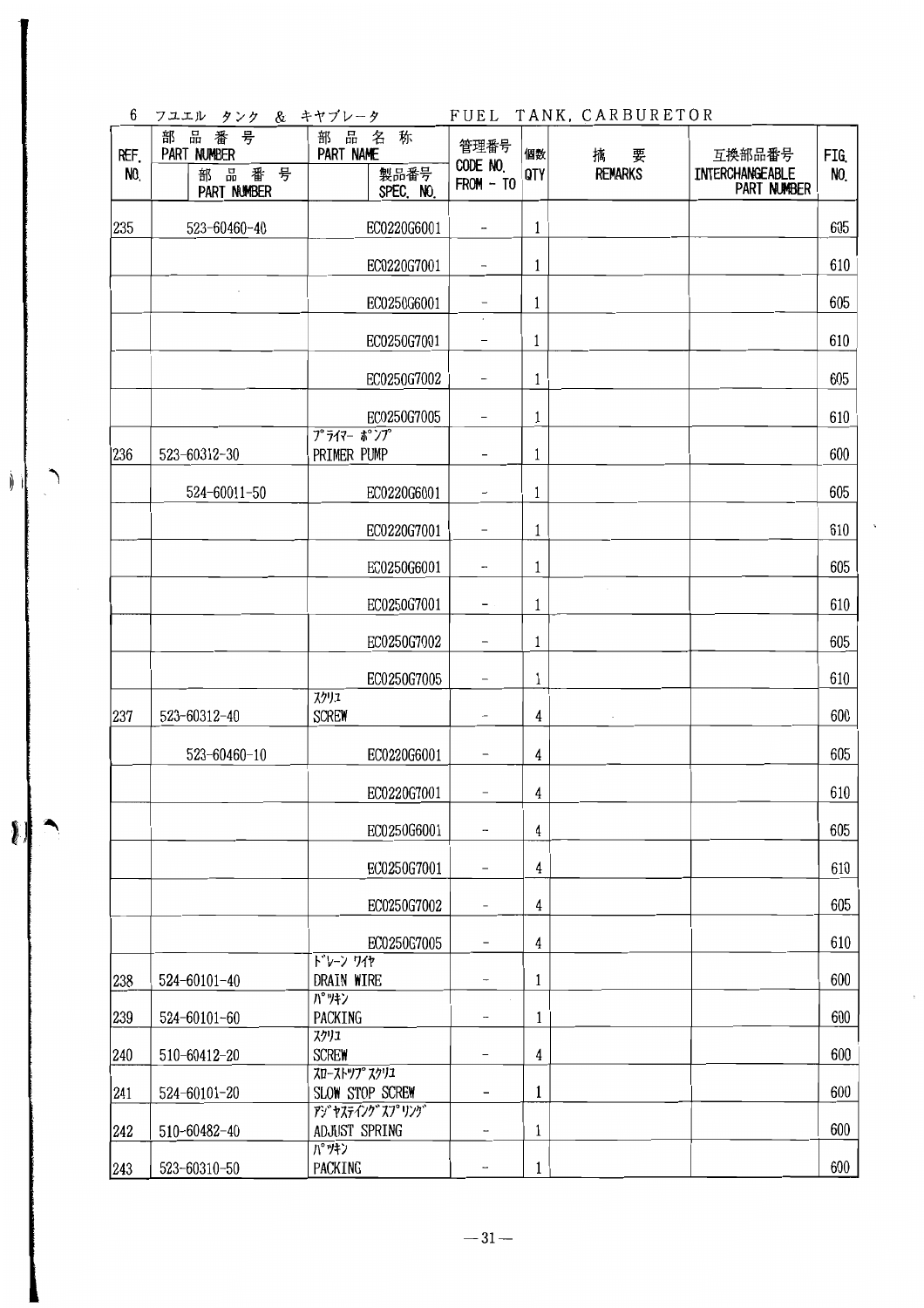| 6 フユエル タンク & キヤブレータ | FUEL TANK, CARBURETOR |
|---------------------|-----------------------|
|---------------------|-----------------------|

| REF. | 品<br>部<br>号<br>番<br>PART NUMBER        | 멻<br>称<br>部<br>名<br>PART NAME                                                                     | 管理番号                     | 個数           | 摘<br>要         | 互换部品番号                                | FIG. |
|------|----------------------------------------|---------------------------------------------------------------------------------------------------|--------------------------|--------------|----------------|---------------------------------------|------|
| NO.  | 品<br>号<br>部<br>番<br><b>PART NUMBER</b> | 製品番号<br>SPEC. NO.                                                                                 | CODE NO.<br>$FROM - TO$  | QTY          | <b>REMARKS</b> | <b>INTERCHANGEABLE</b><br>PART NUMBER | NO.  |
| 243  | 523-60180-20                           | EC0220G7001                                                                                       | $\overline{\phantom{0}}$ | $\mathbf{1}$ |                |                                       | 610  |
|      |                                        | EC0250G7001                                                                                       | -                        | $\mathbf{1}$ |                |                                       | 610  |
|      |                                        | EC0250G7002                                                                                       | -                        | 1            |                |                                       | 605  |
|      |                                        | EC0250G7005                                                                                       | -                        | 1            |                |                                       | 610  |
| 244  | 525-60150-10                           | スクリユ<br><b>SCREW</b>                                                                              | $\overline{\phantom{0}}$ | 1            |                |                                       | 600  |
| 246  | * * * * * *                            | $\overline{\pi}$ $\overline{\tau}$ $\overline{\tau}$ $\overline{\tau}$ $\overline{AY}$<br>BODY AY |                          |              |                |                                       |      |
|      | $523 - 60461 - 30$                     | EC0220G7001                                                                                       | -                        | 1            |                |                                       | 610  |
|      |                                        | EC0250G7001                                                                                       | -                        | 1            |                | ÷,                                    | 610  |
|      |                                        | EC0250G7002                                                                                       | -                        | 1            |                |                                       | 605  |
|      |                                        | EC0250G7005                                                                                       | $\overline{\phantom{0}}$ | 1            |                |                                       | 610  |
|      | 525-60070-10                           | EC0220G6001                                                                                       | -                        | 1            |                |                                       | 605  |
|      |                                        | EC0250G6001                                                                                       | -                        | 1            |                |                                       | 605  |
| 247  |                                        | スクリーン<br><b>SCREEN</b>                                                                            |                          |              |                |                                       |      |
|      | $501 - 60040 - 10$                     | EC0220G6001                                                                                       | -                        | 1            |                |                                       | 605  |
|      |                                        | EC0220G7001                                                                                       | -                        | 1            |                |                                       | 610  |
|      |                                        | EC0250G6001                                                                                       | -                        | 1            |                |                                       | 605  |
|      |                                        | EC0250G7001                                                                                       | $\overline{\phantom{0}}$ | 1            |                |                                       | 610  |
|      |                                        | EC0250G7002                                                                                       | $\qquad \qquad -$        | 1            |                |                                       | 605  |
|      |                                        | EC0250G7005<br>バルア                                                                                | $\overline{\phantom{a}}$ | 1            |                |                                       | 610  |
| 248  | * * *<br>* * *                         | VALVE                                                                                             |                          |              |                |                                       |      |
|      | 531-60051-50                           | EC0220G6001                                                                                       | -                        | 1            |                |                                       | 605  |
|      |                                        | EC0220G7001                                                                                       | $\overline{\phantom{a}}$ | $\mathbf{1}$ |                |                                       | 610  |
|      |                                        | EC0250G6001                                                                                       | $\overline{\phantom{a}}$ | $\mathbf{1}$ |                |                                       | 605  |
|      |                                        | EC0250G7001                                                                                       | $\qquad \qquad -$        | $\mathbf{1}$ |                |                                       | 610  |
|      |                                        | EC0250G7002                                                                                       | $\overline{\phantom{a}}$ | 1            |                |                                       | 605  |
|      |                                        | EC0250G7005                                                                                       | -                        | 1            |                |                                       | 610  |

 $\hat{\mathbf{Q}}$ 

 $\ddot{\mathbf{0}}$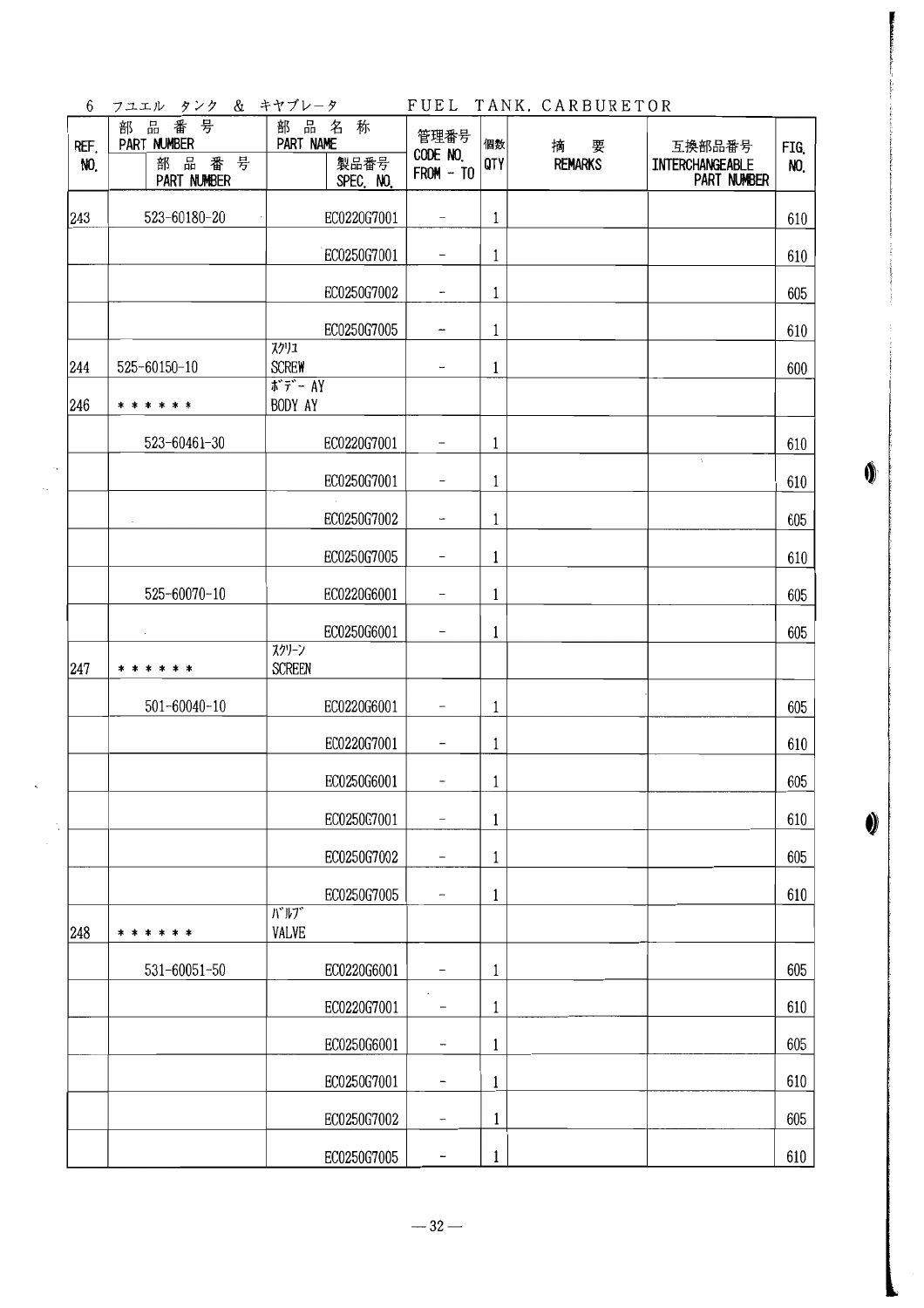|  |  | 6 フユエル タンク & キヤブレータ |  | FUEL TANK, CARBURETOR |
|--|--|---------------------|--|-----------------------|
|  |  |                     |  |                       |

 $\begin{matrix} \end{matrix}$ 

 $\sqrt{2}$ 

| REF. | 品<br>部<br>番<br>号<br><b>PART NUMBER</b> | 品<br>名<br>称<br>部<br>PART NAME                      | 管理番号<br>CODE NO.         | 個数           | 摘<br>要         | 互换部品番号                                | FIG. |
|------|----------------------------------------|----------------------------------------------------|--------------------------|--------------|----------------|---------------------------------------|------|
| NO.  | 品番<br>号<br>部<br>PART NUMBER            | 製品番号<br>SPEC. NO.                                  | $FROM - TO$              | QTY          | <b>REMARKS</b> | INTERCHANGEABLE<br><b>PART NUMBER</b> | NO.  |
| 249  | * *<br>$\star$<br>*                    | <b>スプリング</b><br>SPRING                             |                          |              |                |                                       |      |
|      | $523 - 60461 - 20$                     | EC0220G6001                                        |                          | 1            |                |                                       | 605  |
|      |                                        | EC0220G7001                                        |                          | 1            |                |                                       | 610  |
|      |                                        | EC0250G6001                                        | -                        | 1            |                |                                       | 605  |
|      |                                        | EC0250G7001                                        | -                        | 1            |                |                                       | 610  |
|      |                                        | EC0250G7002                                        | -                        | 1            |                |                                       | 605  |
|      |                                        | EC0250G7005                                        | -                        | 1            |                |                                       | 610  |
| 250  | *<br>*<br>÷<br>*                       | 77/11<br><b>SCREW</b>                              |                          |              |                |                                       |      |
|      | 523-60460-11                           | EC0220G6001                                        | <sup>-</sup>             | 1            |                |                                       | 605  |
|      |                                        | EC0220G7001                                        | -                        | 1            |                |                                       | 610  |
|      |                                        | EC0250G6001                                        | $\qquad \qquad -$        | 1            |                |                                       | 605  |
|      |                                        | EC0250G7001                                        | -                        | 1            |                |                                       | 610  |
|      |                                        | EC0250G7002                                        | -                        | 1            |                |                                       | 605  |
|      |                                        | EC0250G7005                                        |                          | 1            |                |                                       | 610  |
| 251  | * * * * * *                            | $\overline{\mathfrak{k}^\circ\mathfrak{z}}$<br>PIN |                          |              |                |                                       |      |
|      | $531 - 60055 - 10$                     | EC0220G6001                                        |                          | 1            |                |                                       | 605  |
|      |                                        | EC0220G7001                                        | $\qquad \qquad -$        | 1            |                |                                       | 610  |
|      |                                        | EC0250G6001                                        | -                        | 1            |                |                                       | 605  |
|      |                                        | EC0250G7001                                        | $\overline{\phantom{0}}$ | 1            |                |                                       | 610  |
|      |                                        | EC0250G7002                                        | $\qquad \qquad -$        | $\mathbf 1$  |                |                                       | 605  |
|      |                                        | EC0250G7005<br>$W -$                               | -                        | $\mathbf{1}$ |                |                                       | 610  |
| 252  | *<br>* *<br>*                          | <b>LEVER</b>                                       |                          |              |                |                                       |      |
|      | 531-60055-50                           | EC0220G6001                                        | $\overline{\phantom{0}}$ | 1            |                |                                       | 605  |
|      |                                        | EC0220G7001                                        | $\overline{\phantom{0}}$ | $\mathbf 1$  |                |                                       | 610  |
|      |                                        | EC0250G6001                                        | -                        | $\mathbf{1}$ |                |                                       | 605  |
|      |                                        | EC0250G7001                                        | $\overline{\phantom{a}}$ | 1            |                |                                       | 610  |

 $\frac{1}{2}$  ,  $\frac{1}{2}$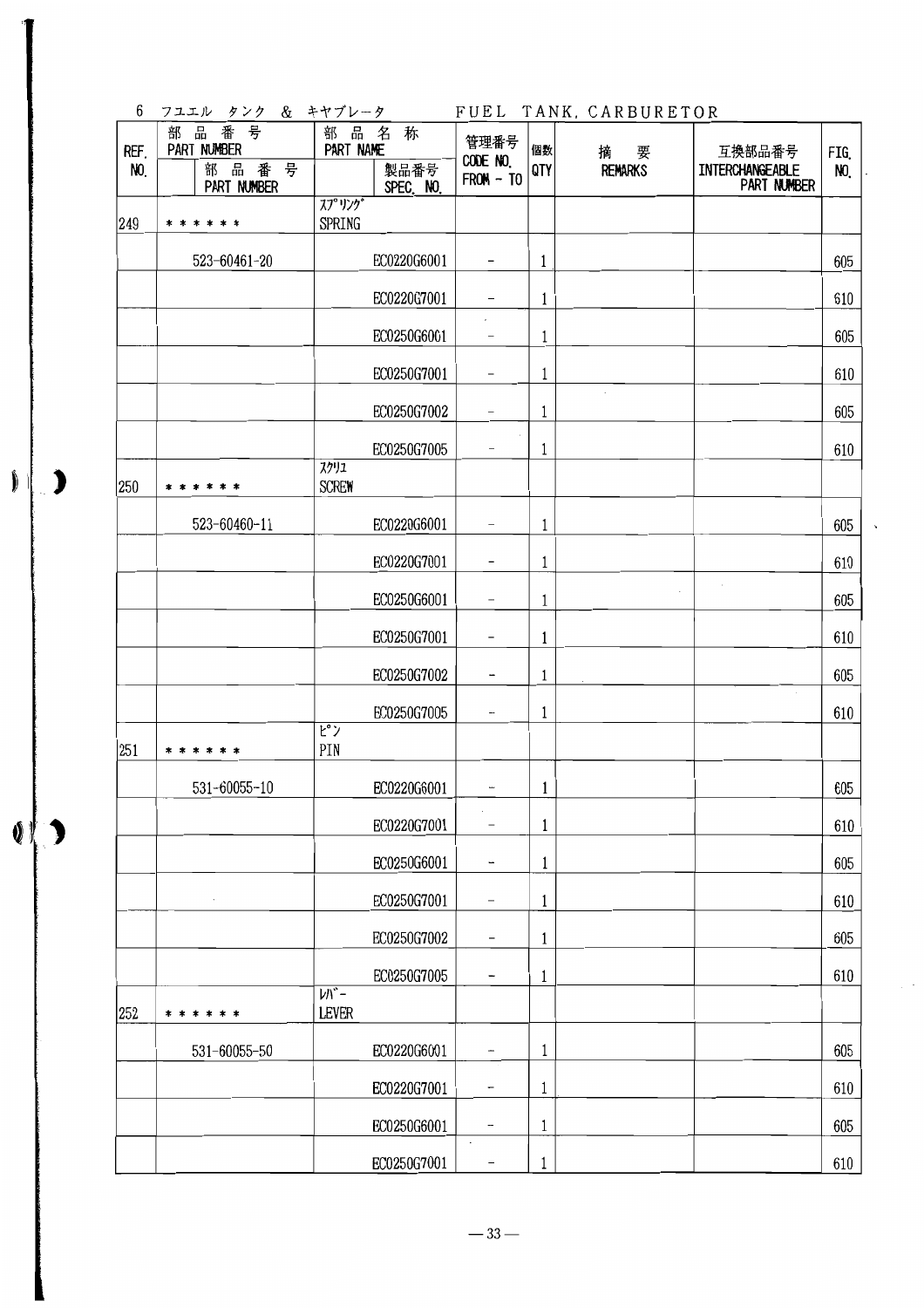| 6           | フユエル<br>タンク<br>&<br>キヤブレータ                                 |                                                                                                                                                                                                                                                                                                                                                                                                                                                                                                                                                 | FUEL                            | TANK, CARBURETOR |                          |                                  |             |  |
|-------------|------------------------------------------------------------|-------------------------------------------------------------------------------------------------------------------------------------------------------------------------------------------------------------------------------------------------------------------------------------------------------------------------------------------------------------------------------------------------------------------------------------------------------------------------------------------------------------------------------------------------|---------------------------------|------------------|--------------------------|----------------------------------|-------------|--|
| REF.<br>NO. | 品<br>号<br>部<br>番<br><b>PART NUMBER</b><br>番<br>号<br>굠<br>部 | 部品名<br>称<br>PART NAME<br>製品番号                                                                                                                                                                                                                                                                                                                                                                                                                                                                                                                   | 管理番号<br>CODE NO.<br>$FROM - TO$ | 個数<br><b>QTY</b> | 摘<br>要<br><b>REMARKS</b> | 互換部品番号<br><b>INTERCHANGEABLE</b> | FIG.<br>NO. |  |
|             | <b>PART NUMBER</b>                                         | SPEC. NO.                                                                                                                                                                                                                                                                                                                                                                                                                                                                                                                                       |                                 |                  |                          | PART NUMBER                      |             |  |
| 252         | 531-60055-50                                               | EC0250G7002                                                                                                                                                                                                                                                                                                                                                                                                                                                                                                                                     | -                               | 1                |                          |                                  | 605         |  |
|             |                                                            | EC0250G7005                                                                                                                                                                                                                                                                                                                                                                                                                                                                                                                                     | $\qquad \qquad -$               | $\mathbf{1}$     |                          |                                  | 610         |  |
| 253         | * * * * * *                                                | $\overrightarrow{p}$ $\overrightarrow{r}$ $\overrightarrow{r}$ $\overrightarrow{r}$ $\overrightarrow{r}$<br>BODY AY                                                                                                                                                                                                                                                                                                                                                                                                                             |                                 |                  |                          |                                  |             |  |
|             | 523-60460-60                                               | EC0220G6001                                                                                                                                                                                                                                                                                                                                                                                                                                                                                                                                     | -                               | $\mathbf{1}$     |                          |                                  | 605         |  |
|             |                                                            | EC0220G7001                                                                                                                                                                                                                                                                                                                                                                                                                                                                                                                                     | $\overline{\phantom{0}}$        | $\mathbf{1}$     |                          |                                  | 610         |  |
|             | $\cdot$                                                    | EC0250G6001                                                                                                                                                                                                                                                                                                                                                                                                                                                                                                                                     | $\overline{\phantom{0}}$        | $\mathbf{1}$     |                          |                                  | 605         |  |
|             |                                                            | EC0250G7001                                                                                                                                                                                                                                                                                                                                                                                                                                                                                                                                     | $\overline{\phantom{0}}$        | $\mathbf{1}$     |                          |                                  | 610         |  |
|             |                                                            | EC0250G7002                                                                                                                                                                                                                                                                                                                                                                                                                                                                                                                                     | $\overline{\phantom{0}}$        | 1                |                          |                                  | 605         |  |
|             |                                                            | EC0250G7005                                                                                                                                                                                                                                                                                                                                                                                                                                                                                                                                     | $\overline{\phantom{0}}$        | 1                |                          |                                  | 610         |  |
| 254         | * * * * * *                                                | リング<br><b>RING</b>                                                                                                                                                                                                                                                                                                                                                                                                                                                                                                                              |                                 |                  |                          |                                  |             |  |
|             | $531 - 60051 - 20$                                         | EC0220G6001                                                                                                                                                                                                                                                                                                                                                                                                                                                                                                                                     | -                               | 1                |                          |                                  | 605         |  |
|             |                                                            | EC0220G7001                                                                                                                                                                                                                                                                                                                                                                                                                                                                                                                                     | -                               | 1                |                          |                                  | 610         |  |
|             |                                                            | EC0250G6001                                                                                                                                                                                                                                                                                                                                                                                                                                                                                                                                     | $\overline{\phantom{0}}$        | $\mathbf{1}$     |                          |                                  | 605         |  |
|             |                                                            | EC0250G7001                                                                                                                                                                                                                                                                                                                                                                                                                                                                                                                                     | $\qquad \qquad -$               | 1                |                          |                                  | 610         |  |
|             |                                                            | EC0250G7002                                                                                                                                                                                                                                                                                                                                                                                                                                                                                                                                     | $\qquad \qquad$                 | 1                |                          |                                  | 605         |  |
|             |                                                            | EC0250G7005                                                                                                                                                                                                                                                                                                                                                                                                                                                                                                                                     | $\qquad \qquad -$               | 1                |                          |                                  | 610         |  |
| 255         | * * * * * *                                                | $\overline{\lambda}$ $\overline{\lambda}$ $\overline{\lambda}$ $\overline{\lambda}$ $\overline{\lambda}$ $\overline{\lambda}$ $\overline{\lambda}$ $\overline{\lambda}$ $\overline{\lambda}$ $\overline{\lambda}$ $\overline{\lambda}$ $\overline{\lambda}$ $\overline{\lambda}$ $\overline{\lambda}$ $\overline{\lambda}$ $\overline{\lambda}$ $\overline{\lambda}$ $\overline{\lambda}$ $\overline{\lambda}$ $\overline{\lambda}$ $\overline{\lambda}$ $\overline{\lambda}$ $\overline{\lambda}$ $\overline{\lambda}$ $\overline{\$<br>SWIVEL |                                 |                  |                          |                                  |             |  |
|             | 523-60180-40                                               | EC0220G6001                                                                                                                                                                                                                                                                                                                                                                                                                                                                                                                                     | -                               | 1                |                          |                                  | 605         |  |
|             |                                                            | EC0220G7001                                                                                                                                                                                                                                                                                                                                                                                                                                                                                                                                     | $\overline{\phantom{a}}$        | 1                |                          |                                  | 610         |  |
|             |                                                            | EC0250G6001                                                                                                                                                                                                                                                                                                                                                                                                                                                                                                                                     | $\overline{\phantom{0}}$        | $\mathbf{1}$     |                          |                                  | 605         |  |
|             |                                                            | EC0250G7001                                                                                                                                                                                                                                                                                                                                                                                                                                                                                                                                     | -                               | 1                |                          |                                  | 610         |  |
|             |                                                            | EC0250G7002                                                                                                                                                                                                                                                                                                                                                                                                                                                                                                                                     | $\cdot$<br>-                    | $\mathbf{1}$     |                          |                                  | 605         |  |
|             |                                                            | EC0250G7005                                                                                                                                                                                                                                                                                                                                                                                                                                                                                                                                     | -                               | $\mathbf 1$      |                          |                                  | 610         |  |
| 256         | * * * * * *                                                | スクリユ<br><b>SCREW</b>                                                                                                                                                                                                                                                                                                                                                                                                                                                                                                                            |                                 |                  |                          |                                  |             |  |
|             | 520-60080-30                                               | EC0220G6001                                                                                                                                                                                                                                                                                                                                                                                                                                                                                                                                     | $\qquad \qquad -$               | $\sqrt{2}$       |                          |                                  | 605         |  |
|             |                                                            | EC0250G6001                                                                                                                                                                                                                                                                                                                                                                                                                                                                                                                                     | $\overline{\phantom{a}}$        | $\boldsymbol{2}$ |                          |                                  | 605         |  |

 $\bullet$ 

 $\bullet$ 

 $\sim 10^{-10}$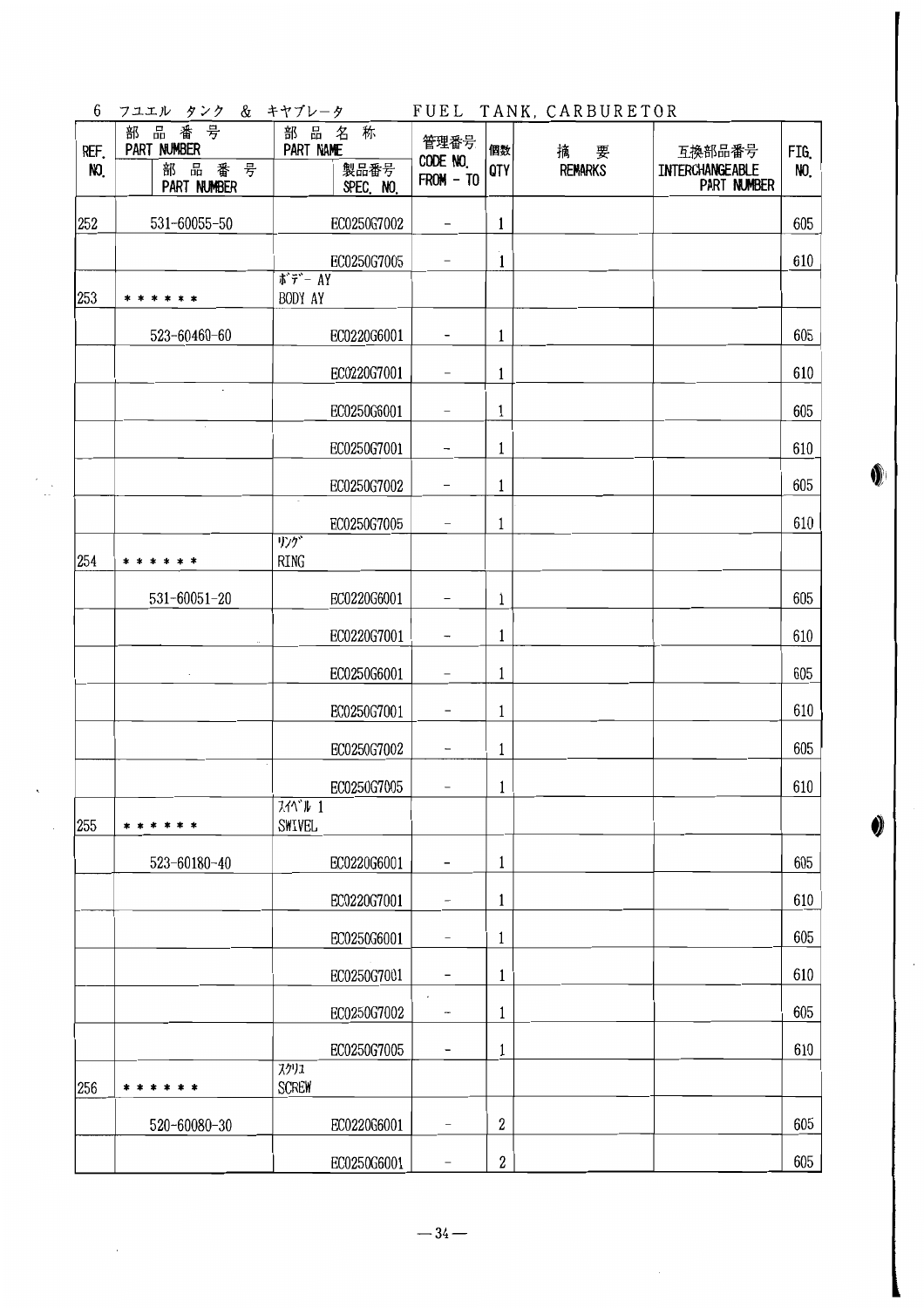6 フユエル タンク & キヤブレータ FUEL TANK, CARBURETOR

 $\frac{1}{2}$  .

Ì

 $\mathcal{L}_{\mathcal{A}}$ 

| REF. | 部<br>品<br>番<br>号<br><b>PART NUMBER</b> | 品名<br>称<br>部<br>PART NAME                | 管理番号<br>CODE NO.         | 個数               | 摘<br>要         | 互换部品番号                                       | FIG. |
|------|----------------------------------------|------------------------------------------|--------------------------|------------------|----------------|----------------------------------------------|------|
| NO.  | 品<br>号<br>部<br>番<br>PART NUMBER        | 製品番号<br>SPEC. NO.                        | $FROM - TO$              | QTY              | <b>REMARKS</b> | <b>INTERCHANGEABLE</b><br><b>PART NUMBER</b> | NO.  |
| 256  | $524 - 60012 - 40$                     | EC0220G7001                              |                          | $\boldsymbol{2}$ |                |                                              | 610  |
|      |                                        | EC0250G7001                              |                          | 2                |                |                                              | 610  |
|      |                                        | EC0250G7002                              |                          | $\boldsymbol{2}$ |                |                                              | 605  |
|      |                                        | EC0250G7005                              |                          | $\boldsymbol{2}$ |                |                                              | 610  |
| 257  |                                        | ブラケリト<br><b>BRACKET</b>                  |                          |                  |                |                                              |      |
|      | 523-60520-20                           | EC0220G7001                              |                          | 1                |                |                                              | 610  |
|      |                                        | EC0250G7001                              |                          | 1                |                |                                              | 610  |
|      |                                        | EC0250G7002                              |                          | 1                |                |                                              | 605  |
|      |                                        | EC0250G7005                              |                          | 1                |                |                                              | 610  |
| 258  |                                        | ナツト<br><b>NUT</b>                        |                          |                  |                |                                              |      |
|      | 531-60054-50                           | EC0220G7001                              | $\overline{\phantom{a}}$ | 1                |                |                                              | 610  |
|      |                                        | EC0250G7001                              | $\overline{\phantom{a}}$ | 1                |                |                                              | 610  |
|      |                                        | EC0250G7005                              | -                        | 1                |                |                                              | 610  |
| 259  | * * * *<br>$\star$                     | $75'$ $779-771$<br><b>ADJUSTER SCREW</b> |                          |                  |                |                                              |      |
|      | $521 - 60080 - 10$                     | EC0220G7001                              | ÷                        | 1                |                |                                              | 610  |
|      |                                        | EC0250G7001                              | $\qquad \qquad -$        | 1                |                |                                              | 610  |
|      |                                        | $\epsilon$<br>EC0250G7005                | $\overline{\phantom{a}}$ | 1                |                |                                              | 610  |
| 260  | * * * * * *                            | ワツシヤ<br><b>WASHER</b>                    |                          |                  |                |                                              |      |
|      | 523-60520-30                           | EC0220G7001                              |                          | 1                |                |                                              | 610  |
|      |                                        | EC0250G7001                              |                          | 1                |                |                                              | 610  |
|      |                                        | EC0250G7002                              | $\overline{\phantom{0}}$ | 1                |                |                                              | 605  |
|      |                                        | EC0250G7005                              | …                        | $\mathbf{1}$     |                |                                              | 610  |
| 350  | $* *$<br>* * * *                       | ケーブル ブラケツト<br>CABLE BRACKET              |                          |                  |                |                                              |      |
|      | 525-65001-00                           | EC0220G6001                              | -                        | 1                |                |                                              | 605  |
|      |                                        | EC0250G6001                              | $\overline{\phantom{0}}$ | $\mathbf{1}$     |                |                                              | 605  |
| 355  | * * * * * *                            | アジ ヤスター スクリユ<br>ADJUSTER SCREW           |                          |                  |                |                                              |      |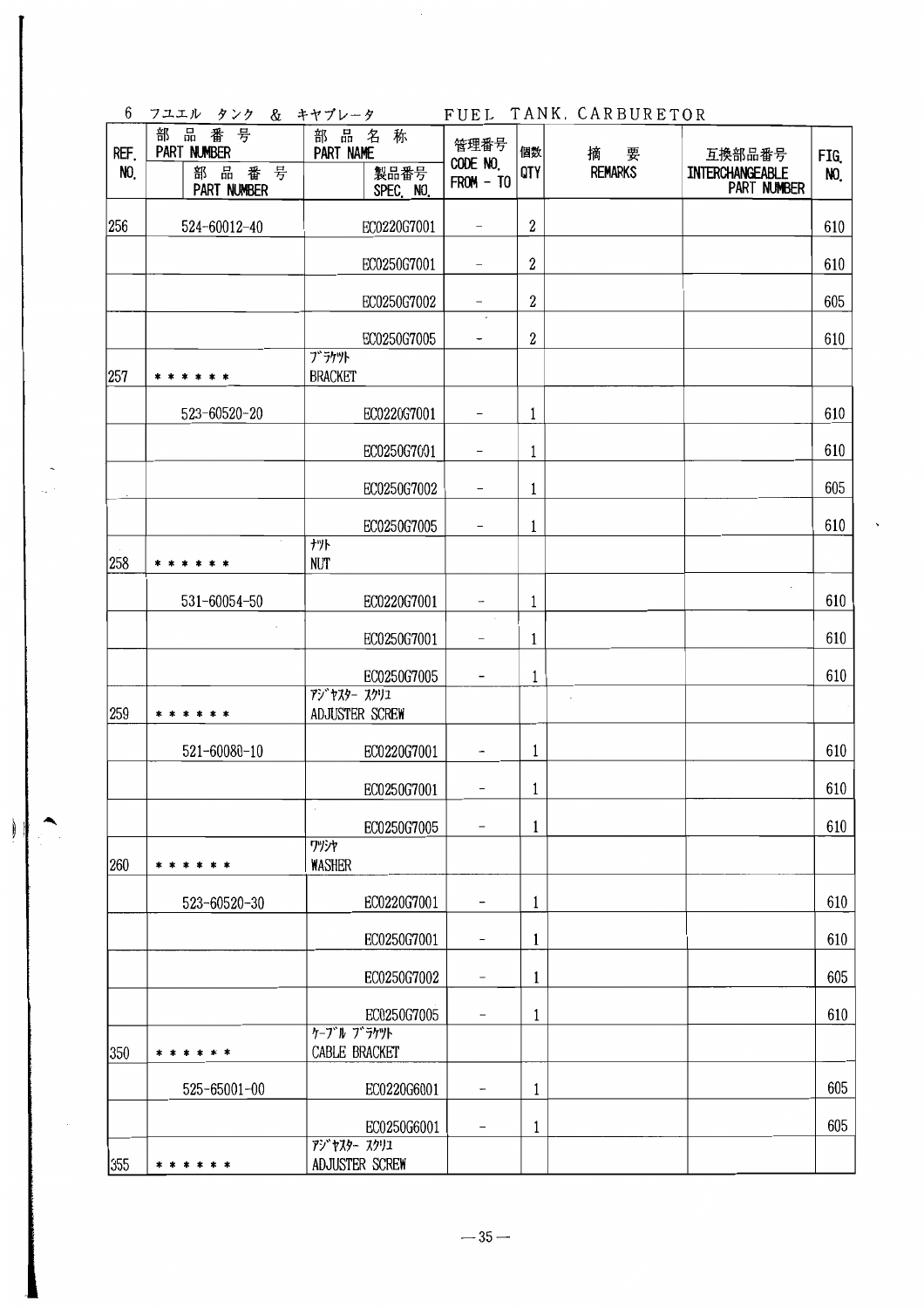| 6 フユエル タンク & キヤブレータ | FUEL TANK, CARBURETOR |
|---------------------|-----------------------|
|---------------------|-----------------------|

 $\sim$ 

 $\bar{\alpha}$ 

 $\sim$ 

| REF.<br>NO. | $\sim$ $\sim$<br>$\alpha$<br>品番号<br>部<br>PART NUMBER<br>部品番号<br>PART NUMBER | $\cdots$<br>部品名称<br>PART NAME<br>製品番号<br>SPEC, NO. | 管理番号<br>CODE NO.<br>$FROM - TO$ | 個数<br>QTY    | 摘<br>要<br><b>REMARKS</b> | 互換部品番号<br>INTERCHANGEABLE<br>PART NUMBER | FIG.<br>NO. |
|-------------|-----------------------------------------------------------------------------|----------------------------------------------------|---------------------------------|--------------|--------------------------|------------------------------------------|-------------|
| 355         | $521 - 60080 - 10$                                                          | EC0220G6001                                        | $\overline{\phantom{a}}$        | $\mathbf{1}$ |                          |                                          | 605         |
|             |                                                                             | EC0250G6001                                        | $\overline{\phantom{a}}$        | $\mathbf{1}$ |                          |                                          | 605         |
| 357         | * * * * * *                                                                 | 抄下<br><b>NUT</b>                                   |                                 |              |                          |                                          |             |
|             | $531 - 60054 - 50$                                                          | EC0220G6001                                        | $\overline{\phantom{0}}$        | $\mathbf{1}$ |                          |                                          | 605         |
| 360         | * * * * * *                                                                 | EC0250G6001<br>ホルダー, ブラケツトプレート<br>HOLDER           | $\overline{\phantom{0}}$        | $\mathbf{1}$ |                          |                                          | 605         |
|             | 521-95000-00                                                                | EC0220G6001                                        | $\overline{\phantom{0}}$        | $\mathbf{1}$ |                          |                                          | 605         |
|             |                                                                             | EC0250G6001                                        | $\qquad \qquad \blacksquare$    | $\mathbf{1}$ | $\cdot$                  |                                          | 605         |
|             |                                                                             |                                                    |                                 |              |                          |                                          |             |
|             | $\cdot$                                                                     |                                                    |                                 |              | $\epsilon$               |                                          |             |
|             |                                                                             |                                                    |                                 |              |                          |                                          |             |
|             |                                                                             |                                                    |                                 |              |                          |                                          |             |
|             |                                                                             |                                                    |                                 |              | $\sim$                   |                                          |             |
|             |                                                                             |                                                    |                                 |              |                          |                                          |             |
|             |                                                                             | $\sim$ $\sim$                                      |                                 |              |                          |                                          |             |
|             |                                                                             |                                                    |                                 |              |                          |                                          |             |
|             |                                                                             |                                                    |                                 |              |                          |                                          |             |
|             |                                                                             |                                                    |                                 |              |                          |                                          |             |
|             |                                                                             |                                                    |                                 |              |                          |                                          |             |
|             |                                                                             |                                                    |                                 |              |                          |                                          |             |
|             |                                                                             |                                                    |                                 |              |                          |                                          |             |
|             |                                                                             |                                                    |                                 |              |                          |                                          |             |
|             |                                                                             |                                                    |                                 |              |                          |                                          |             |

Ó

0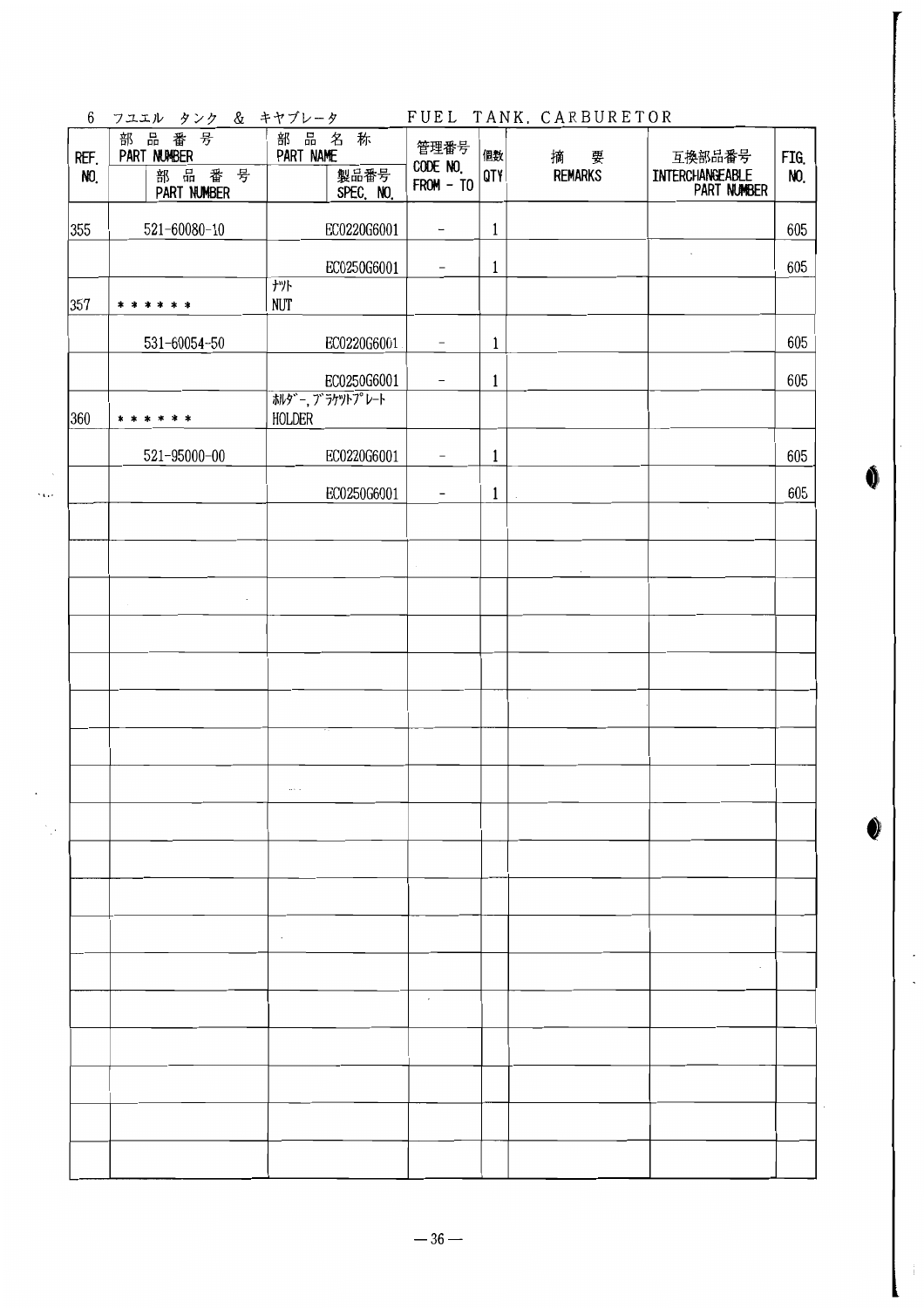![](_page_38_Picture_0.jpeg)

 $\mathcal{L}^{\mathcal{L}}(\mathcal{L}^{\mathcal{L}})$  and  $\mathcal{L}^{\mathcal{L}}(\mathcal{L}^{\mathcal{L}})$  and  $\mathcal{L}^{\mathcal{L}}(\mathcal{L}^{\mathcal{L}})$ 

 $\lambda$ 

 $\mathcal{L}$ 

 $\mathcal{E}$ 

 $\boldsymbol{\ell}$ 

 $\hat{\mathbf{v}}$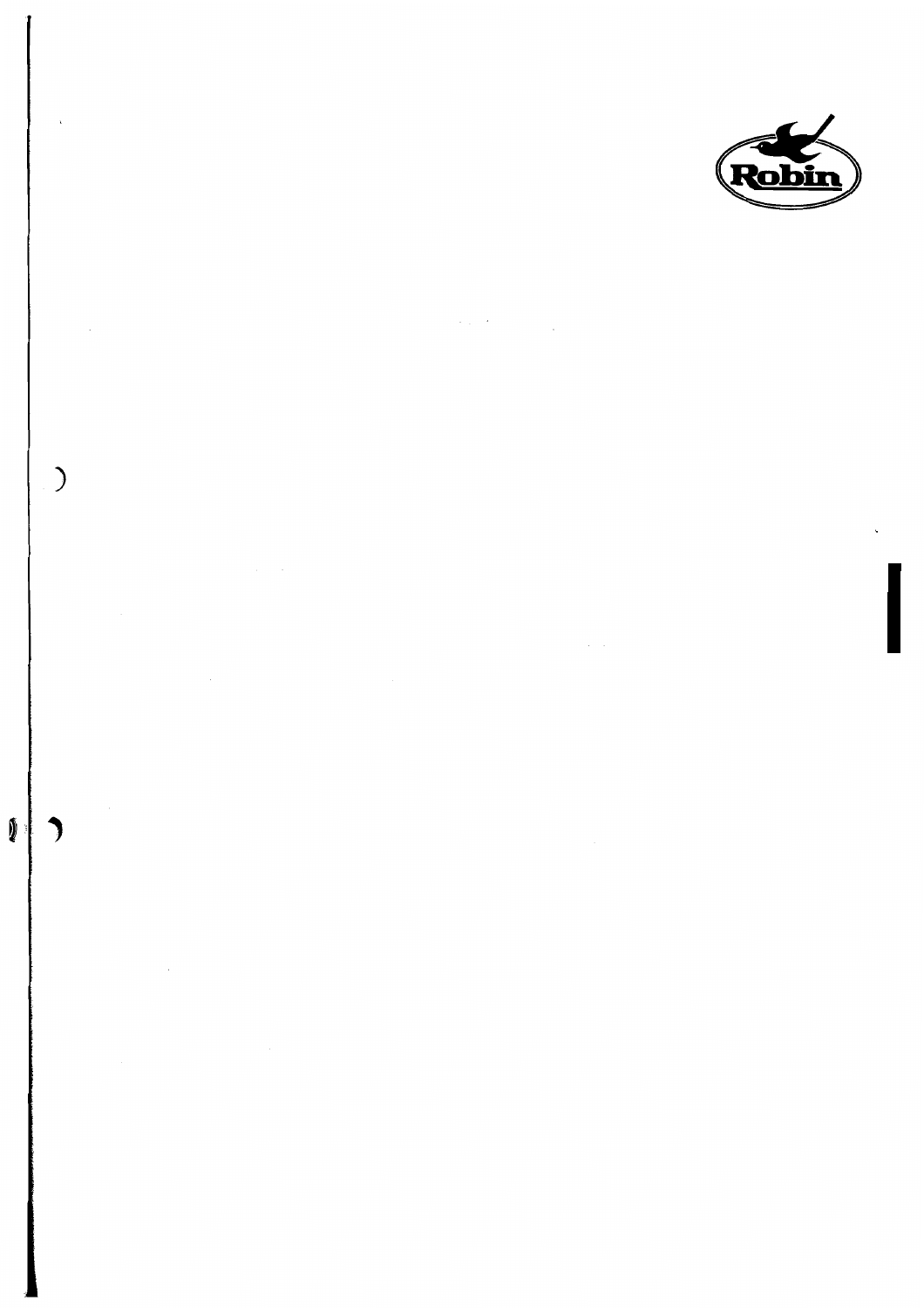![](_page_39_Figure_0.jpeg)

 $\bullet$ 

 $\bullet$ 

EC022/025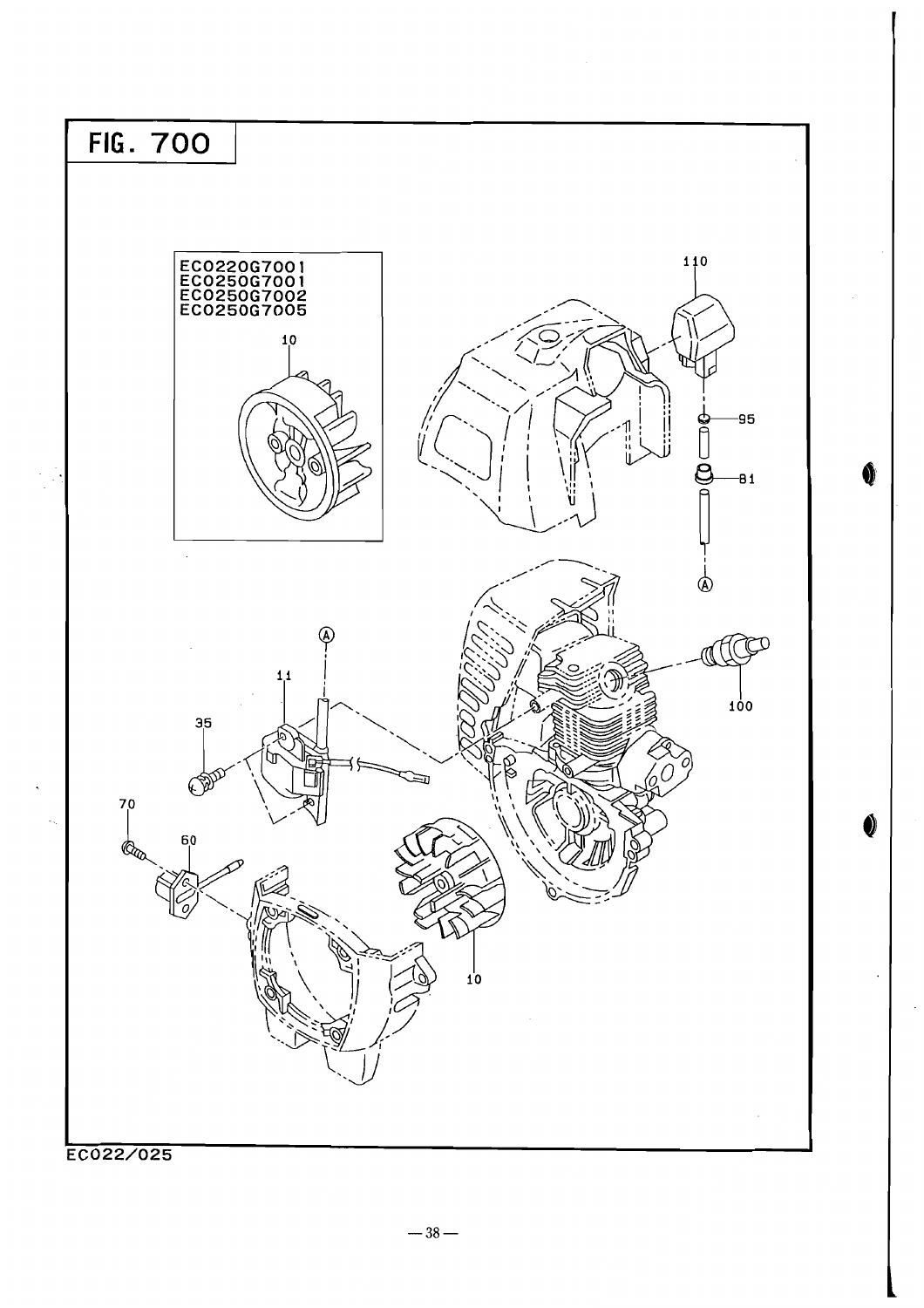| 7           | マグネト                                                                      |                                                                         | MAGNETO                         |                  |                          |                                                        |             |  |  |  |
|-------------|---------------------------------------------------------------------------|-------------------------------------------------------------------------|---------------------------------|------------------|--------------------------|--------------------------------------------------------|-------------|--|--|--|
| REF.<br>NO. | 品<br>部<br>号<br>番<br>PART NUMBER<br>番<br>号<br>品<br>部<br><b>PART NUMBER</b> | 몀<br>部<br>名<br>称<br>PART NAME<br>製品番号<br>SPEC. NO.                      | 管理番号<br>CODE NO.<br>$FROM - TO$ | 個数<br><b>QTY</b> | 摘<br>要<br><b>REMARKS</b> | 互换部品番号<br><b>INTERCHANGEABLE</b><br><b>PART NUMBER</b> | FIG.<br>NO. |  |  |  |
|             |                                                                           | フライホイール AY                                                              |                                 |                  |                          |                                                        |             |  |  |  |
| 10          | $525 - 70010 - 10$                                                        | <b>FLYWHEEL</b>                                                         | $\overline{\phantom{a}}$        | $\mathbf{1}$     |                          |                                                        | 700         |  |  |  |
|             | $525 - 70020 - 10$                                                        | EC0220G7001                                                             | $\overline{\phantom{m}}$        | $\mathbf{1}$     |                          |                                                        | 700         |  |  |  |
|             |                                                                           | EC0250G7001                                                             | $\cdot$                         | $\mathbf{1}$     |                          |                                                        | 700         |  |  |  |
|             |                                                                           | EC0250G7002                                                             | $\overline{\phantom{a}}$        | $\mathbf{1}$     |                          |                                                        | 700         |  |  |  |
|             |                                                                           | EC0250G7005<br>イグ ニツシヨン コイル                                             | $\overline{\phantom{0}}$        | $\mathbf{1}$     |                          |                                                        | 700         |  |  |  |
| 11          | 525-70010-20                                                              | IGNITION COIL                                                           | $\overline{\phantom{a}}$        | $\mathbf{1}$     |                          |                                                        | 700         |  |  |  |
|             | 525-70100-20                                                              | EC0220G7001                                                             | $\overline{\phantom{0}}$        | $\mathbf{1}$     |                          |                                                        | 700         |  |  |  |
|             |                                                                           | EC0250G7001                                                             | $\overline{\phantom{0}}$        | $\mathbf{1}$     |                          |                                                        | 700         |  |  |  |
|             |                                                                           | EC0250G7002                                                             | $\overline{\phantom{a}}$        | $\mathbf{1}$     |                          |                                                        | 700         |  |  |  |
|             |                                                                           | EC0250G7005                                                             | $\qquad \qquad -$               | 1                |                          |                                                        | 700         |  |  |  |
| 35          | 014-00499-20                                                              | スクリュ<br><b>SCREW</b>                                                    | -                               | $\overline{2}$   |                          |                                                        | 700         |  |  |  |
| 60          | 066-00003-71                                                              | <b>Zイツチ AY</b><br>SWITCH AY<br>スクリユ AY                                  | $\overline{\phantom{0}}$        | $\mathbf{1}$     |                          |                                                        | 700         |  |  |  |
| 70          | $004 - 33041 - 00$                                                        | SCREW AY<br>グロメット                                                       | $\overline{\phantom{0}}$        | $\overline{c}$   |                          |                                                        | 700         |  |  |  |
| 81          | 525-75003-00                                                              | <b>GROMMET</b>                                                          |                                 | $1\,$            |                          |                                                        | 700         |  |  |  |
| 95          | 065-40099-31                                                              | $77°$ $17°$ , $7°$ $77°$ $77°$<br>SPRING, PLUG CAP<br>$\overline{\chi}$ | $\overline{\phantom{0}}$        | $\mathbf{1}$     |                          |                                                        | 700         |  |  |  |
| 100         | 065-01498-10                                                              | SPARK PLUG                                                              | $\overline{\phantom{0}}$        | 1                |                          | EC04-701                                               | 700         |  |  |  |
|             | 065-01497-21                                                              | EC0250G5008<br>$70^\circ - 7^\circ$ $79^\circ$ $79^\circ$               |                                 | 1                |                          |                                                        | 700         |  |  |  |
| 110         | 523-75033-01                                                              | SPARK PLUG CAP                                                          |                                 | $\mathbf{1}$     |                          |                                                        | 700         |  |  |  |
|             |                                                                           |                                                                         |                                 |                  |                          |                                                        |             |  |  |  |
|             |                                                                           |                                                                         |                                 |                  |                          |                                                        |             |  |  |  |
|             |                                                                           |                                                                         |                                 |                  |                          |                                                        |             |  |  |  |
|             |                                                                           |                                                                         |                                 |                  |                          |                                                        |             |  |  |  |
|             |                                                                           |                                                                         |                                 |                  |                          |                                                        |             |  |  |  |
|             |                                                                           |                                                                         |                                 |                  |                          |                                                        |             |  |  |  |
|             |                                                                           |                                                                         |                                 |                  |                          |                                                        |             |  |  |  |
|             |                                                                           |                                                                         |                                 |                  |                          | $\cdot$                                                |             |  |  |  |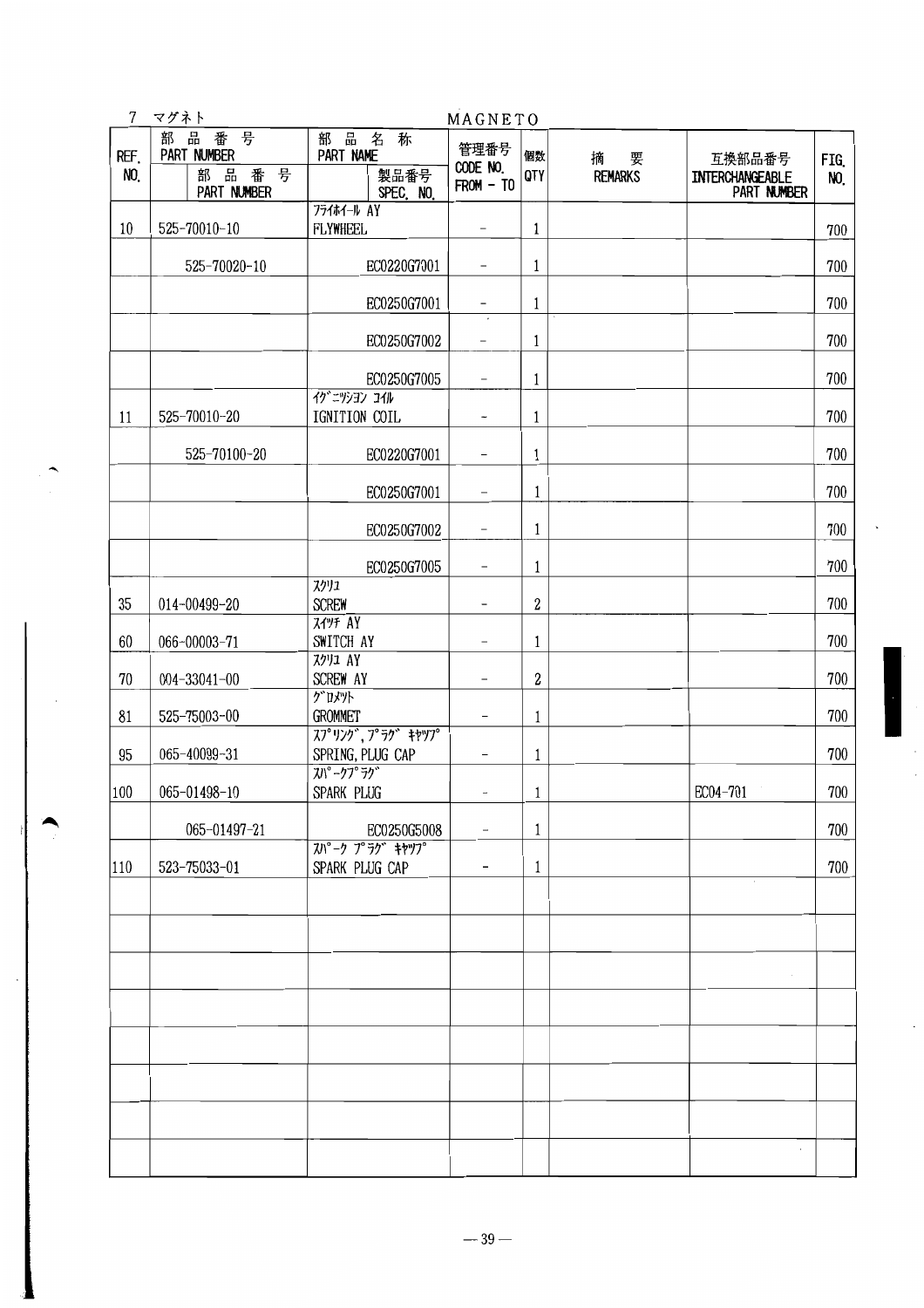![](_page_41_Figure_0.jpeg)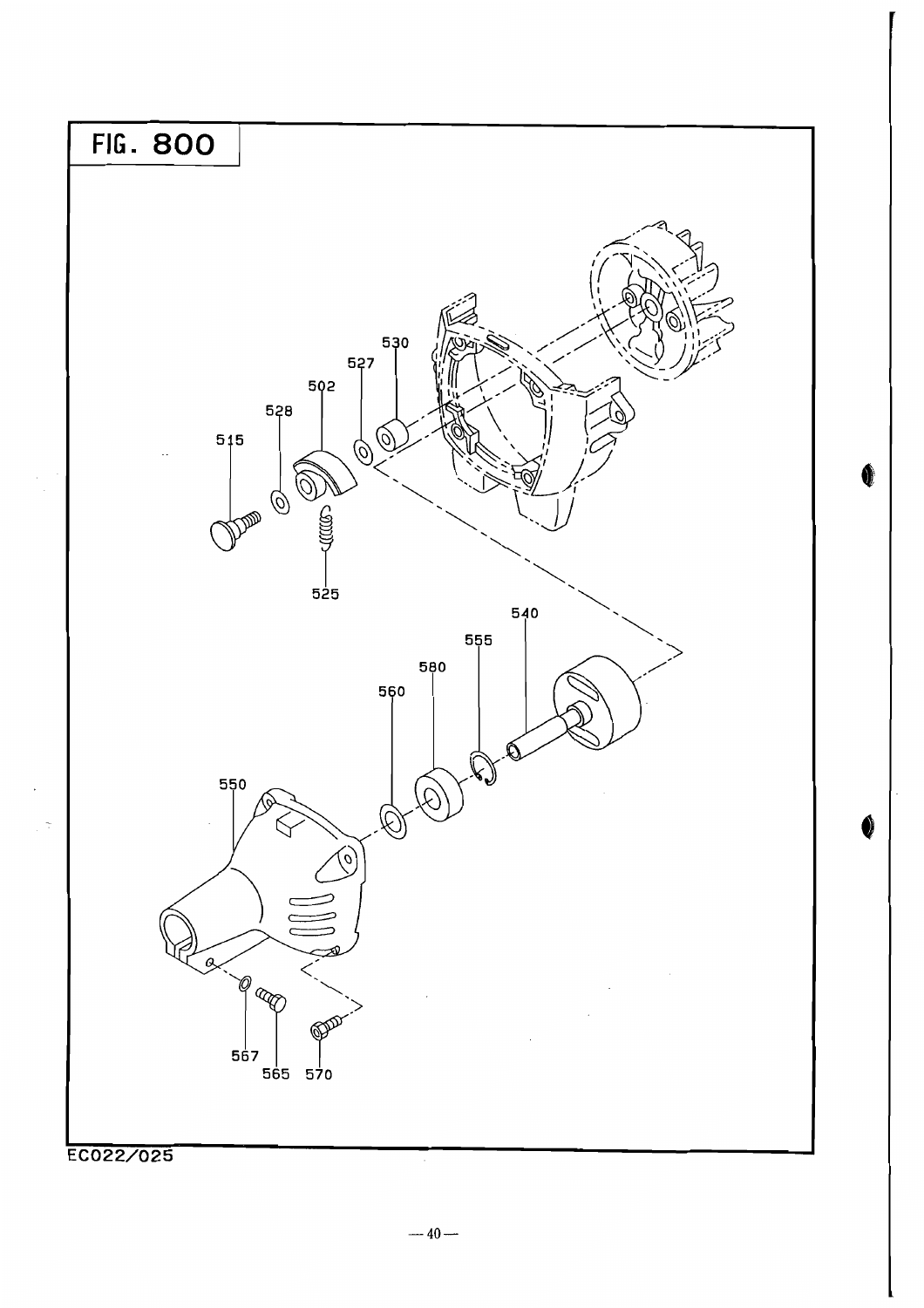| 8    | クラツチ                                   |                               | CLUTCH                   |                  |                |                                       |      |  |  |  |
|------|----------------------------------------|-------------------------------|--------------------------|------------------|----------------|---------------------------------------|------|--|--|--|
| REF. | 品<br>部<br>号<br>番<br><b>PART NUMBER</b> | 品<br>名<br>称<br>部<br>PART NAME | 管理番号<br>CODE NO.         | 個数               | 摘<br>要         | 互换部品番号                                | FIG. |  |  |  |
| NO.  | 떪<br>号<br>部<br>番<br>PART NUMBER        | 製品番号<br>SPEC. NO.             | $FROM - TO$              | QTY              | <b>REMARKS</b> | <b>INTERCHANGEABLE</b><br>PART NUMBER | NO.  |  |  |  |
| 502  | * * * * * *                            | クラツチシュー<br><b>CLUTCH SHOE</b> |                          |                  |                |                                       |      |  |  |  |
|      | $521 - 85001 - 00$                     | EC0220G7001                   | $\qquad \qquad -$        | 2                |                |                                       | 800  |  |  |  |
|      |                                        | EC0250G7001                   | $\overline{\phantom{0}}$ | $\boldsymbol{2}$ |                |                                       | 800  |  |  |  |
|      |                                        | EC0250G7005                   | $\qquad \qquad -$        | $\boldsymbol{2}$ |                |                                       | 800  |  |  |  |
|      | 625-25008-00                           | EC0250G7002<br><b>ボルト</b>     | -                        | 2                |                | NB26-2102                             | 800  |  |  |  |
| 515  | * * * * * *                            | <b>BOLT</b>                   |                          |                  |                |                                       |      |  |  |  |
|      | 521-85002-00                           | EC0250G7002                   | $\overline{\phantom{0}}$ | 2                |                |                                       | 800  |  |  |  |
|      | 525-85000-00                           | EC0220G7001                   |                          | $\boldsymbol{2}$ |                |                                       | 800  |  |  |  |
|      |                                        | EC0250G7001                   |                          | 2                |                |                                       | 800  |  |  |  |
|      |                                        | EC0250G7005<br><b>スフ</b> リンク゛ |                          | $\boldsymbol{2}$ |                |                                       | 800  |  |  |  |
| 525  | * * * * * *                            | SPRING                        |                          |                  |                |                                       |      |  |  |  |
|      | 523-85005-00                           | EC0220G7001                   |                          | $\mathbf{1}$     |                |                                       | 800  |  |  |  |
|      |                                        | EC0250G7001                   | -                        | 1                |                |                                       | 800  |  |  |  |
|      |                                        | EC0250G7002                   | -                        | 1                |                |                                       | 800  |  |  |  |
|      |                                        | EC0250G7005                   | -                        | 1                |                |                                       | 800  |  |  |  |
| 527  | * * * * * *                            | ワヅ<br><b>WASHER</b>           |                          |                  |                |                                       |      |  |  |  |
|      | 620-25006-00                           | EC0220G7001                   | -                        | $\boldsymbol{2}$ |                | NB02A-207                             | 800  |  |  |  |
|      |                                        | EC0250G7001                   | -                        | $\boldsymbol{2}$ |                |                                       | 800  |  |  |  |
|      |                                        | EC0250G7002                   | $\overline{\phantom{a}}$ | $\boldsymbol{2}$ |                |                                       | 800  |  |  |  |
|      |                                        | EC0250G7005<br>ワツシヤ           | -                        | 2                |                |                                       | 800  |  |  |  |
| 528  | * * * * * *                            | WASHER                        |                          |                  |                |                                       |      |  |  |  |
|      | $020 - 00899 - 10$                     | EC0220G7001                   | -                        | $\boldsymbol{2}$ |                |                                       | 800  |  |  |  |
|      |                                        | EC0250G7001                   | -                        | 2                |                |                                       | 800  |  |  |  |
|      |                                        | EC0250G7002                   | -                        | 2                |                |                                       | 800  |  |  |  |
|      |                                        | EC0250G7005<br>$70^\circ - 4$ | $\overline{\phantom{a}}$ | $\boldsymbol{2}$ |                |                                       | 800  |  |  |  |
| 530  | * * * * * *                            | <b>SPACER</b>                 |                          |                  |                |                                       |      |  |  |  |

 $\mathcal{L}_{\mathcal{A}}$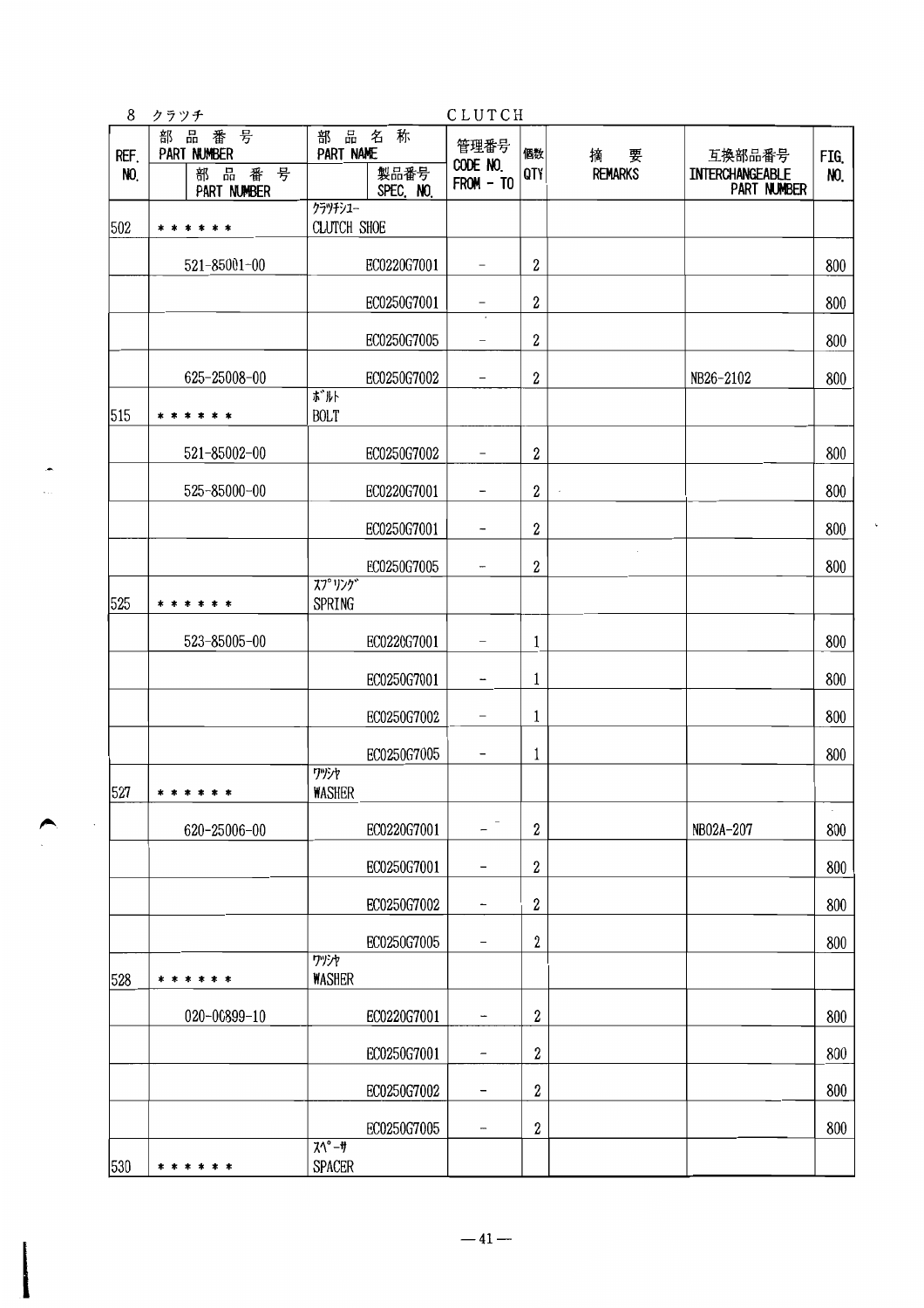| 8           | クラツチ                                             |                                          | CLUTCH                   |                  |                          |                           |             |  |
|-------------|--------------------------------------------------|------------------------------------------|--------------------------|------------------|--------------------------|---------------------------|-------------|--|
| REF.<br>NO. | 号<br>品<br>部<br>番<br>PART NUMBER<br>部 品<br>番<br>号 | 品<br>部<br>名<br>称<br>PART NAME<br>製品番号    | 管理番号<br>CODE NO.         | 個数<br>QTY        | 摘<br>要<br><b>REMARKS</b> | 互换部品番号<br>INTERCHANGEABLE | FIG.<br>NO. |  |
|             | PART NUMBER                                      | SPEC. NO.                                | $FROM - TO$              |                  |                          | PART NUMBER               |             |  |
| 530         | 023-00697-70                                     | EC0220G7001                              | $\qquad \qquad -$        | $\boldsymbol{2}$ |                          |                           | 800         |  |
|             |                                                  | EC0250G7001                              | $\overline{\phantom{0}}$ | $\boldsymbol{2}$ |                          |                           | 800         |  |
|             |                                                  | EC0250G7005                              | $\overline{\phantom{0}}$ | $\rm{2}$         |                          |                           | 800         |  |
|             | 521-85003-00                                     | EC0250G7002<br>クラッチト <sup>*</sup> ラム CP  |                          | $\boldsymbol{2}$ |                          |                           | 800         |  |
| 540         |                                                  | CLUTCH DRUM CP                           |                          |                  |                          |                           |             |  |
|             | 524-80020-00                                     | EC0250G7002                              |                          | 1                |                          |                           | 800         |  |
| 550         |                                                  | クラツチケース<br>CLUTCH CASE                   |                          |                  |                          |                           |             |  |
|             | $525 - 85001 - 00$                               | EC0250G7002                              |                          | 1                |                          |                           | 800         |  |
| 555         |                                                  | <b>スナツフ°リンク゛,インナ</b><br>SNAP RING, INNER |                          |                  |                          |                           |             |  |
|             | $003 - 14320 - 00$                               | EC0250G7002                              |                          | 1                |                          |                           | 800         |  |
| 560         | * * * * * *                                      | <b>スナツフ°リンク゛</b><br>SNAP RING            |                          |                  |                          |                           |             |  |
|             | $003 - 15120 - 00$                               | EC0250G7002                              |                          | 1                |                          |                           | 800         |  |
| 565         | * * * * * *                                      | 机叶<br>BOLT                               |                          |                  |                          |                           |             |  |
|             | 001-66062-50                                     | EC0250G7002                              | $\qquad \qquad -$        | 1                |                          |                           | 800         |  |
| 567         | * * * * * *                                      | スプリング ワヅヤ<br>SPRING WASHER               |                          |                  |                          |                           |             |  |
|             | $003 - 20060 - 00$ .                             | EC0250G7002                              |                          | 1                |                          |                           | 800         |  |
| 570         | * * *                                            | <b>ボルト</b><br><b>BOLT</b>                |                          |                  |                          |                           |             |  |
|             | 011-90599-50                                     | EC0250G7002                              |                          | 4                |                          | EC03-9301                 | 800         |  |
| 580         | * * *<br>*                                       | ボールヘ゛アリンク゛<br><b>BALL BEARING</b>        |                          |                  |                          |                           |             |  |
|             | 060-01299-50                                     | EC0250G7002                              | $\qquad \qquad -$        | 1                |                          |                           | 800         |  |
|             |                                                  |                                          |                          |                  |                          |                           |             |  |
|             |                                                  |                                          | $\overline{a}$           |                  |                          |                           |             |  |
|             |                                                  |                                          |                          |                  |                          |                           |             |  |
|             |                                                  |                                          |                          |                  |                          |                           |             |  |
|             |                                                  |                                          |                          |                  |                          |                           |             |  |
|             |                                                  |                                          |                          |                  |                          |                           |             |  |

Ĥ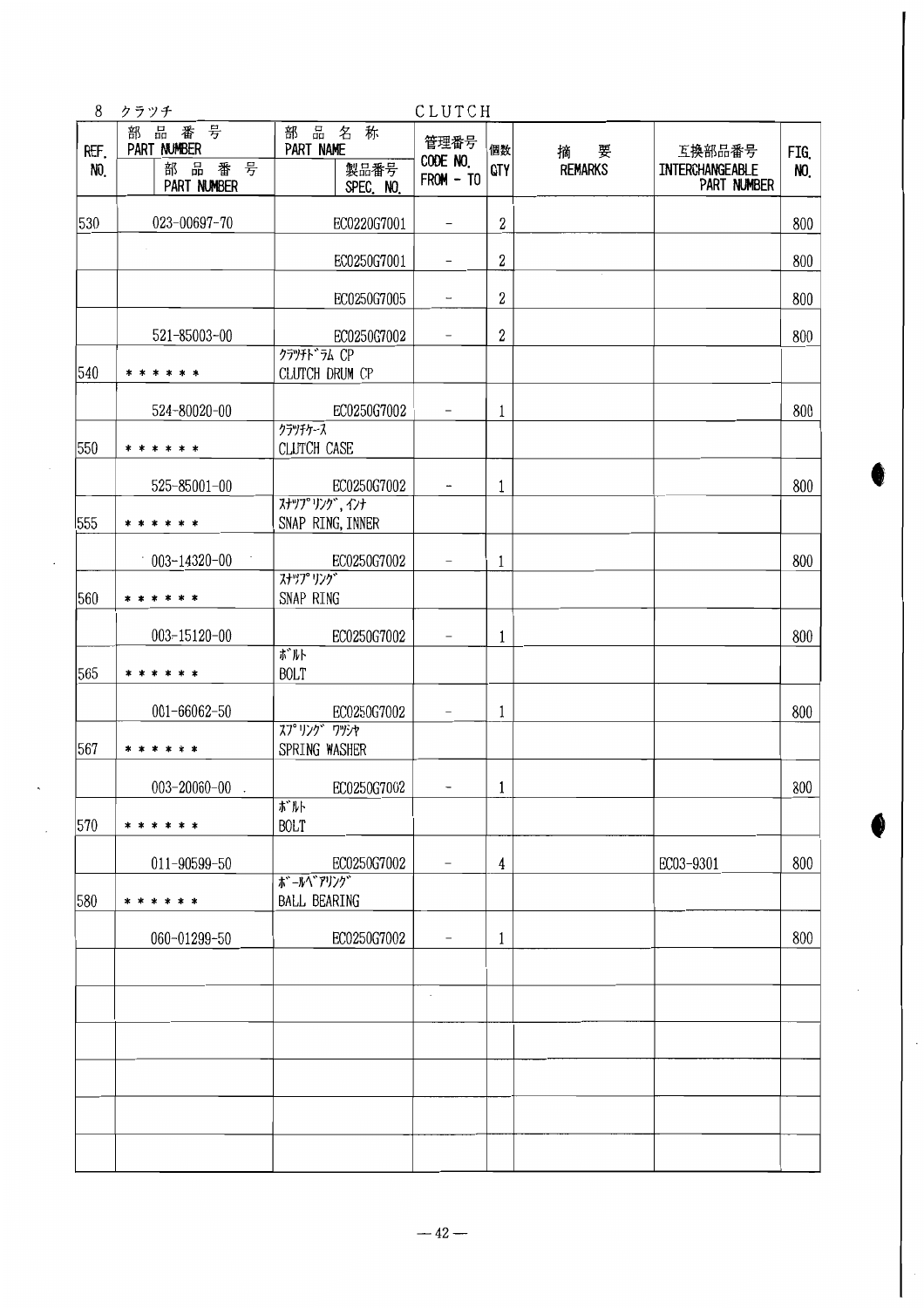![](_page_44_Picture_0.jpeg)

 $\sim$   $\sim$ 

 $\sim$ 

 $\hat{\mathcal{L}}$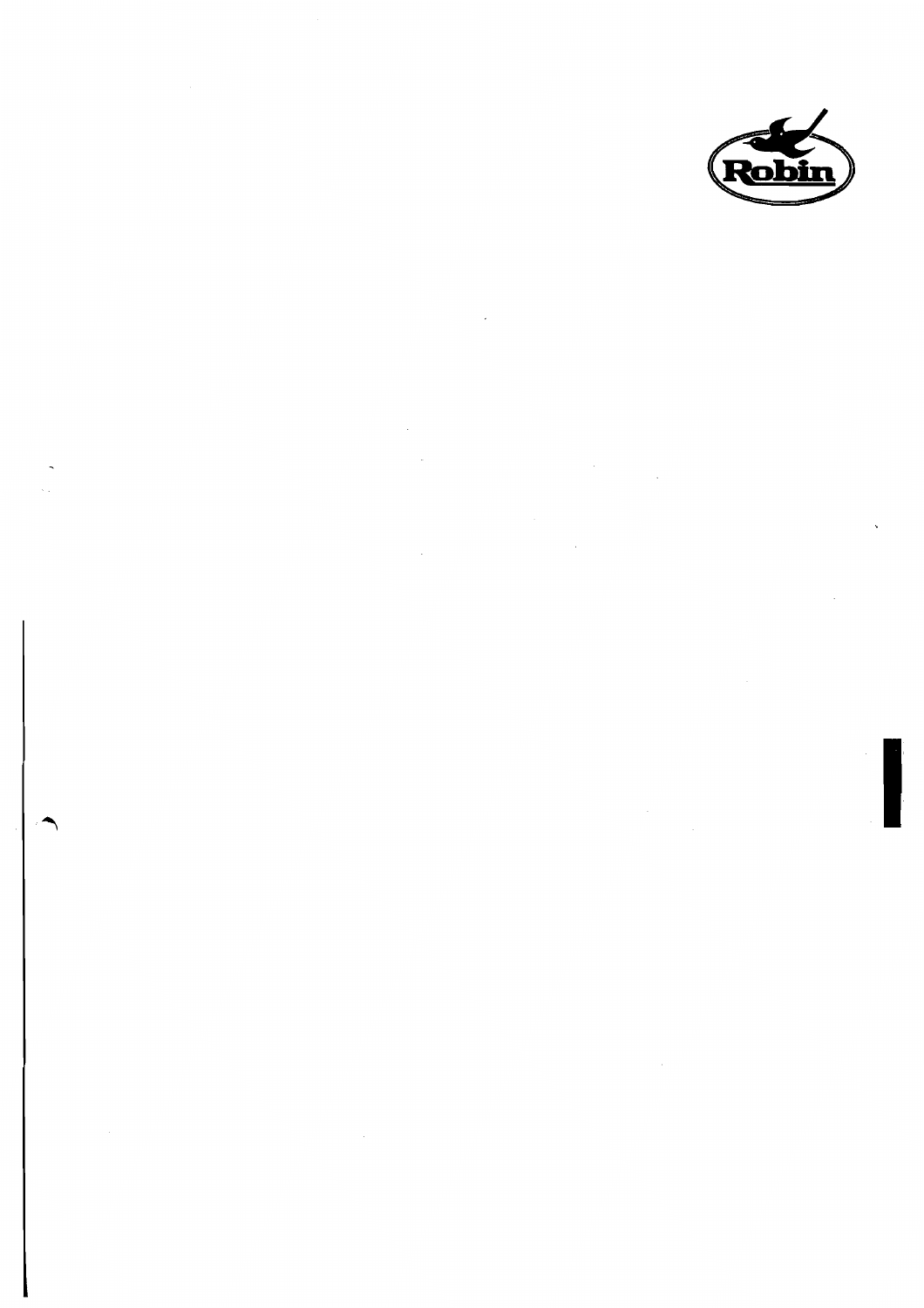![](_page_45_Figure_0.jpeg)

EC022/025

 $\frac{1}{\sqrt{2}}$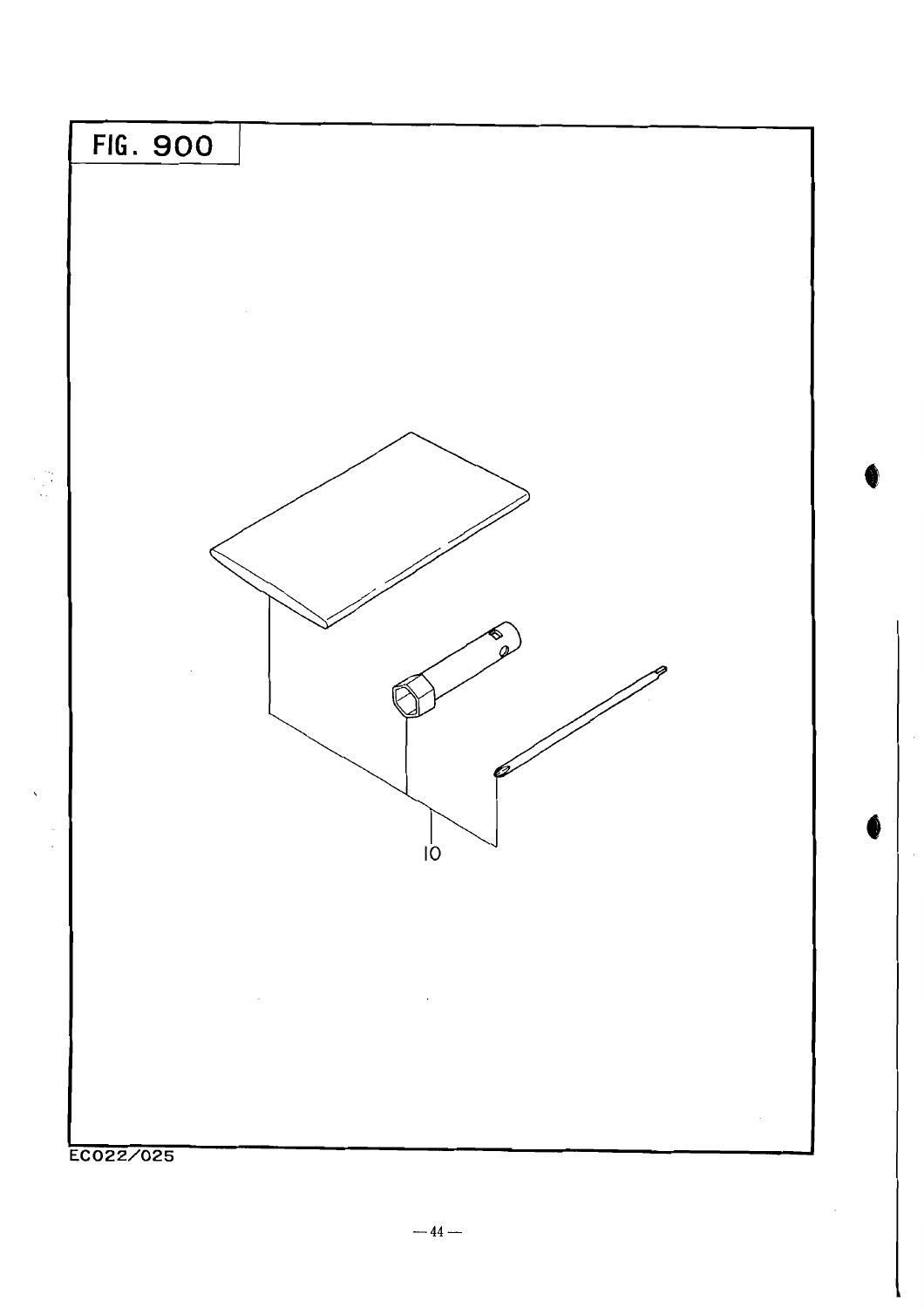| 9 |  |  |  |  |  | アクセサリーズ |
|---|--|--|--|--|--|---------|
|---|--|--|--|--|--|---------|

 $\langle \hat{p}^{\prime} \rangle$ 

 $\sqrt{2}$ 

### **ACCESSORIES**

| REF. | 部品番号<br><b>PART NUMBER</b> | 部品名称<br>PART NAME   | 管理番号                  | 個数           | 摘<br>要         | 互换部品番号                         | FIG. |
|------|----------------------------|---------------------|-----------------------|--------------|----------------|--------------------------------|------|
| NO.  | 部品番号<br>PART NUMBER        | 製品番号<br>SPEC. NO.   | CODE NO.<br>FROM - TO | QTY          | <b>REMARKS</b> | INTERCHANGEABLE<br>PART NUMBER | NO.  |
| 10   | $501 - 90010 - 00$         | ツール KIT<br>TOOL KIT | -                     | $\mathbf{1}$ |                | EC01A-0904                     | 900  |
|      |                            |                     |                       |              |                |                                |      |
|      |                            |                     |                       |              |                |                                |      |
|      | ्र                         |                     | $\cdot$               |              |                |                                |      |
|      |                            | $\cdot$             |                       |              |                |                                |      |
|      |                            |                     |                       |              |                |                                |      |
|      |                            |                     |                       |              |                |                                |      |
|      |                            |                     |                       |              |                |                                |      |
|      |                            |                     |                       |              |                |                                |      |
|      |                            |                     |                       |              |                |                                |      |
|      |                            |                     |                       |              | $\mathcal{N}$  |                                |      |
|      |                            |                     |                       |              |                | $\cdot$                        |      |
|      |                            |                     |                       |              |                |                                |      |
|      |                            |                     |                       |              |                |                                |      |
|      |                            |                     |                       |              | $\cdot$        |                                |      |
|      |                            |                     |                       |              |                |                                |      |
|      |                            |                     |                       |              |                | $\cdot$                        |      |
|      |                            |                     | ×,                    |              |                |                                |      |
|      |                            |                     |                       |              |                |                                |      |
|      |                            |                     |                       |              |                |                                |      |
|      |                            |                     |                       |              |                |                                |      |
|      |                            |                     |                       |              |                |                                |      |
|      |                            |                     |                       |              |                |                                |      |
|      |                            |                     |                       |              |                |                                |      |
|      |                            |                     |                       |              |                |                                |      |
|      |                            |                     |                       |              |                |                                |      |
|      |                            |                     |                       |              |                |                                |      |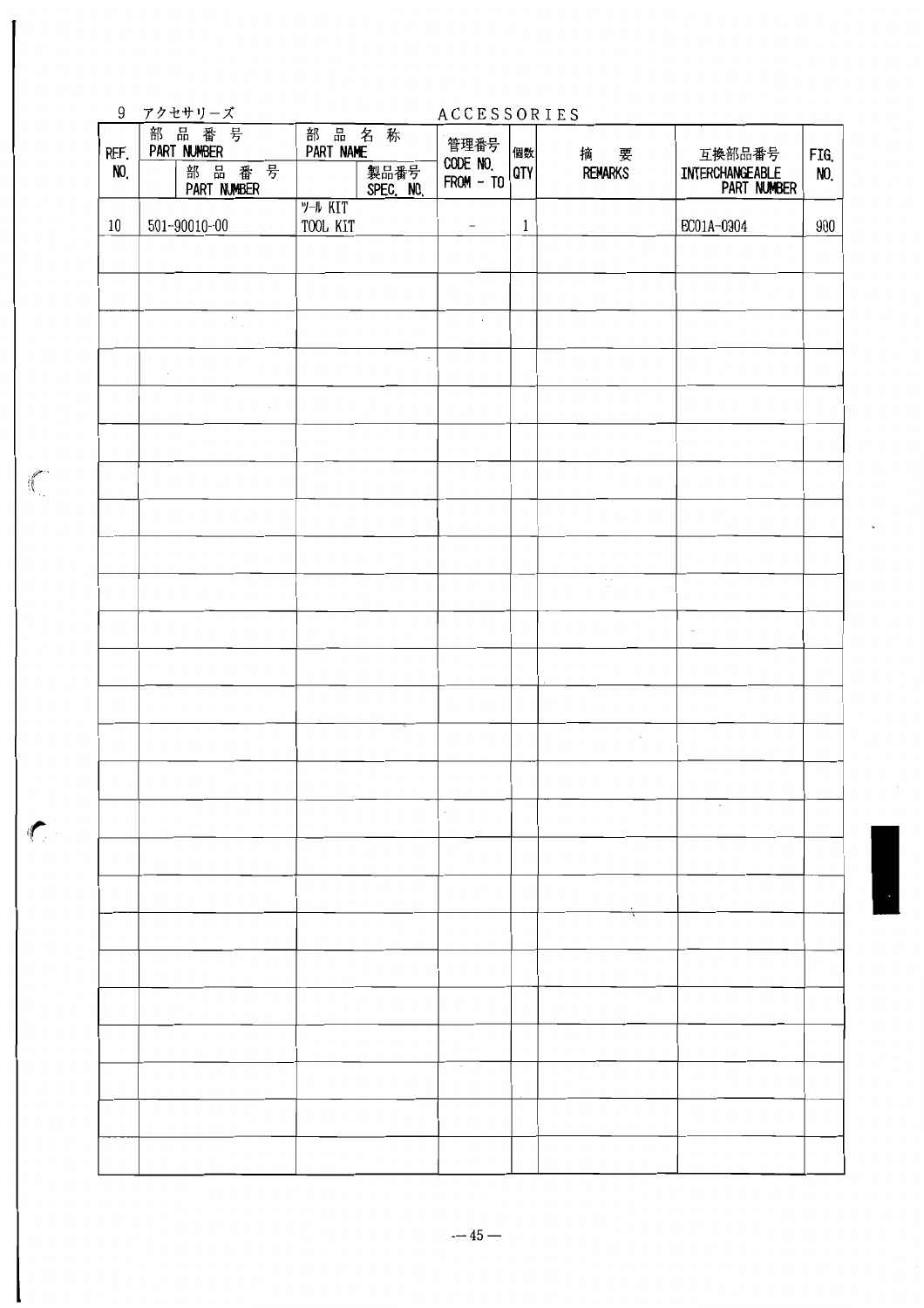![](_page_47_Figure_0.jpeg)

 $-46-$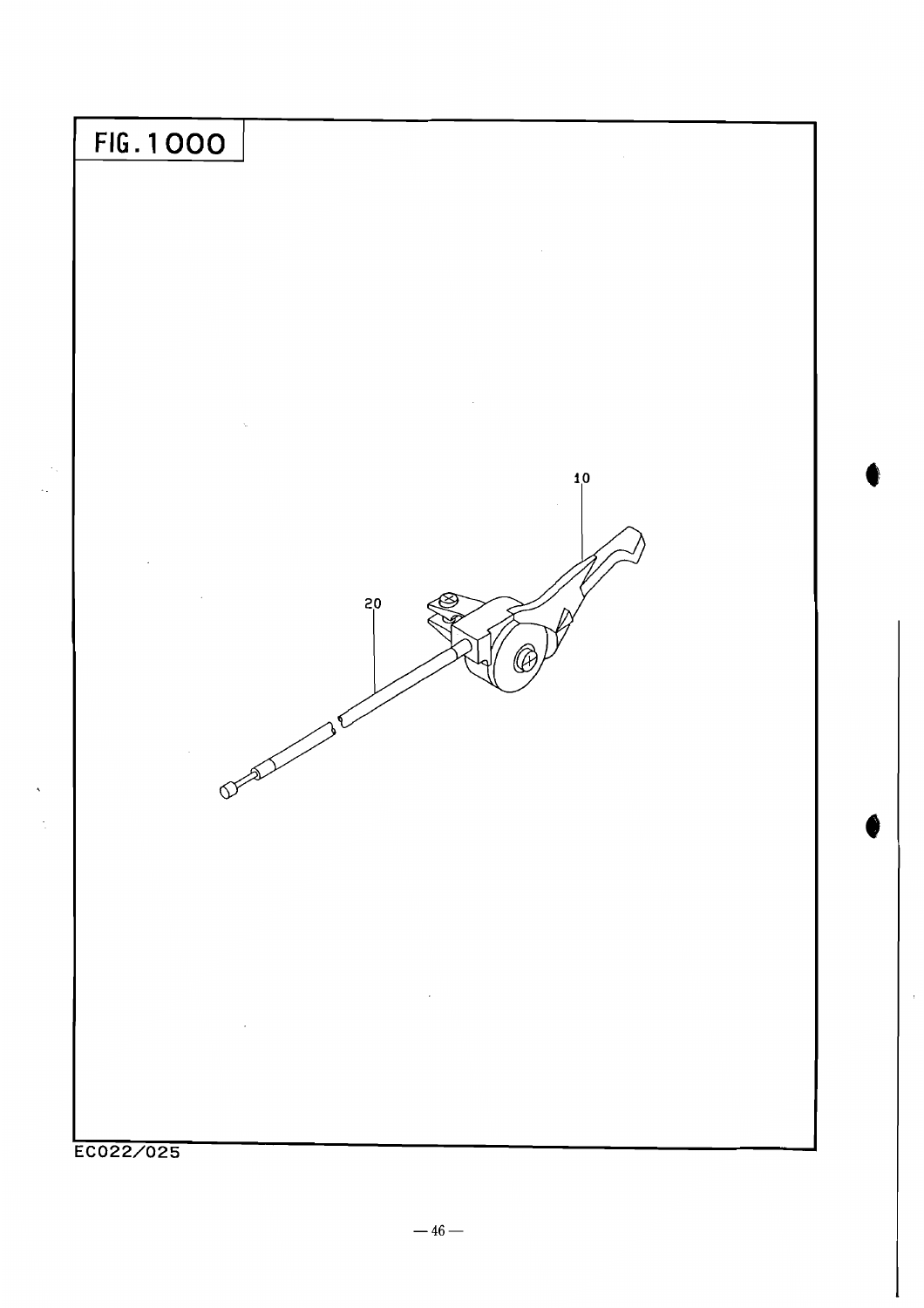$10$   $219$ 

 $\hat{\mathbf{K}}$ 

 $\sqrt{2}$ 

### OTHER PARTS

| REF.   | 部品番号<br><b>PART NUMBER</b> | 部品名称<br>PART NAME            | 管理番号<br>個数                      |              | 摘 要            | 互换部品番号                         | FIG.                |
|--------|----------------------------|------------------------------|---------------------------------|--------------|----------------|--------------------------------|---------------------|
| NO.    | 部品番号<br>PART NUMBER        | 製品番号<br>SPEC NO              | CODE NO.<br>$FROM - TO$         | OTY          | <b>REMARKS</b> | INTERCHANGEABLE<br>PART NUMBER | NO.                 |
| 10     | * * * * * *                | コントロール レバー<br>CONTROL LEVER  |                                 |              |                |                                |                     |
|        | 621-50020-00               | EC0250G7005                  | $\overline{\phantom{a}}$        | $\mathbf 1$  |                |                                | 1000                |
| $20\,$ | * * * * * *                | コントロール ケーブル<br>CONTROL CABLE |                                 |              |                |                                |                     |
|        | 063-00699-30               | EC0250G7005                  | $\epsilon$<br>$\qquad \qquad -$ | $\mathbf{1}$ |                |                                | 1000                |
|        |                            |                              |                                 |              |                |                                |                     |
|        |                            |                              |                                 |              |                |                                |                     |
|        |                            |                              |                                 |              |                |                                |                     |
|        |                            |                              |                                 |              |                |                                |                     |
|        |                            |                              |                                 |              |                |                                | $\sim$ $\epsilon^*$ |
|        |                            |                              |                                 |              |                |                                |                     |
|        |                            |                              |                                 |              |                |                                |                     |
|        | $\cdot$                    |                              |                                 |              |                |                                |                     |
|        |                            |                              |                                 |              |                |                                |                     |
|        |                            |                              |                                 |              |                |                                |                     |
|        |                            |                              |                                 |              |                |                                |                     |
|        |                            |                              |                                 |              | $\cdot$        |                                |                     |
|        | $\sim$                     |                              |                                 |              |                |                                |                     |
|        |                            |                              |                                 |              |                |                                |                     |
|        |                            |                              |                                 |              |                |                                |                     |
|        |                            |                              |                                 |              |                |                                |                     |
|        |                            |                              |                                 |              |                |                                |                     |
|        |                            |                              |                                 |              |                |                                |                     |
|        |                            |                              |                                 |              |                |                                |                     |
|        |                            |                              |                                 |              |                |                                |                     |
|        |                            |                              |                                 |              |                |                                |                     |
|        |                            |                              |                                 |              |                |                                |                     |

 $\sim$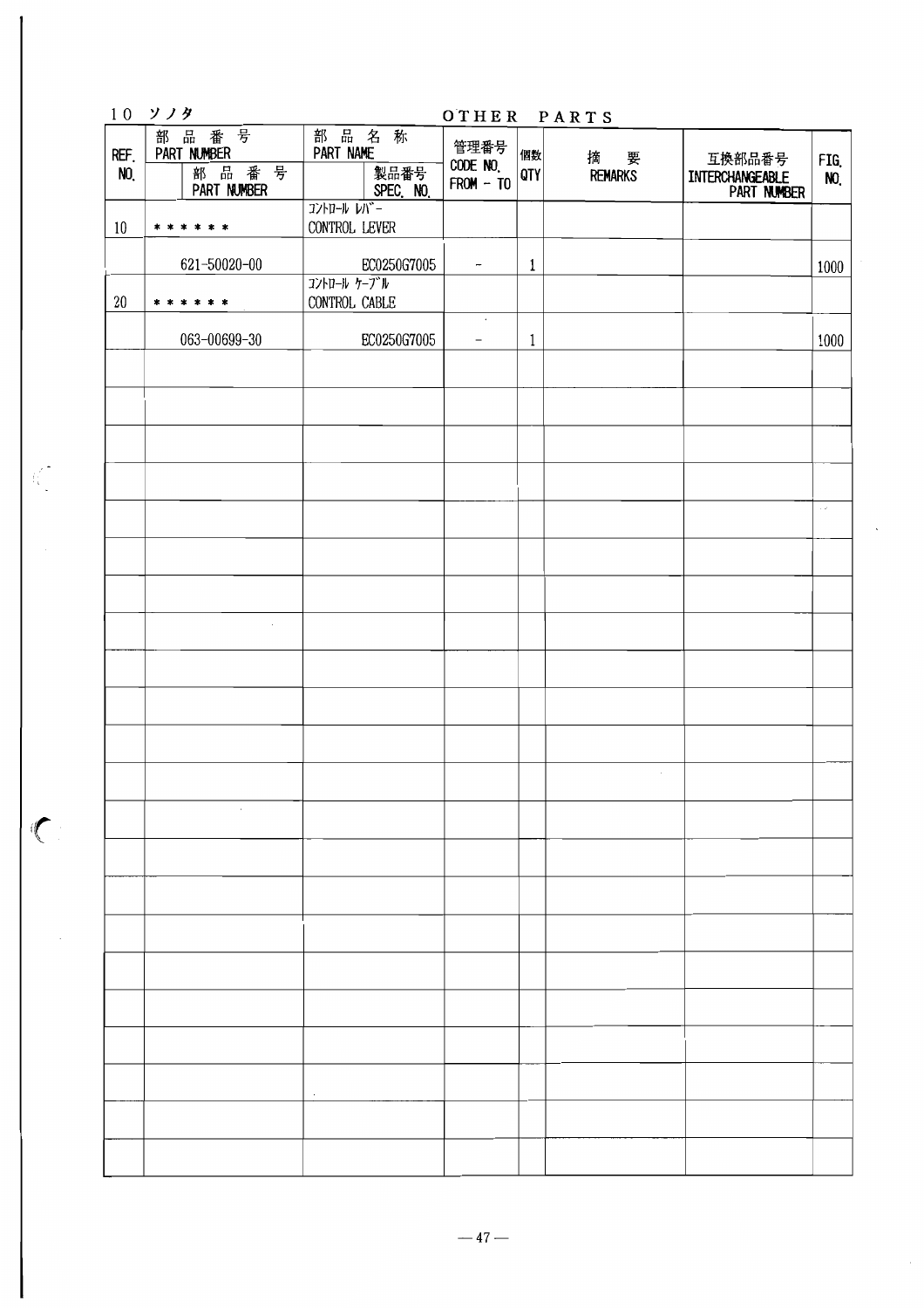![](_page_49_Picture_0.jpeg)

 $\sim$   $\sim$ 

 $\label{eq:2.1} \frac{1}{\sqrt{2}}\int_{\mathbb{R}^3}\frac{1}{\sqrt{2}}\left(\frac{1}{\sqrt{2}}\right)^2\frac{1}{\sqrt{2}}\left(\frac{1}{\sqrt{2}}\right)^2\frac{1}{\sqrt{2}}\left(\frac{1}{\sqrt{2}}\right)^2\frac{1}{\sqrt{2}}\left(\frac{1}{\sqrt{2}}\right)^2.$ 

 $\label{eq:2.1} \frac{1}{\sqrt{2}}\int_{\mathbb{R}^3}\frac{1}{\sqrt{2}}\left(\frac{1}{\sqrt{2}}\right)^2\frac{1}{\sqrt{2}}\left(\frac{1}{\sqrt{2}}\right)^2\frac{1}{\sqrt{2}}\left(\frac{1}{\sqrt{2}}\right)^2\frac{1}{\sqrt{2}}\left(\frac{1}{\sqrt{2}}\right)^2.$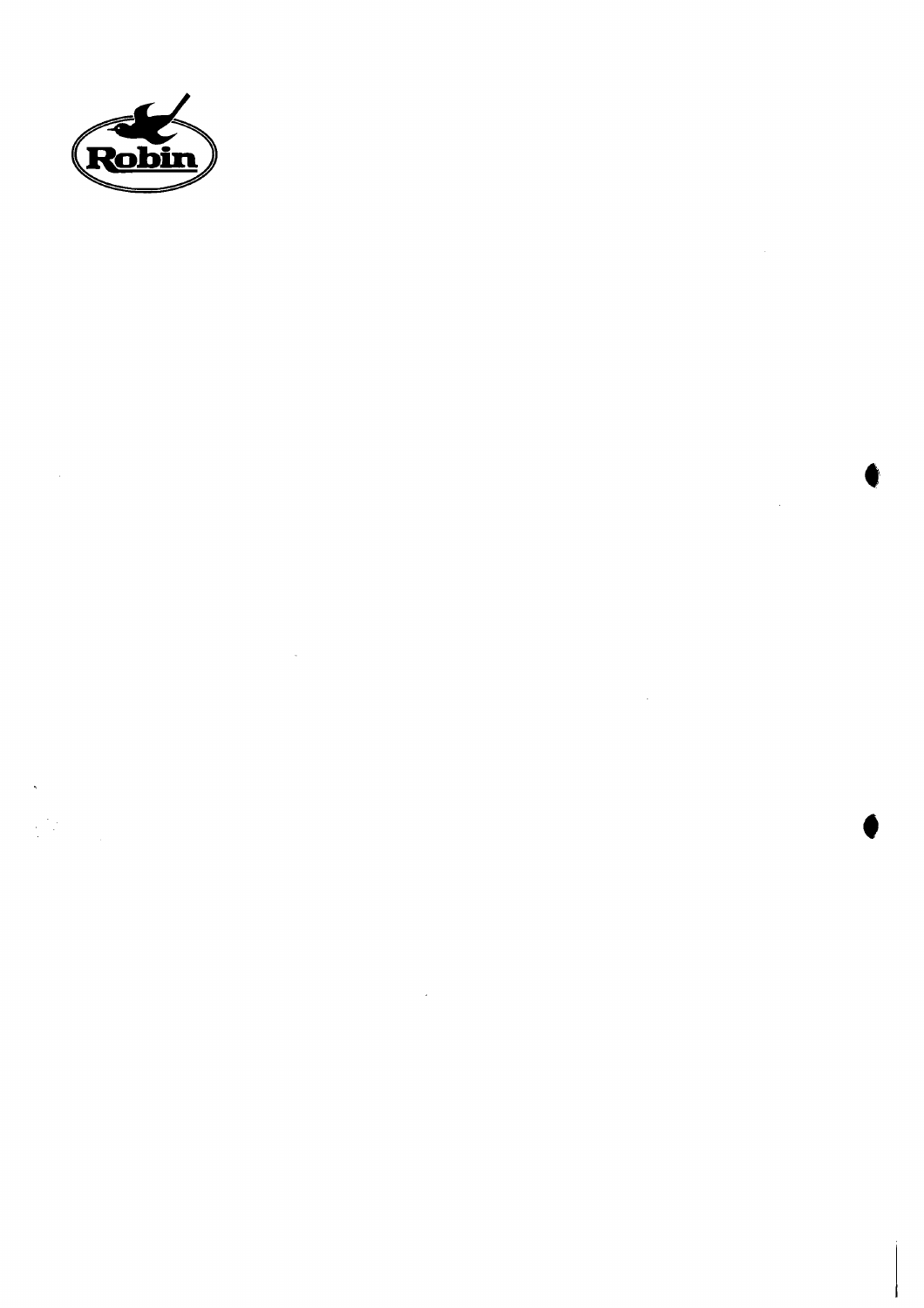### 部品番号インデックスリスト PART NUMBER INDEX LIST

 $\hat{\mathcal{C}}$  .

 $\mathcal{C}$ 

| 部品番号<br>PART NUMBER | 部品名称<br>PART NAME                                      | FIG. REF.     | 部品番号<br><b>PART NUMBER</b> | 部品名称<br>PART NAME                          | FIG. REF.   |
|---------------------|--------------------------------------------------------|---------------|----------------------------|--------------------------------------------|-------------|
| $001 - 13061 - 60$  | <b>ボルト&amp;ワツシヤ AY</b><br><b>BOLT AND WASHER AY</b>    | 200 55        | $021 - 30699 - 90$         | がスケツト<br><b>GASKET</b>                     | 310 567     |
| $001 - 66062 - 50$  | ポルト                                                    | 800 565       | 023-00599-50               | スペ <sup>o</sup> ーサ                         | 600 147     |
| $002 - 17050 - 00$  | <b>BOLT</b><br>ナツト                                     | 310 570       | 023-00599-70               | <b>SPACER</b><br>スペ <sup>o</sup> ーサ        | 310 575     |
|                     | <b>NUT</b>                                             |               |                            | <b>SPACER</b>                              |             |
| $003 - 10050 - 00$  | ワツシヤ<br><b>WASHER</b>                                  | 310 362       | 023-00599-70               | ኧላ° <i>−</i> サ<br><b>SPACER</b>            | 600 145     |
| $003 - 12060 - 00$  | ワツシヤ                                                   | 200 65        | 023-00697-70               | スペ <sup>o</sup> ーサ                         | 800 530     |
| $003 - 14320 - 00$  | WASHER<br>スナツフ°リンク゛,インナ                                | 800 555       | $031 - 00599 - 70$         | <b>SPACER</b><br><b>/ツク ピン</b>             | 100<br>50   |
| $003 - 15120 - 00$  | SNAP RING, INNER<br>スナツフ°リンク゛                          | 800 560       | 044-01299-70               | KNOCK PIN<br>オイル シール<br>OIL SEAL           | 100<br>30   |
| $003 - 20060 - 00$  | SNAP RING<br>スプリング ワヅヤ                                 | 800 567       | 056-50899-70               | クリツフ°                                      | 200 380     |
| 004-31056-00        | SPRING WASHER<br>スクリユ AY                               | 310 580       | 060-01299-20               | <b>CLIP</b><br>ホ゛ールヘ゛アリンク゛                 | 100<br>- 40 |
| $004 - 33041 - 00$  | SCREW AY<br>スクリユ AY                                    | 700 70        | 060-01299-50               | <b>BALL BEARING</b><br>ポールヘ゛アリンク゛          | 800 580     |
| $004 - 33056 - 00$  | <b>SCREW AY</b><br>スクリュ AY                             | 300 580       | 061-00899-90               | <b>BALL BEARING</b><br>ニート゛ルヘ゛アリンク゛        | 200 390     |
| 004-33056-50        | SCREW AY<br>スクリュ AY                                    | 300 580       | 063-00699-30               | NEEDLE BEARING<br>コントロール ケーブル              | 1000<br>20  |
| $004 - 35051 - 60$  | <b>SCREW AY</b><br>スクリユ&ワツシヤ AY                        | 500 40        | $065 - 01497 - 21$         | CONTROL CABLE<br>スパークフ°ラク゛                 | 700 100     |
| $004 - 36051 - 20$  | SCREW AND WASHER AY<br>スクリユ&ワツシヤ AY                    | 310 615       | $065 - 01498 - 10$         | SPARK PLUG<br>スパークフ°ラク゛<br>SPARK PLUG      | 700 100     |
| $004 - 36051 - 40$  | SCREW AND WASHER AY<br>スクリユ&ワツシヤ AY<br>SCREW&WASHER AY | 510 230       | 065-40099-31               | 77° リンク", 7° ラク" キヤツフ°<br>SPRING, PLUG CAP | 700<br>95   |
| $004 - 37051 - 60$  | スクリユ AY<br>SCREW AY                                    | 300 370       | 066-00003-71               | <b>7イツチ AY</b><br>SWITCH AY                | 700<br>60   |
| $004 - 37051 - 60$  | スクリユ AY<br><b>SCREW AY</b>                             | 600 35        | 073-63899-61               | ラヘ゛ル,コーシヨン<br>LABEL, CAUTION               | 600<br>20   |
| $011 - 90595 - 50$  | ソケツト ヘツト゛ ボルト<br>SOCKET HEAD BOLT                      | 300 360       | $501 - 35014 - 00$         | プレート<br><b>PLATE</b>                       | 310 611     |
| $011 - 90597 - 30$  | ソケツト ヘツト゛ ボルト                                          | 100 630       | $501 - 35024 - 00$         | プレト<br><b>PLATE</b>                        | 310 611     |
| 011-90599-50        | SOCKET HEAD BOLT<br>がルト<br><b>BOLT</b>                 | 800 570       | $501 - 60040 - 10$         | スクリーン<br><b>SCREEN</b>                     | 605 247     |
| $014 - 00499 - 20$  | スクリユ<br><b>SCREW</b>                                   | 700 35        | $501 - 90010 - 00$         | ツール KIT<br>TOOL KIT                        | 900 10      |
| 014-00594-80        | スクリユ<br><b>SCREW</b>                                   | 500 230       | $502 - 50010 - 10$         | リール<br><b>REEL</b>                         | 500 216     |
| 014-00594-90        | スクリユ<br><b>SCREW</b>                                   | 500 51        | 502-50010-20               | スパイラル スプリング<br>SPIRAL SPRING               | 500 214     |
| 014-00595-00        | スクリユ AY<br><b>SCREW AY</b>                             | 300 581       | 502-50010-30               | ロープ ガイド<br>ROPE GUIDE                      | 510 222     |
| 014-00595-20        | スクリユ<br><b>SCREW</b>                                   | $100\,$<br>95 | 503-65001-00               | プレート<br><b>PLATE</b>                       | 610 140     |
| $020 - 00700 - 10$  | ワツシヤ<br>WASHER                                         | 500 52        | 503-65002-00               | プレート<br><b>PLATE</b>                       | 610 160     |
| $020 - 00899 - 10$  | ワツシヤ<br>WASHER                                         | 800 528       | 503-65003-00               | プレート<br><b>PLATE</b>                       | 610 162     |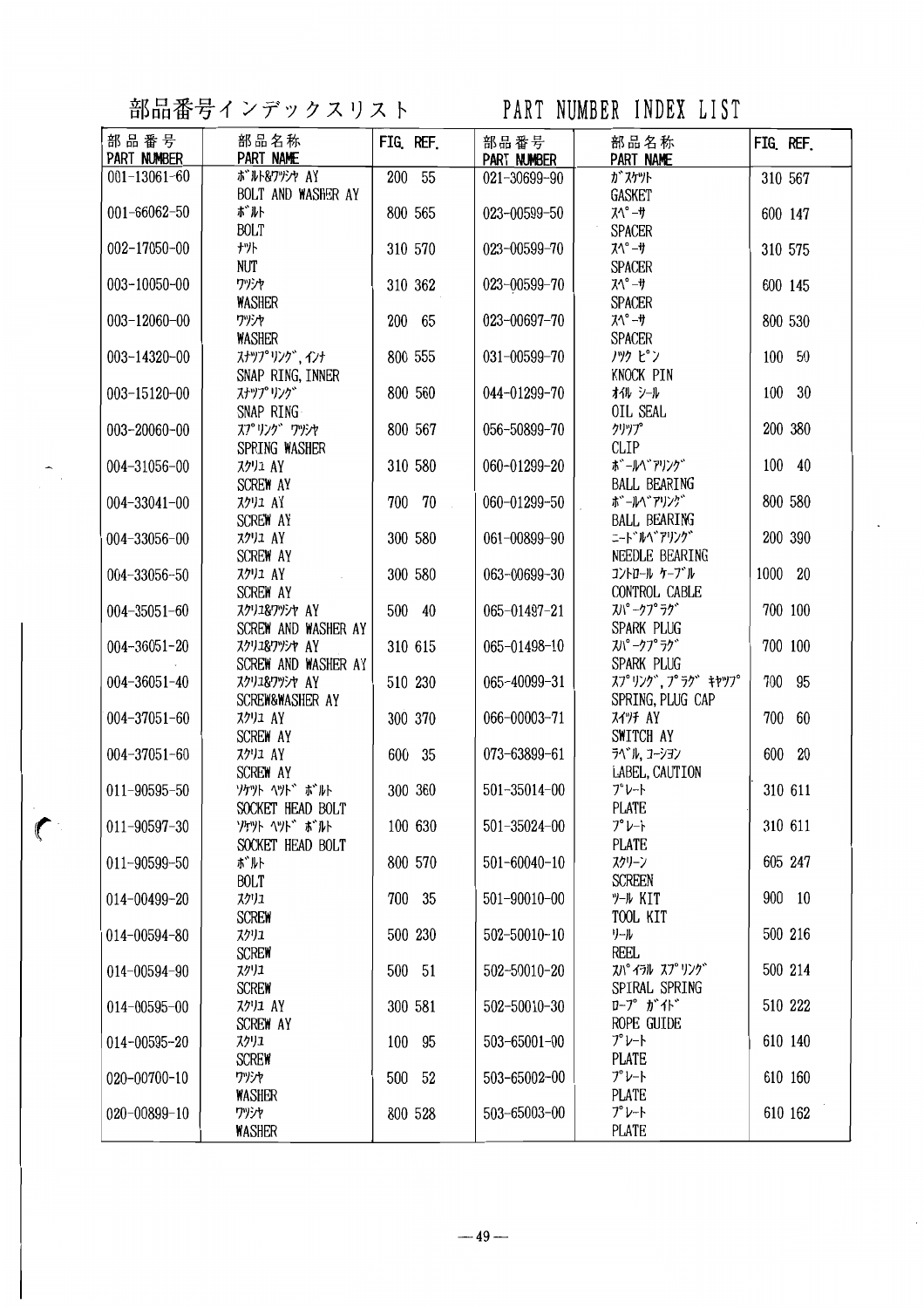$\frac{1}{\sqrt{2\pi}}\frac{1}{\sqrt{2\pi}}\frac{d\omega}{d\omega}$ 

 $\sim$ 

 $\label{eq:1} \frac{\partial \mathcal{L}_{\mathcal{L}}}{\partial \mathcal{L}_{\mathcal{L}}^2}$ 

## 部品番号インデックスリスト PART NUMBER INDEX LIST

| 部品番号<br>PART NUMBER | 部品名称<br>PART NAME                           | FIG. REF. | 部品番号<br><b>PART NUMBER</b> | 部品名称<br>PART NAME                             | FIG. REF. |
|---------------------|---------------------------------------------|-----------|----------------------------|-----------------------------------------------|-----------|
| 510-35028-00        | がスケツト                                       | 300 560   | $521 - 50020 - 10$         | ケース<br>CASE                                   | 510 212   |
| 510-50150-20        | GASKET<br>所理                                | 500 220   | 521-50020-20               | リール                                           | 510 216   |
| 510-50150-50        | RATCHET<br>フリクシヨン スプリング<br>FRICTION SPRING  | 500 219   | 521-50020-30               | <b>REEL</b><br>スパ イラル スプ リング<br>SPIRAL SPRING | 510 214   |
| 510-50150-60        | リターンスプリング<br><b>RETURN SPRING</b>           | 500 221   | 521-50020-40               | <b>アリクシヨンプ レート</b><br>FRICTION PLATE          | 500 218   |
| $510 - 50151 - 10$  | セツト スクリユ<br><b>SET SCREW</b>                | 510 217   | 521-50020-60               | スターター ロープ<br>STARTER ROPE                     | 510 215   |
| 510-60330-40        | スロツトル スフ°リンク゛<br>THROTTLE SPRING            | 600 228   | $521 - 50021 - 10$         | スタータノブ<br>STARTER KNOB                        | 510 213   |
| $510 - 60331 - 10$  | スロツトル レハ゛ー CP<br>THROTTLE LEVER             | 600 212   | $521 - 50030 - 10$         | スタータ フ°ーリ<br>STARTER PULLEY                   | 510 224   |
| $510 - 60331 - 30$  | スフ <sup>。</sup> リンク゛ ワツシヤ<br>SPRING WASHER  | 600 222   | 521-50030-20               | 所理<br>RATCHET                                 | 510 225   |
| 510-60331-40        | ナツト<br><b>NUT</b>                           | 600 221   | 521-50030-30               | リターンスプリング<br><b>RETURN SPRING</b>             | 510 226   |
| 510-60331-50        | パツキン<br>PACKING                             | 600 217   | $521 - 50030 - 40$         | E リング<br>E RING                               | 510 227   |
| 510-60331-60        | スプリング ワツンヤ<br>SPRING WASHER                 | 600 223   | 521-50300-00               | スタータフ°ーリー AY<br>STARTER PULLEY AY             | 510 223   |
| 510-60332-10        | $X^{\circ -}$<br><b>SPACER</b>              | 600 220   | 521-55003-00               | バツル プレート<br><b>BUFFLE PLATE</b>               | 13<br>500 |
| 510-60332-20        | スクリユ<br><b>SCREW</b>                        | 600 219   | $521 - 60040 - 03$         | キヤツプ<br>CAP                                   | 610 30    |
| 510-60412-20        | スクリユ<br><b>SCREW</b>                        | 600 240   | $521 - 60080 - 10$         | アジヤスター スクリユ<br>ADJUSTER SCREW                 | 610 259   |
| 510-60480-40        | スフ <sup>。</sup> リンク゛レシーフ゛<br>SPRING RECEIVE | 600 229   | $521 - 60080 - 10$         | アジヤスター スクリユ<br><b>ADJUSTER SCREW</b>          | 605 355   |
| 510-60480-50        | クリップ <sup>。</sup><br>CLIP                   | 600 230   | 521-65002-00               | ダ゙`ンパー<br><b>DAMPER</b>                       | 610 165   |
| 510-60482-40        | アジヤステイング スプリング<br>ADJUST SPRING             | 600 242   | 521-85001-00               | クラツチシュー<br><b>CLUTCH SHOE</b>                 | 800 502   |
| $520 - 30040 - 10$  | エレメント<br><b>ELEMENT</b>                     | 300 520   | 521-85002-00               | ボルト<br><b>BOLT</b>                            | 800 515   |
| $520 - 60080 - 30$  | スクリユ<br><b>SCREW</b>                        | 605 256   | 521-85003-00               | $70^\circ - 7$<br><b>SPACER</b>               | 800 530   |
| $521 - 25007 - 00$  | ピストン<br>PISTON                              | 200 360   | 521-95000-00               | ホルダー, ブラケツトプレート<br><b>HOLDER</b>              | 605 360   |
| $521 - 25008 - 01$  | ピストン ピン<br>PISTON PIN                       | 200 350   | 522-50040-20               | スタータノブ<br>STARTER KNOB                        | 500 213   |
| 521-35004-00        | エア クリーナ ケース<br>AIR CLEANER CASE             | 310 515   | 523-15022-02               | がスケツト<br>GASKET                               | 100 15    |
| 521-35005-01        | エア クリーナ ケース<br>AIR CLEANER CASE             | 310 510   | 523-15023-04               | <b>ガスケツト</b><br>GASKET                        | 100 170   |
| 521-35007-00        | エレメント<br><b>ELEMENT</b>                     | 310 520   | 523-25019-02               | ピストン<br>PISTON                                | 200 360   |
| 521-35009-00        | いい しゅうしゅう<br>LEVER                          | 310 565   | 523-25026-00               | ピストン ピン<br>PISTON PIN                         | 200 350   |
| $521 - 50010 - 00$  | リコイル スタータ AY<br>RECOIL STARTER AY           | 510 210   | $523 - 30140 - 00$         | インシュレータ CP<br>INSULATOR CP                    | 300 540   |
| 521-50020-00        | リコイル スタータ CP<br>RECOIL STARTER CP           | 510 211   | 523-35043-02               | がスケツト<br>GASKET                               | 300 340   |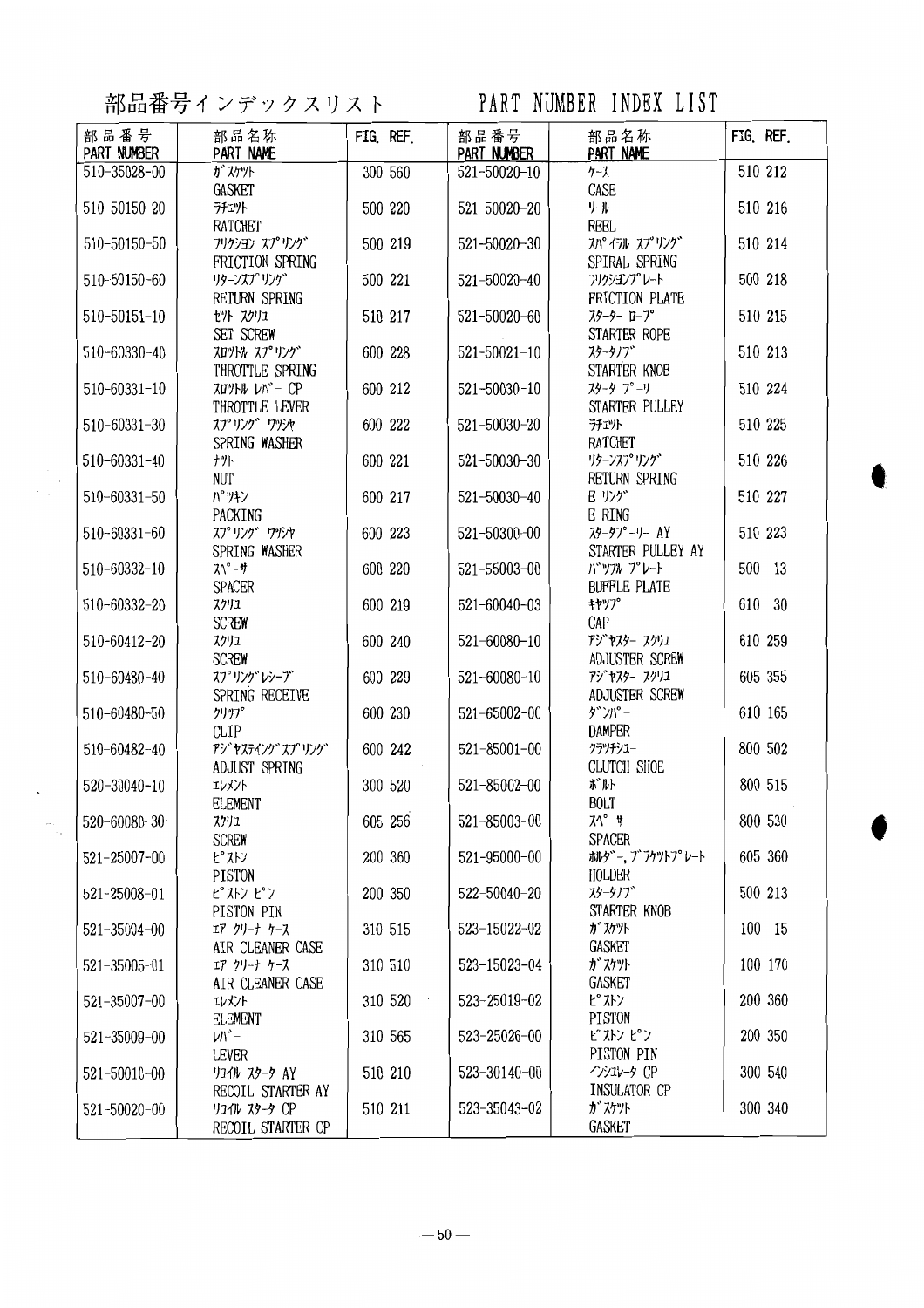部品番号インデックスリスト PART NUMBER INDEX LIST

 $\sum$ 

 $\subset$ 

| 部品番号<br><b>PART NUMBER</b> | 部品名称<br>PART NAME                                                       | FIG. REF. | 部品番号<br><b>PART NUMBER</b> | 部品名称<br>PART NAME                               | FIG. REF. |
|----------------------------|-------------------------------------------------------------------------|-----------|----------------------------|-------------------------------------------------|-----------|
| $523 - 50240 - 22$         | $79 - 9 - 17$ °<br>STARTER ROPE                                         | 500 215   | $524 - 60012 - 40$         | スクリユ<br><b>SCREW</b>                            | 610 256   |
| 523-60030-20               | ホルダー マウンティング AY                                                         | 600 214   | 524-60052-63               | ハ°ツキン                                           | 600 235   |
| $523 - 60070 - 01$         | HOLDER MOUNTING AY<br>キヤツフ°<br>CAP                                      | 600 30    | $524 - 60053 - 12$         | PACKING<br>プレート<br><b>PLATE</b>                 | 600 234   |
| 523-60140-50               | メイン ジェット<br>MAIN JET                                                    | 600 226   | 524-60100-30               | キヤツプ パツキン <sup>*</sup><br>CAP PACKING           | 600 215   |
| 523-60180-20               | リンク゛<br>RING                                                            | 610 243   | 524-60100-50               | スロツトル ハ゛ルフ゛<br>THROTTLE VALVE                   | 600 224   |
| $523 - 60180 - 40$         | スイヘ゛ル 1<br>SWIVEL                                                       | 605 255   | $524 - 60101 - 20$         | スローストツフ° スクリュ<br>SLOW STOP SCREW                | 600 241   |
| 523-60310-50               | <b>パツキン</b><br>PACKING                                                  | 600 243   | $524 - 60101 - 40$         | ドレーン ワイヤ<br>DRAIN WIRE                          | 600 238   |
| 523-60312-30               | プライマー ポンプ                                                               | 600 236   | $524 - 60101 - 60$         | パッキン                                            | 600 239   |
| $523 - 60312 - 40$         | PRIMER PUMP<br>スクリュ                                                     | 600 237   | $524 - 60102 - 40$         | PACKING<br>ダイヤフラム                               | 600 233   |
| $523 - 60314 - 40$         | <b>SCREW</b><br>パッキン<br>PACKING                                         | 600 232   | $524 - 80020 - 00$         | <b>DIAPHRAGM</b><br>クラツチト <sup>・</sup> ラム CP    | 800 540   |
| 523-60330-50               | ポンプ プレート<br>PUMP PLATE                                                  | 600 227   | $525 - 10030 - 00$         | CLUTCH DRUM CP<br>クランクケース CP                    | 100<br>10 |
| $523 - 60460 - 10$         | スクリユ<br><b>SCREW</b>                                                    | 605 237   | $525 - 10040 - 00$         | CRANKCASE CP<br>クランクケース CP                      | 100 10    |
| 523-60460-11               | スクリユ<br><b>SCREW</b>                                                    | 605 250   | 525-15002-00               | <b>CRANKCASE CP</b><br>シリンタ゛<br><b>CYLINDER</b> | 100 510   |
| $523 - 60460 - 40$         | がスケツト<br>GASKET                                                         | 605 235   | 525-15003-00               | シリンタ゛<br><b>CYLINDER</b>                        | 100 510   |
| 523-60460-50               | 加゛ー<br><b>COVER</b>                                                     | 605 227   | 525-20010-01               | クランクシヤフト CP<br>CRANKSHAFT CP                    | 200<br>10 |
| 523-60460-60               | ボデー AY<br>BODY AY                                                       | 605 253   | $525 - 20020 - 01$         | クランクシャフト CP<br>CRANKSHAFT CP                    | 200<br>10 |
| $523 - 60461 - 20$         | スフ゜リンク゛<br>SPRING                                                       | 605 249   | 525-20030-00               | クランクシヤフト CP<br>CRANKSHAFT CP                    | 200<br>10 |
| $523 - 60461 - 30$         | ボデー AY<br>BODY AY                                                       | 610 246   | $525 - 20040 - 00$         | クランクシヤフト CP<br><b>CRANKSHAFT CP</b>             | 200<br>10 |
| 523-60520-20               | ブラケツト<br><b>BRACKET</b>                                                 | 610 257   | 525-20060-00               | クランクシャフト CP<br>CRANKSHAFT CP                    | 200 10    |
| 523-60520-30               | ワツシヤ<br>WASHER                                                          | 610 260   | $525 - 30040 - 00$         | エア クリーナ AY<br>AIR CLEANER AY                    | 300 510   |
| 523-65039-00               | フイルター<br><b>FILTER</b>                                                  | 600 40    | $525 - 30040 - 10$         | クリーナ ボデー AY<br>CLEANER BODY AY                  | 300 515   |
| 523-75033-01               | $UV^{\circ}-2$ $7^{\circ}52^{\circ}$ $\pm 72^{\circ}$<br>SPARK PLUG CAP | 700 110   | 525-30060-00               | 775- CP<br><b>MUFFLER CP</b>                    | 310 310   |
| 523-85005-00               | スプリング゛<br>SPRING                                                        | 800 525   | 525-30110-00               | 775- CP<br>MUFFLER CP                           | 300 310   |
| 524-25007-01               | ピストン リンク゛<br>PISTON RING                                                | 200 370   | $525 - 30120 - 00$         | エア クリーナ AY<br>AIR CLEANER AY                    | 300 510   |
| 524-60010-30               | がスケツト<br>GASKET                                                         | 605 232   | $525 - 30120 - 10$         | スクリユ<br><b>SCREW</b>                            | 300 521   |
| 524-60010-40               | ダイヤフラム<br><b>DIAPHRAGM</b>                                              | 605 233   | 525-30120-20               | エレメント<br><b>ELEMENT</b>                         | 300 520   |
| 524-60011-50               | ポンプ<br>PUMP -                                                           | 605 236   | 525-30120-30               | クリーナ ボデ゛ー AY<br><b>CLEANER BODY AY</b>          | 300 515   |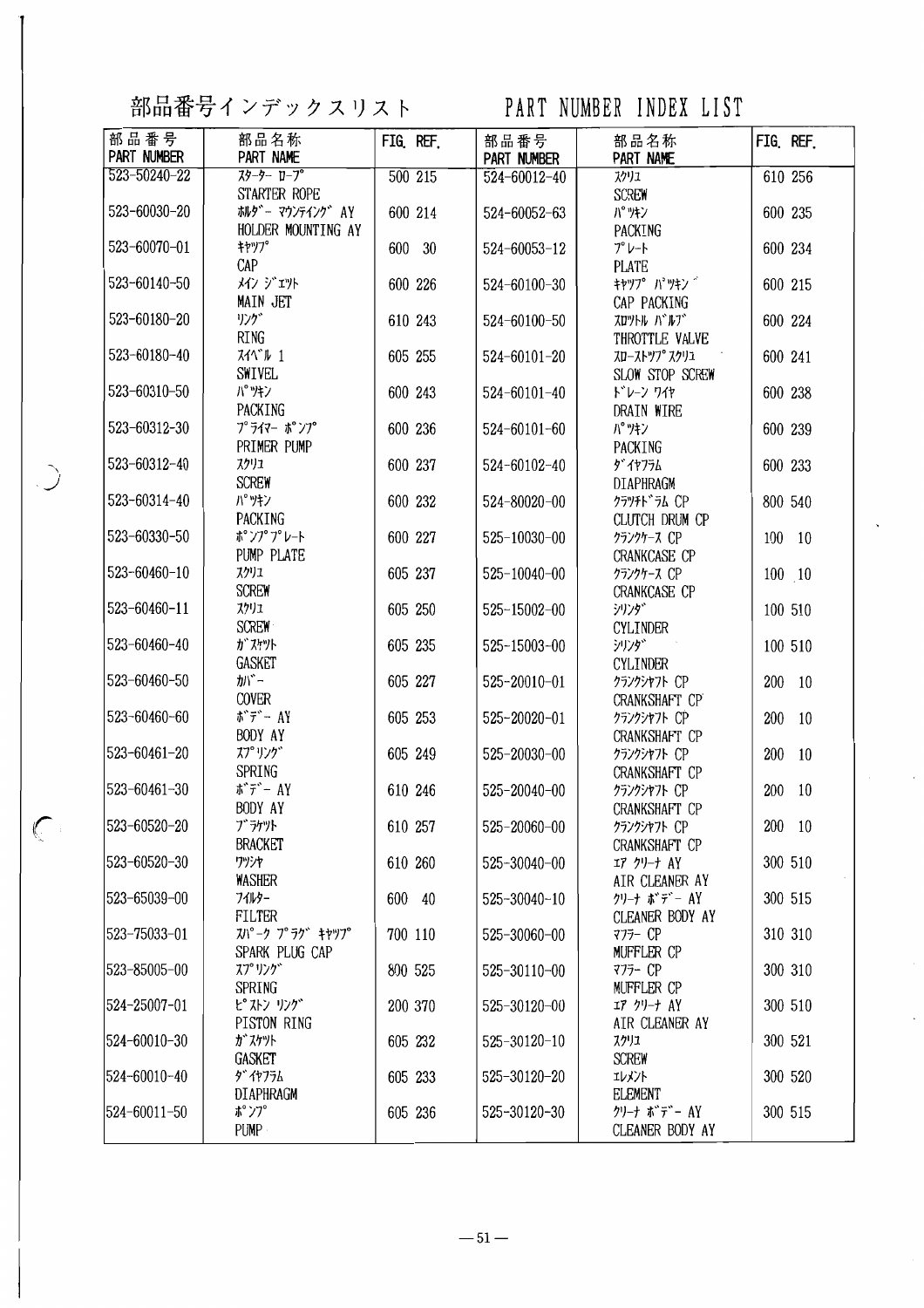$\frac{1}{\sqrt{2}}$ 

## 部品番号インデックスリスト PART NUMBER INDEX LIST

| 部品番号<br>PART NUMBER | 部品名称<br>PART NAME                               | FIG. REF. | 部品番号<br><b>PART NUMBER</b> | 部品名称<br>PART NAME                               | FIG. REF. |
|---------------------|-------------------------------------------------|-----------|----------------------------|-------------------------------------------------|-----------|
| 525-35000-00        | マフラー カバー<br>MUFFLER COVER                       | 300 320   | 525-60170-00               | キヤブレータ AY<br>CARBURETOR AY                      | 610 210   |
| $525 - 35001 - 01$  | <b>ガスケツト</b><br>GASKET                          | 300 345   | 525-65001-00               | ケーブル ブラケツト<br>CABLE BRACKET                     | 605 350   |
| 525-35002-00        | <b>ガスケツト</b><br><b>GASKET</b>                   | 300 550   | 525-65005-02               | フューエル タンク                                       | 600<br>10 |
| 525-35005-00        | マフラー カバー                                        | 310 320   | 525-65009-02               | FUEL TANK<br>フューエル タンク                          | 600<br>10 |
| 525-35009-00        | MUFFLER COVER<br>ゕ゛スケソト                         | 300 560   | $525 - 65011 - 00$         | FUEL TANK<br>0 リンク゛                             | 300 563   |
| 525-35016-00        | <b>GASKET</b><br><b>ガスケツト</b>                   | 310 345   | 525-65012-00               | O RING<br>が スケツト                                | 300 562   |
| 525-50010-00        | GASKET<br>リコイル スタータ AY                          | 500 210   | 525-65014-00               | GASKET<br>フューエル タンク                             | 610<br>10 |
| 525-50010-20        | RECOIL STARTER AY<br>セツト スクリユ                   | 500 217   | 525-70010-10               | FUEL TANK<br>フライホイール AY                         | 700<br>10 |
| 525-50010-40        | SET SCREW<br>ダ゙ンパー<br><b>DAMPER</b>             | 500 222   | 525-70010-20               | <b>FLYWHEEL</b><br>イグ ニヅヨン コイル<br>IGNITION COIL | 700<br>11 |
| 525-55000-01        | ブロワー ハウジング<br><b>BLOWER HOUSING</b>             | 500<br>10 | $525 - 70020 - 10$         | フライホイール AY<br><b>FLYWHEEL</b>                   | 700<br>10 |
| $525 - 55001 - 01$  | シリンダ゛ー カバー<br><b>CYLIDER COVER</b>              | 500 50    | 525-70100-20               | イグ ニリシヨン コイル<br>IGNITION COIL                   | 700<br>11 |
| 525-55004-01        | シリンタ゛ー カバー<br><b>CYLIDER COVER</b>              | 500 50    | 525-75003-00               | グロメツト<br><b>GROMMET</b>                         | 700 81    |
| 525-55005-00        | ブロワー ハウジング<br><b>BLOWER HOUSING</b>             | 510 10    | 525-85000-00               | ポルト<br><b>BOLT</b>                              | 800 515   |
| 525-55008-00        | シリンタ゛ー カバー<br><b>CYLIDER COVER</b>              | 510 50    | 525-85001-00               | クラツチケース<br>CLUTCH CASE                          | 800 550   |
| 525-60020-00        | プレート<br><b>PLATE</b>                            | 600 140   | 525-95000-00               | ラベル<br>LABEL                                    | 500<br>20 |
| 525-60070-00        | キヤブレータ AY<br>CARBURETOR AY                      | 605 210   | 525-95001-00               | ラベル<br>LABEL                                    | 500<br>20 |
| $525 - 60070 - 10$  | ボデー AY<br>BODY AY                               | 605 246   | 525-95015-00               | ラベル<br>LABEL                                    | 510<br>20 |
| 525-60090-00        | $f1 - 7$ AY<br>TUBE AY                          | 600<br>65 | 525-95017-00               | ラヘ゛ル(オヘ°レーシヨン)<br>LABEL (OPELATION)             | 300 528   |
| 525-60120-01        | $f2 - 7$ AY<br>TUBE AY                          | 610 65    | 525-95020-00               | ラベル<br>LABEL                                    | 510 20    |
| 525-60150-00        | キヤブレータ AY<br>CARBURETOR AY                      | 600 210   | 525-95034-00               | ラベル(オペレーシヨン)<br>LABEL (OPELATION)               | 300 528   |
| $525 - 60150 - 10$  | スクリユ<br><b>SCREW</b>                            | 600 244   | 525-95035-00               | ラヘ゛ル<br><b>LABEL</b>                            | 600 20    |
| 525-60150-20        | ジェット ニト゛ル<br>JET NEEDLE                         | 600 225   | 525-95038-00               | ラヘ゛ル<br>LABEL                                   | 510 20    |
| 525-60150-30        | スロツトル レハ <sup>*</sup> - AY<br>THROTTLE LEVER AY | 600 211   | 525-95040-00               | ラベル(オペレーシヨン)<br>LABEL (OPELATION)               | 300 528   |
| $525 - 60150 - 40$  | スロツトル ワイヤー<br>THROTTLE WIRE                     | 600 213   | $531 - 60051 - 20$         | リンク゛<br>RING                                    | 605 254   |
| 525-60150-50        | ポルト<br><b>BOLT</b>                              | 600 218   | 531-60051-50               | バルブ<br>VALVE                                    | 605 248   |
| 525-60150-60        | キヤツフ°<br>CAP                                    | 600 216   | 531-60052-50               | ダイヤフラム AY<br>DIAPHRAGM AY                       | 605 234   |
| 525-60160-00        | キャプレータ AY<br>CARBURETOR AY                      | 605 210   | 531-60054-50               | ナツト<br>NUT                                      | 610 258   |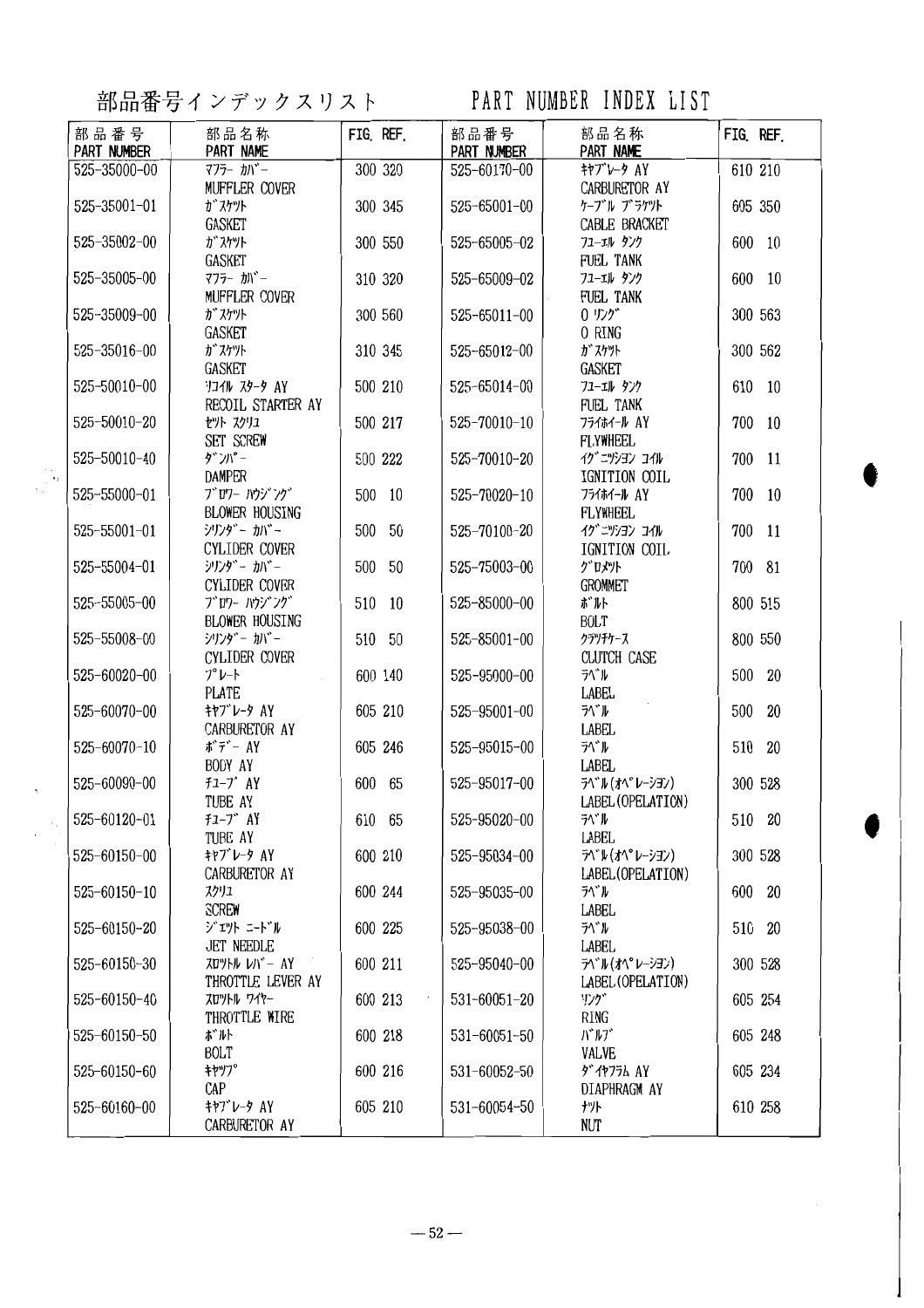部品番号インデックスリスト PART NUMBER INDEX LIST

 $\lambda$ 

 $\sum$ 

 $\rightarrow$ 

| 部品番号<br>PART NUMBER | 部品名称<br>PART NAME              | FIG. REF. | 部品番号<br><b>PART NUMBER</b> | 部品名称<br><b>PART NAME</b> | FIG. REF. |
|---------------------|--------------------------------|-----------|----------------------------|--------------------------|-----------|
| 531-60054-50        | 州                              | 605 357   |                            |                          |           |
| 531-60055-10        | NUT<br>ピン<br>PIN               | 605 251   |                            |                          |           |
| 531-60055-50        | いい -<br>LEVER                  | 605 252   |                            |                          |           |
| 542-60032-10        | スフ <sup>o</sup> リンク゛<br>SPRING | 600 231   |                            |                          |           |
| 550-35030-01        | 7^°−サ<br><b>SPACER</b>         | 500 55    |                            |                          |           |
| 598-25000-00        | ピストン リング<br>PISTON RING        | 200 370   |                            |                          |           |
| 620-20060-00        | ボル AY<br><b>BOLT AY</b>        | 510 235   |                            |                          |           |
| 620-25006-00        | ワツシヤ<br><b>WASHER</b>          | 800 527   |                            |                          |           |
| 621-50020-00        | コントロール レバー<br>CONTROL LEVER    | 1000 10   |                            |                          |           |
| 625-25008-00        | クラツチシュー<br><b>CLUTCH SHOE</b>  | 800 502   |                            |                          |           |
| 625-95231-00        | ラベル<br>LABEL                   | 510 22    |                            |                          |           |
|                     |                                |           |                            |                          |           |
|                     |                                |           |                            |                          |           |
|                     |                                |           |                            |                          |           |
|                     |                                |           |                            |                          |           |
|                     |                                |           |                            |                          |           |
|                     |                                |           |                            |                          |           |
|                     |                                |           |                            |                          |           |
|                     |                                |           |                            |                          |           |
|                     |                                |           |                            |                          |           |
|                     |                                |           |                            |                          |           |
|                     |                                |           |                            |                          |           |
|                     |                                |           |                            |                          |           |
|                     |                                |           |                            |                          |           |
|                     |                                |           |                            |                          |           |
|                     |                                |           |                            |                          |           |